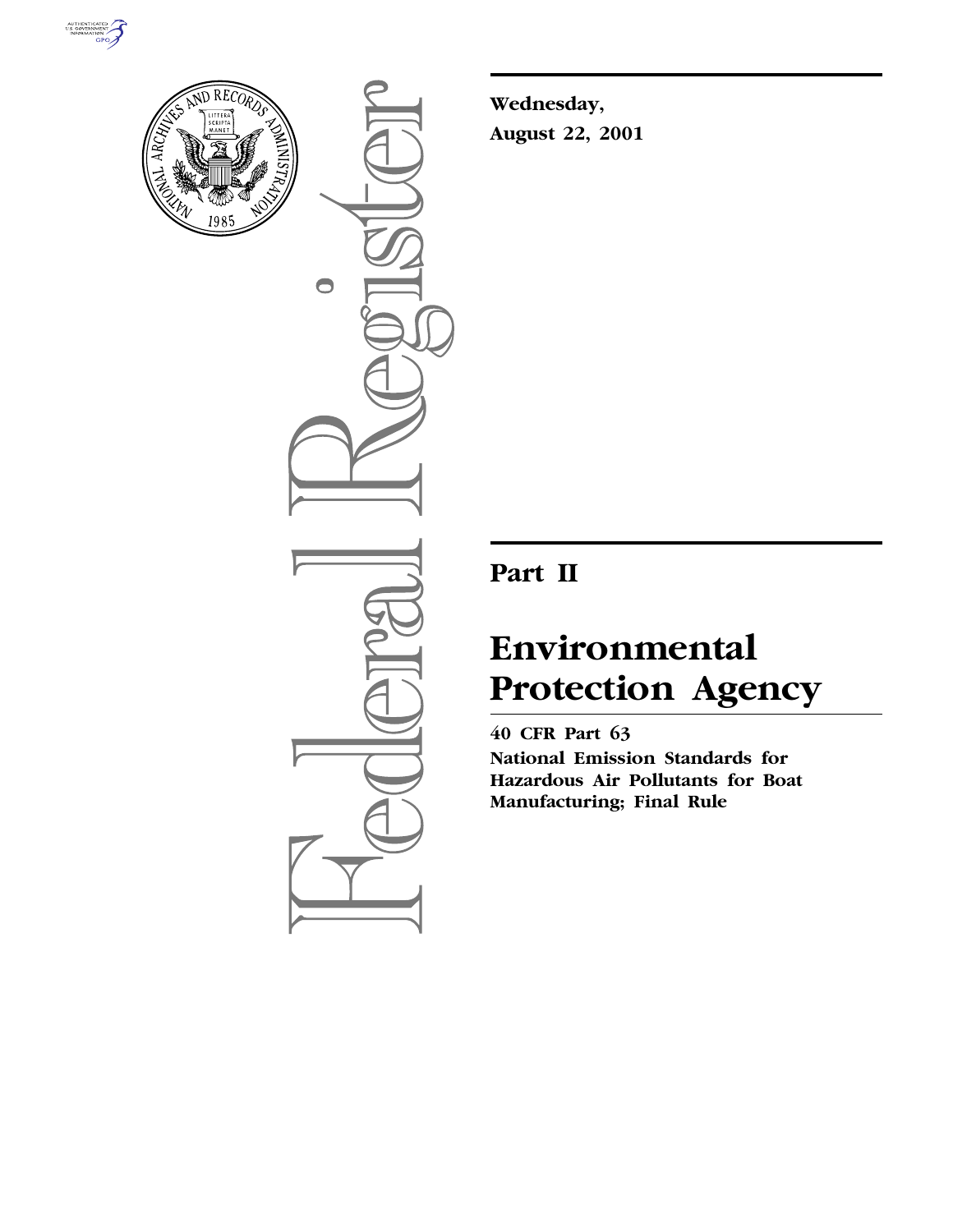## **ENVIRONMENTAL PROTECTION AGENCY**

#### **40 CFR Part 63**

**[FRL–7039–4]**

**RIN 2060–AG27**

## **National Emission Standards for Hazardous Air Pollutants for Boat Manufacturing**

**AGENCY:** Environmental Protection Agency (EPA). **ACTION:** Final rule.

**SUMMARY:** This action promulgates national emission standards for hazardous air pollutants (NESHAP) for new and existing boat manufacturing facilities. The processes regulated include fiberglass resin and gel coat operations, carpet and fabric adhesive operations, and aluminum recreational boat painting operations. The EPA has identified boat manufacturing as a major source of hazardous air pollutants (HAP), such as styrene, methyl methacrylate (MMA), methylene chloride (dichloromethane), toluene, xylene, n-hexane, methyl ethyl ketone (MEK), methyl isobutyl ketone (MIBK), and methyl chloroform (1,1,1 trichloroethane). The NESHAP will implement section 112(d) of the Clean Air Act (CAA) by requiring all major sources to meet HAP emission standards reflecting the application of the maximum achievable control technology (MACT). We estimate the final NESHAP will reduce nationwide emissions of HAP from these facilities by 3,450 tons per year (tpy)

(approximately 35 percent from the 1997 level of emissions).

**EFFECTIVE DATE:** August 22, 2001. **ADDRESSES:** *Docket*. Docket No. A–95– 44 contains the information considered by EPA in developing the NESHAP. This docket is located at the U.S. EPA, Air and Radiation Docket and Information Center (Mail Code 6102), 401 M Street, SW, Room M–1500, Waterside Mall, Washington, DC 20460. The docket may be inspected from 8 a.m. to 5:30 p.m., Monday through

Friday, excluding legal holidays. **FOR FURTHER INFORMATION CONTACT:** For further information concerning applicability and rule determinations, contact the appropriate State or local agency representative. If no State or local representative is available, contact the EPA Regional Office staff listed in § 63.13. For information concerning the analyses performed in developing the NESHAP, contact Mr. Mark Morris, Organic Chemicals Group, Emission Standards Division (MD–13), U.S. EPA, Research Triangle Park, North Carolina 27711, (919) 541–5416, morris.mark@epa.gov.

**SUPPLEMENTARY INFORMATION:** *Docket.* The docket is an organized and complete file of all the information considered by the EPA in the development of this rulemaking. The docket is a dynamic file because material is added throughout the rulemaking process. The docketing system is intended to allow members of the public and industries involved to readily identify and locate documents so that they can effectively participate in the rulemaking process. Along with

the proposed and promulgated standards and their preambles, the contents of the docket will serve as the record in the case of judicial review. (See section  $307(d)(7)(A)$  of the CAA.) The regulatory text and other materials related to this rulemaking are available for review in the docket or copies may be mailed on request from the Air Docket by calling (202) 260–7548. A reasonable fee may be charged for copying docket materials.

*Public Comments*. The NESHAP for boat manufacturing were proposed on July 14, 2000 (65 FR 43842) and 27 comment letters were received on the proposal. The comment letters are available in Docket No. A–95–44, along with a summary of the comment letters and EPA's responses to the comments. In response to the public comments, EPA adjusted the final NESHAP where appropriate.

*Worldwide Web (WWW)*. In addition to being available in the docket, an electronic copy of today's final NESHAP will also be available on the WWW through the Technology Transfer Network (TTN). Following the Administrator's signature, a copy of the NESHAP will be posted on the TTN's policy and guidance page for newly proposed or final rules at http:// www.epa.gov/ttn/oarpg/t3pfpr.html. The TTN provides information and technology exchange in various areas of air pollution control. If more information regarding the TTN is needed, call the TTN HELP line at (919) 541–5384.

*Regulated Entities.* Categories and entities potentially regulated by this action include:

| Category           | <b>NAICS</b><br>code | <b>SIC</b><br>code | Examples of regulated entities                                                                                                                                                                       |
|--------------------|----------------------|--------------------|------------------------------------------------------------------------------------------------------------------------------------------------------------------------------------------------------|
| Industrial         | 336612               |                    | 3732 Boat manufacturing facilities that perform fiberglass production operations or aluminum<br>coating operations.                                                                                  |
| Federal Government | <br>336612           | 3732               | 3731 Shipbuilding and repair facilities that perform fiberglass production operations.<br>3731 Federally owned facilities (e.g., Navy shipyards) that perform fiberglass production oper-<br>ations. |

This table is not intended to be exhaustive, but rather provides a guide for readers regarding entities likely to be regulated by this action. Not all facilities classified under the NAICS or SIC codes are affected. Other types of entities not listed could be affected. To determine whether your facility is regulated by this action, you should examine the applicability criteria in § 63.5683 of the final NESHAP. If you have any questions regarding the applicability of this action to a particular entity, consult the person listed in the preceding **FOR FURTHER INFORMATION CONTACT** section.

*Judicial Review:* The NESHAP for boat manufacturing facilities were proposed on July 14, 2000 (65 FR 43842). This action announces EPA's final decisions on the NESHAP. Under section 307(b)(1) of the CAA, judicial review of the final NESHAP is available by filing a petition for review in the U.S. Court of Appeals for the District of Columbia Circuit by October 22, 2001. Only those objections to the NESHAP which were raised with reasonable specificity during the period for public comment may be raised during judicial review. Under section 307(b)(2) of the CAA, the

requirements that are the subject of today's final NESHAP may not be challenged later in civil or criminal proceedings brought by EPA to enforce these requirements.

*Outline.* The information presented in this preamble is organized as follows:

#### I. Introduction

- A. What is the purpose of the NESHAP? B. What is the statutory authority for
- NESHAP? C. What processes and operations
- constitute boat manufacturing?
- II. Summary of the Final NESHAP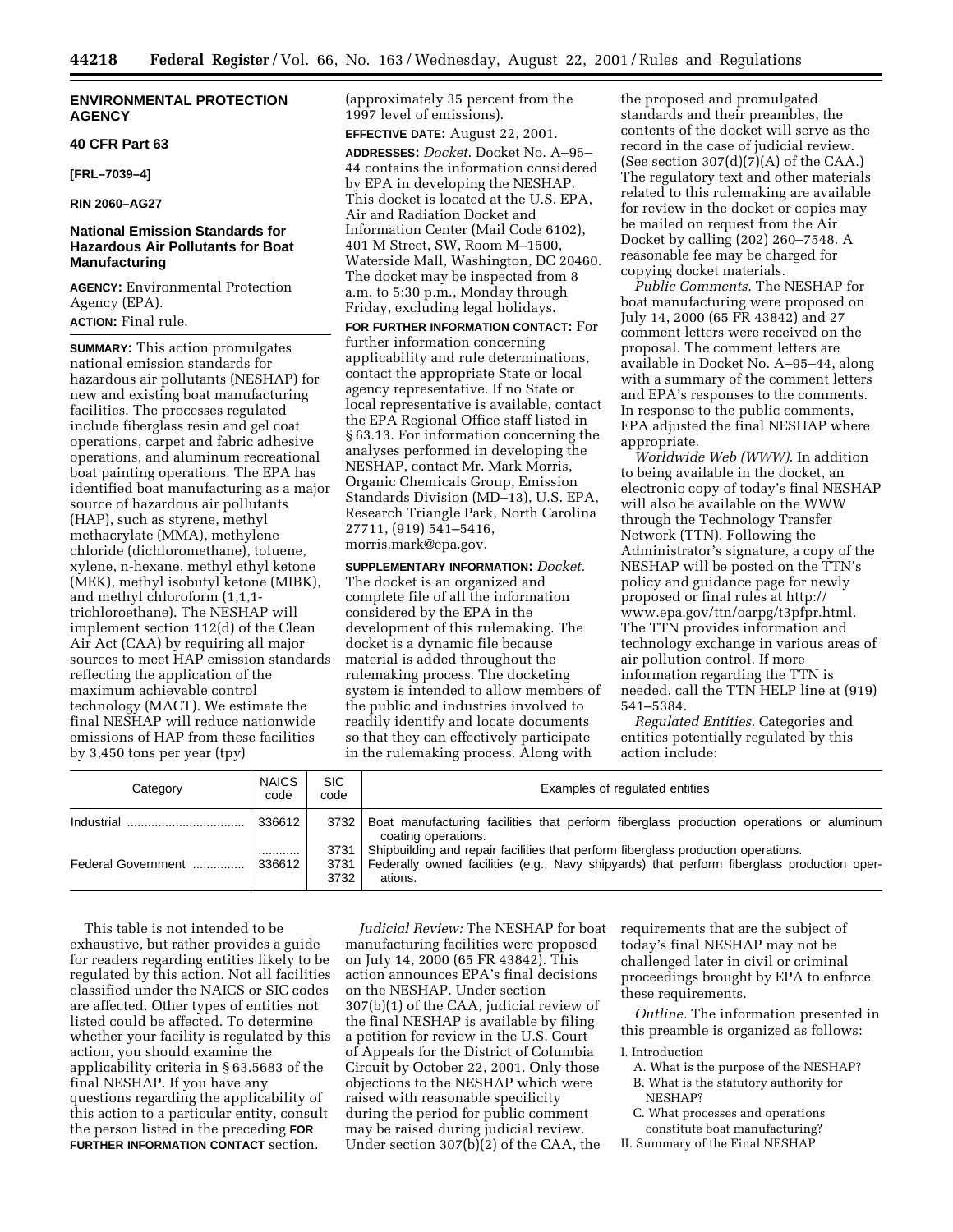- A. What sources and operations are subject to the NESHAP?
- B. What pollutants are regulated?
- C. What do the final NESHAP require?
- D. What is the MACT model point value and how is it used in the final NESHAP? E. When must I comply?
- 
- F. How do I demonstrate compliance? G. How do I demonstrate compliance if I use an enclosure and an add-on control
- device? III. Summary of Environmental, Energy, and
	- Economic Impacts A. What facilities are affected by the NESHAP?
	-
	- B. What are the air quality impacts? C. What are the water quality impacts?
	- D. What are the solid and hazardous waste impacts?
	- E. What are the energy impacts?
	- F. What are the cost impacts?
	- G. What are the economic impacts?
- IV. Summary of Changes Since Proposal
	- A. Operations Not Covered by the NESHAP
	- B. Determining Whether a Facility is a
	- Major Source or Area Source C. Open Molding Resin and Gel Coat **Operations**
	- D. Standards for Resin and Gel Coat Mixing **Operations**
	- E. Standards for Resin and Gel Coat Application Equipment Cleaning Operations
	- F. Standards for Carpet and Fabric Adhesive Operations
	- G. Standards for Aluminum Recreational Boat Surface Coating Operations
	- H. Methods for Determining Hazardous Air Pollutant Content
	- I. Notifications, Reports, and Records
	- J. Definitions
- V. Summary of Responses to Major Comments
	- A. Open Molding Operations
	- B. Filled Tooling Resins
	- C. Standards for Closed Molding Resin **Operations**
	- D. Standards for Aluminum Recreational Boat Surface Coating Operations
	- E. Methods for Determining Hazardous Air Pollutant Content
	- F. Notifications, Reports, and Records
	- G. Pollution Prevention
- VI. Administrative Requirements
	- A. Executive Order 12866, Regulatory Planning and Review
	- B. Executive Order 13132, Federalism
	- C. Executive Order 13175, Consultation and Coordination with Indian Tribal Governments
	- D. Executive Order 13045, Protection of Children from Environmental Health Risks and Safety Risks
	- E. Unfunded Mandates Reform Act
	- F. Regulatory Flexibility Act (RFA) as Amended by the Small Business Regulatory Enforcement Fairness Act of 1996 (SBREFA), 5 U.S.C. 601, *et seq.*
	- G. Paperwork Reduction Act
	- H. National Technology Transfer and Advancement Act
	- I. Congressional Review Act
	- J. Executive Order 13211 (Energy Effects)

## **I. Introduction**

*A. What Is the Purpose of the NESHAP?*

The purpose of the final NESHAP is to protect the public health by reducing emissions of HAP from boat manufacturing facilities.

## *B. What Is the Statutory Authority for NESHAP?*

Section 112 of the CAA requires that we promulgate standards for the control of HAP from both new and existing major sources. A major source of HAP is defined as any stationary source or group of stationary sources within a contiguous area and under common control that emits or has the potential to emit, considering controls, in the aggregate, 10 tpy or more of any single HAP or 25 tpy or more of multiple HAP.

The CAA requires the standards to reflect the maximum degree of reduction in emissions of HAP that is achievable taking into consideration the cost of achieving the emissions reductions, any non-air-quality health and environmental impacts, and energy requirements. This level of control is commonly referred to as the MACT.

We based the final NESHAP for boat manufacturing for new and existing sources on the MACT floor control level. The MACT floor is the minimum control level allowed for NESHAP and is defined under section 112(d)(3) of the CAA. In essence, the MACT floor ensures that all major HAP emission sources achieve the level of control already achieved by the bettercontrolled and lower-emitting sources in each category. For new sources, the MACT floor cannot be less stringent than the emission control that is achieved in practice by the bestcontrolled similar source. The standards for existing sources can be less stringent than standards for new sources, but they cannot be less stringent than the average emission limitation achieved by the best-performing 12 percent of existing sources (or the best-performing 5 sources for categories or subcategories with fewer than 30 sources).

In developing MACT, we also consider control options that are more stringent than the floor. We may establish standards more stringent than the floor based on the consideration of cost, non-air-quality health and environmental impacts, and energy requirements.

## *C. What Processes and Operations Constitute Boat Manufacturing?*

The final NESHAP regulate fiberglass boat and aluminum recreational boat manufacturing operations. The emissions from these boat

manufacturing operations and processes are fugitive in nature. Fugitive emissions result from HAP evaporating from the resins, gel coats, solvents, adhesives, and surface coatings used in manufacturing processes. The following paragraphs provide a brief description of the operations found at boat manufacturing facilities.

*Fiberglass boat manufacturing operations.* Fiberglass boats are built from glass fiber reinforcements laid in a mold and saturated with a polyester or vinylester plastic resin. The resin hardens to form a rigid plastic part reinforced with the fiberglass. The resin is mixed with a catalyst as it is applied that causes a cross-linking reaction between the resin molecules. The crosslinking reaction causes the resin to harden from a liquid to a solid.

Fiberglass manufacturing processes are generally considered either ''open molding'' or ''closed molding.'' In open molding, fiberglass boat parts are built ''from the outside in'' according to three basic process steps:

(1) The mold is sprayed with a layer of gel coat, which is a pigmented polyester resin that hardens and becomes the smooth outside surface of the part.

(2) The inside of the hardened gel coat layer is coated with a ''skin coat'' of chopped glass fibers and polyester or vinylester resin.

(3) Additional layers of fiberglass cloth or chopped glass fibers saturated with resin are added until the part is the final thickness.

The same basic process is used to build or repair molds with tooling gel coat and tooling resin.

In closed molding, the resin is applied to fabric placed between the halves of a two-piece mold. Three basic types of closed molding used in boat manufacturing are resin infusion molding, resin transfer molding, and compression molding with sheet molding compound.

The polyester and vinylester resins that are used in fiberglass boat manufacturing contain styrene as a solvent and a cross-linking agent. Gel coats also contain MMA as a solvent, and styrene. Styrene and MMA are HAP, and a fraction evaporates during resin and gel coat application and curing. Resins and gel coats containing styrene and MMA are also used to make the molds used in producing fiberglass parts.

Mixing is done to stir the resin or gel coat and promoters, fillers, or other additives before being applied to the parts. Some HAP from the resin and gel coat are emitted during the mixing process.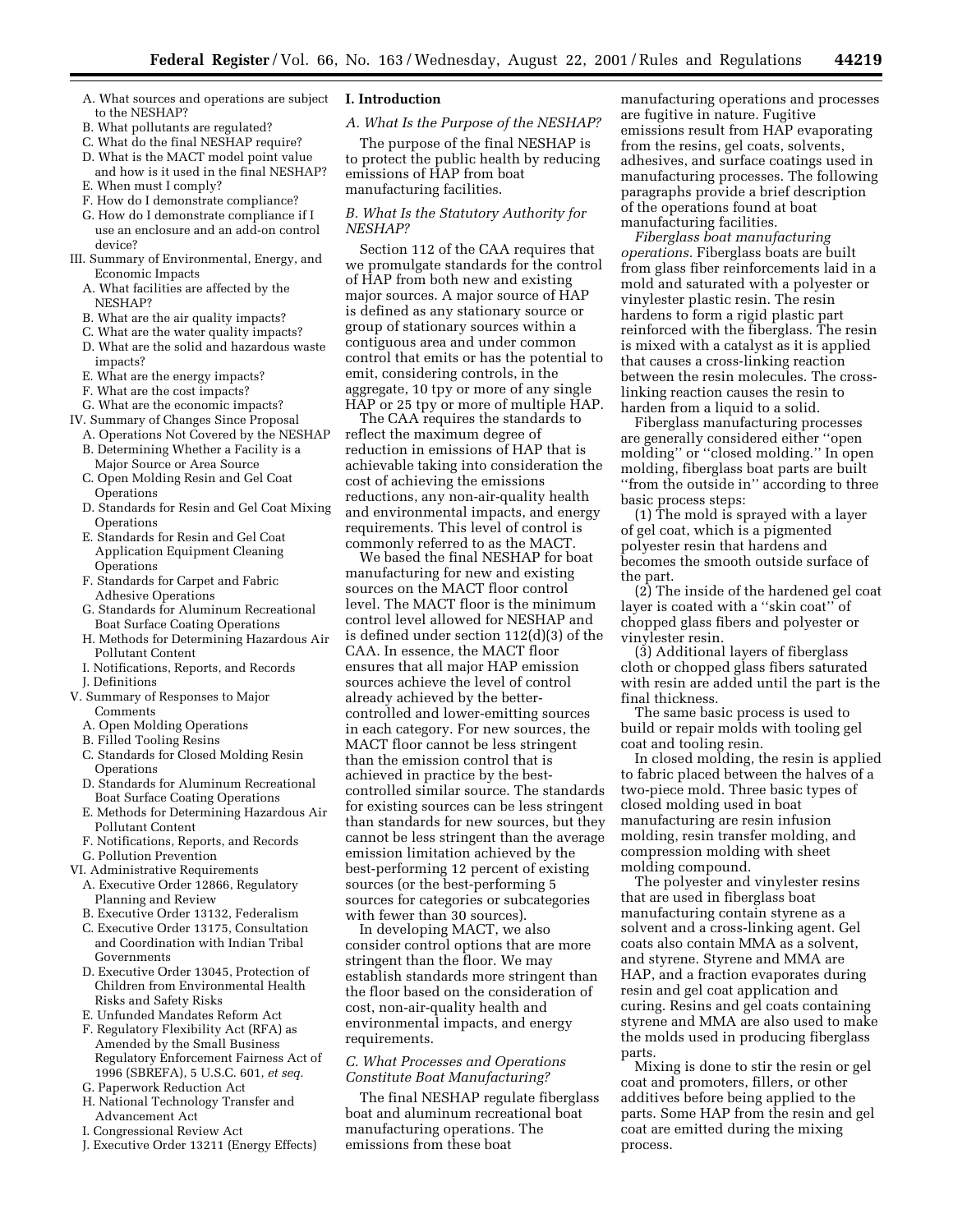Resin and gel coat application equipment requires solvent cleaning to remove uncured resin or gel coat when not in use. The resin or gel coat will catalyze in the hoses or gun if not flushed with a solvent after each use.

*Fabric and carpet adhesive operations*. The interiors of many types of fiberglass boats and aluminum recreational boats are covered with carpeting or fabric to improve appearance, provide traction, or deaden sound. The material is bonded to the interior with contact adhesives. These adhesives often contain HAP solvents, such as methylene chloride, toluene, xylenes, and methyl chloroform (1,1,1 trichloroethane). The solvents evaporate as the adhesives dry.

*Aluminum recreational boat surface coatings*. Aluminum recreational boat hull topsides and decks are painted with coatings applied with spray guns. These coatings may be high-gloss polyurethane coatings or low-gloss single-part coatings. These surface coatings often contain HAP solvents, such as toluene, xylenes, and isocyanates.

The HAP-containing solvents are also used to clean surfaces before finishing (wipedown solvents) and for cleaning paint and coating spray guns.

#### **II. Summary of the Final NESHAP**

This preamble section discusses the final NESHAP as they apply to ''you,'' the owner or operator of a new or existing boat manufacturing facility.

#### *A. What Sources and Operations Are Subject to the NESHAP?*

The final NESHAP will regulate organic HAP from major sources that manufacture aluminum recreational boats (that is, noncommercial and nonmilitary aluminum boats) or all types of fiberglass boats. Coating operations on vessels used for commercial and military purposes are covered by the shipbuilding and repair NESHAP (40 CFR part 63, subpart II).

The final NESHAP apply to fiberglass boat manufacturers making all sizes and types of fiberglass boats using the operations listed below:

• All open molding operations, including pigmented gel coat, clear gel coat, production resin, tooling resin, and tooling gel coat.

• All closed molding resin operations.

• All resin and gel coat application equipment cleaning.

• All resin and gel coat mixing operations.

• All carpet and fabric adhesive operations.

The final NESHAP apply to aluminum recreational boat manufacturing facilities performing the operations listed below:

• All aluminum recreational boat surface coating and associated spray gun cleaning and wipedown solvent operations.

• All carpet and fabric adhesive operations.

#### *B. What Pollutants Are Regulated?*

The final NESHAP regulate the total organic HAP content in the materials used in each regulated operation. The final NESHAP do not set limits for individual species of HAP. The HAP emitted by boat manufacturing facilities typically include styrene, MMA, toluene, xylenes, methyl chloroform (1,1,1-trichloroethane), MEK, n-hexane, and MIBK. However, the total organic HAP content limit includes all organic HAP listed in section 112(b) of the CAA.

#### *C. What do the Final NESHAP Require?*

The final NESHAP have various formats for the different operations being regulated. For open molding resin and gel coat operations, you must comply with a HAP emission limit that is calculated for your facility using MACT model point value equations, which are described in section II.D.

You can demonstrate compliance with the HAP emission limit for your facility either by (1) averaging emissions with the MACT model point value equations, (2) complying with equivalent material HAP content limits for each type of open molding operation, or (3) using an add-on control device. The HAP emissions limit and equivalent HAP content limits are the same for new and existing sources. You may use averaging for all of your open molding operations or only for some of them. For those operations not included in the emissions average, you must comply with one of the alternative provisions.

For resin operations, different HAP content limits apply to atomized and nonatomized resin application methods. The HAP content limits for open molding are presented in Table 2 to subpart VVVV. If you use an add-on control device to meet the emissions limit, the emissions limit is calculated using the MACT model point value equations and is in units of kilograms (kg) of organic HAP per megagram of resin or gel coat consumed.

As stated above, you may use a combination of compliance options for the different resin and gel coat operations within your facility. For example, a hull production line may use several resins and gel coats. You may

choose to use a laminating resin that complies with the appropriate HAP content limit, but decide to use the averaging approach for the skin coat resin and the production gel coats. In another example, you could include in the average all production resins and pigmented gel coats at your facility, but decide not to include clear gel coat, tooling resin, and tooling gel coat. You could also use averaging to use a mix of atomized and nonatomized resin application methods but at different HAP contents from those in Table 2 to subpart VVVV.

Other operations regulated by the final NESHAP will be subject to work practice requirements or HAP content limits. Resin and gel coat mixing containers with a capacity of 208 liters (55 gallons) or more must be covered. Routine resin and gel coat application equipment cleaning operations must use solvents containing no more than 5 percent organic HAP, but solvents used to remove cured resin or gel coat from equipment are exempt. The containers used to hold the exempt solvent and to clean equipment with cured resin and gel coat must be covered. Carpet and fabric adhesive operations must use adhesives containing no more than 5 percent organic HAP.

Aluminum recreational boat wipedown solvents and surface coatings are subject to HAP content limits. Aluminum recreational boat spray gun cleaning operations are subject to a work practice requirement.

Compliance with the emissions limits in the final NESHAP is based on a 12 month rolling average except when an add-on control device is used. At the end of every month, you determine compliance for each operation based on the HAP content and material consumption data collected over the past 12 months. When an add-on control device is used, compliance is determined through emissions testing and subsequent monitoring.

## *D. What Is the MACT Model Point Value and How Is it Used in the Final NESHAP?*

The MACT model point value is a number calculated for each open molding operation and is a surrogate for emissions. The MACT model point value is a way to rank the relative performance of different resin and gel coat emissions reduction techniques. This approach allows you to create control strategies using different resin and gel coat emissions reduction techniques. The final NESHAP provide equations to calculate MACT model point values based on HAP content and application method for each material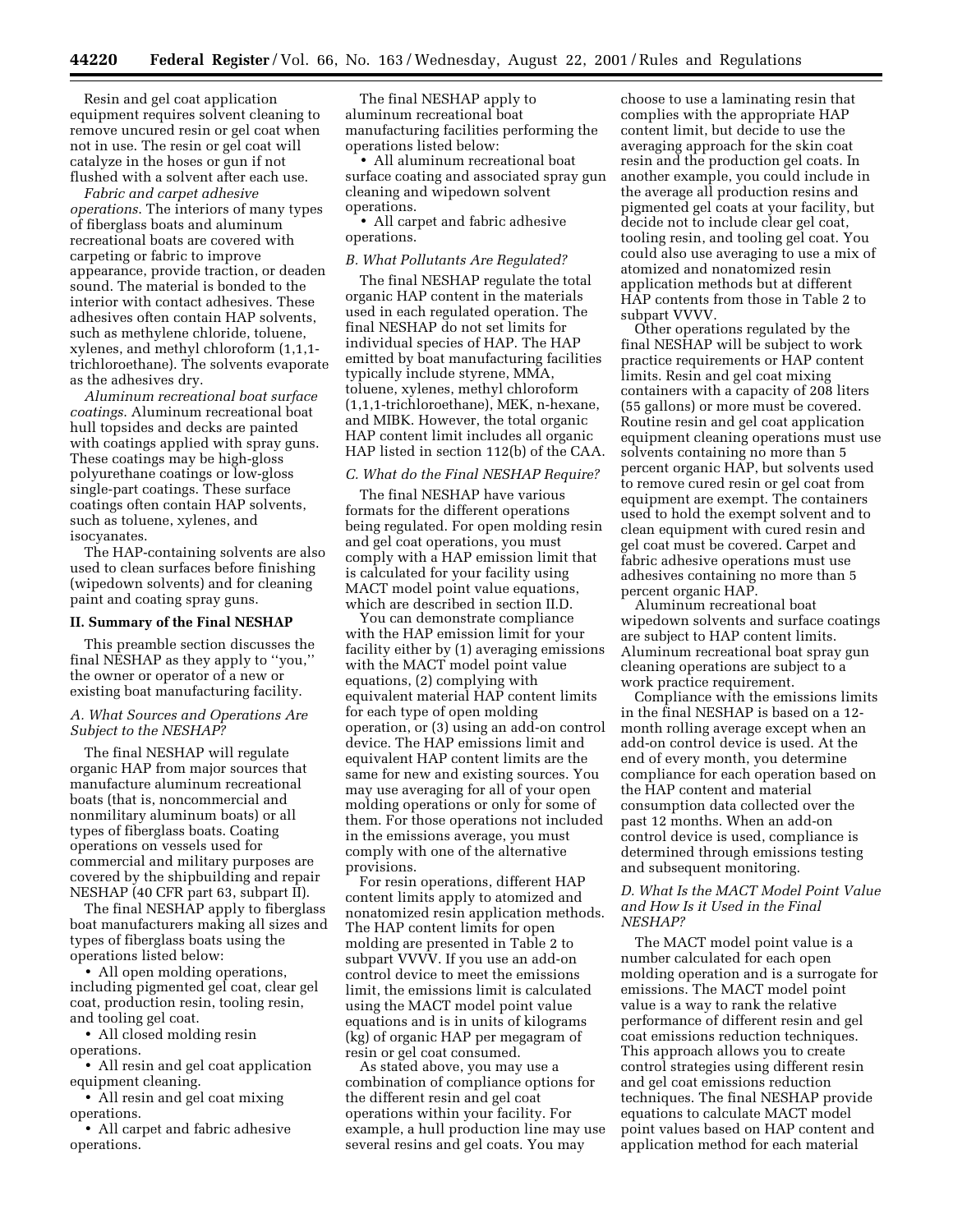that you use. These MACT model point values are then averaged and compared to limits in the final NESHAP to determine if your open molding operations are in compliance.

The MACT model point values have units of kg of HAP per megagram of resin or gel coat applied. It is important to note that the MACT model point values are surrogates for emissions, and the MACT model point value equations are used only for determining compliance with the emission limits for open molding operations. The MACT model point value equations should not be used in other environmental programs for estimating emissions in place of true emission factor equations or site-specific data.

The MACT model point value equations account only for HAP content and application method. Other factors (including curing time, part thickness, and operator technique) can have significant effects on emissions, but these factors are not accounted for in the MACT model point value equations. Determining the HAP content of materials and the method of application is relatively easy, but it is difficult to determine the other factors. Also, part thickness and curing time can be specific to the part being manufactured, so limiting these factors would impede production. Therefore, factors other than HAP content and application method are not included in the MACT model point value equations.

#### *E. When Must I Comply?*

Existing boat manufacturing facilities must comply within 3 years of August 22, 2001. New sources that commence construction after July 14, 2000 must comply by August 22, 2001 or upon startup, whichever is later. Existing and new area sources that become major sources after August 22, 2001 must comply within 1 year after becoming a major source or within 3 years of August 22, 2001, whichever is later.

The CAA instructs EPA to establish a compliance date or dates for existing sources that will provide for compliance ''as expeditiously as practicable, but in no event later than 3 years after the effective date.''

Existing sources using pollution prevention approaches for compliance will need to make changes in application equipment and raw materials. We believe these sources need the full 3–year period provided by the CAA to evaluate different resins, gel coats, carpet and fabric adhesives, or aluminum recreational boat surface coatings and the effects of these changes on production processes and product performance. In addition, we believe

that providing the maximum amount of allowable time will encourage more sources to use compliant materials rather than emissions averaging, thereby reducing the amount of records and paperwork needed to demonstrate initial and continuous compliance.

If an existing source chooses to use an add-on control device to comply, the full 3 years provided by the CAA is necessary to allow sufficient time to design, purchase, install, and work out operational problems that occur in trying to start up a new control device.

#### *F. How Do I Demonstrate Compliance?*

Unless you are using an add-on control device, you must measure and record the HAP content of all the materials regulated by the final NESHAP. You may determine HAP content using test methods specified in the NESHAP, or you may use documentation provided by the material manufacturer, such as a material safety data sheet (MSDS), to show compliance. Although you may use either the test methods specified in the NESHAP or the manufacturer's documentation to show compliance, we will use the test method results to determine compliance if they differ from the manufacturer's documentation.

Compliance with the HAP content limits is based on the weighted-average HAP content for each material on a 12 month rolling-average basis. Compliance is determined at the end of every month (12 times per year) based on the past 12 months of data. To determine weighted-average HAP content, you will also need to monitor and record the amount of each regulated material used per month, as well as HAP content. On the compliance date, new and existing sources must begin collecting the data needed to demonstrate compliance.

If all of the material in a particular operation meets the applicable HAP content limit, then you will not need to record the amount of material used. Likewise, you will not need to perform and record any calculations to determine weighted-average HAP content.

For open molding resin and gel coat operations, how you show compliance will depend on which compliance option you choose. For example, if you choose to average among several open molding resin and gel coat operations, you will have greater operating flexibility, but you will also need to do more recordkeeping and calculations to show compliance than if you comply with each individual HAP content limit. Also, you must complete an implementation plan for the open

molding operations at your facility that are included in an averaging option. The implementation plan must describe the resin and gel coat materials you plan to use, their HAP contents, and how you will apply those materials so that you are in compliance. The plan must also include calculations showing that your choice of materials and application methods will achieve compliance.

You must keep records of the HAP content of all materials that are subject to HAP content limits. You must also keep records of the amount of material used and any calculations you perform to determine compliance using weighted-average HAP contents or the averaging option for open molding operations. Every month, you must inspect the covers required by the work practice standards for resin and gel coat mixing containers and aluminum recreational boat coating spray gun cleaners. You must also keep records of the results of these inspections and any repairs made to the covers. All records must be kept for 5 years (at least the last 2 years of records must be kept onsite). After the initial compliance demonstration, all sources must complete semiannual compliance reports.

Today's final NESHAP contain the specific monitoring, recordkeeping, and reporting requirements for each regulated operation.

## *G. How Do I Demonstrate Compliance if I Use an Enclosure and an Add-On Control Device?*

If you use an enclosure (such as a spray booth) and add-on control, you must use EPA Method 204 to prove that the enclosure is a total enclosure. If the enclosure is not a total enclosure, you must use a temporary enclosure to measure the fugitive emissions from the enclosure and the control device. Stack testing is used to determine compliance with the emissions limit. You must use either EPA Method 25A to measure emissions as total hydrocarbons (as a surrogate for total HAP) or EPA Method 18 for specific HAP. New and existing sources that comply using add-on control devices must conduct the required performance testing no later than 180 days after the compliance date.

During and after the initial performance test, you must monitor and record certain control device parameters to ensure that the control device continues to be operated as it was during the test. For example, for thermal oxidizers you must monitor and record combustion temperature and maintain the temperature above an allowable minimum value. For control devices other than thermal oxidizers, you must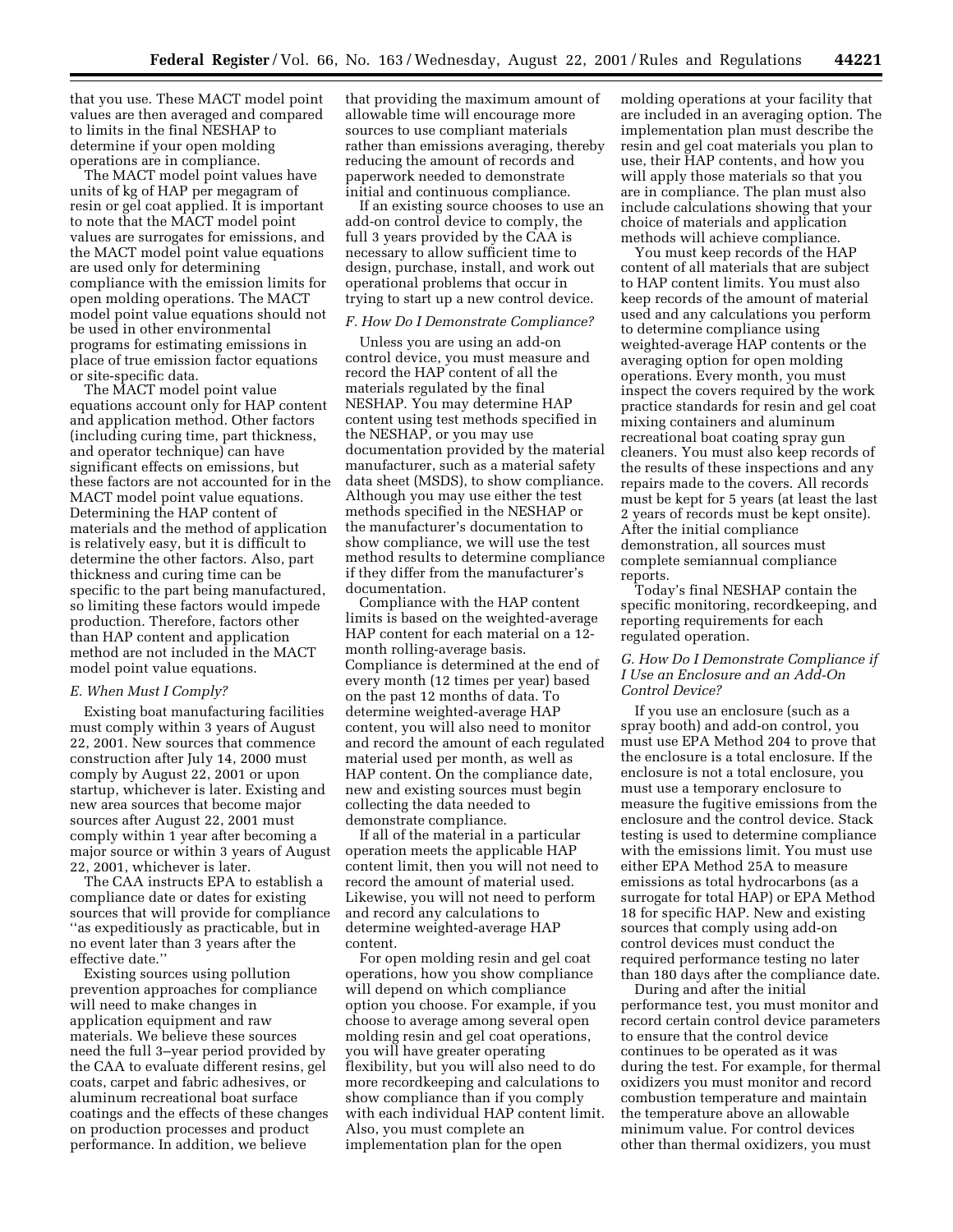identify parameters that demonstrate proper control device operation and have these parameters approved by the EPA. Monitored operating parameters must be kept within the allowable ranges to demonstrate compliance with the control device operating requirements.

## **III. Summary of Environmental, Energy, and Economic Impacts**

## *A. What Facilities Are Affected by the NESHAP?*

There are approximately 119 existing facilities manufacturing fiberglass boats or aluminum recreational boats that are major sources and will be subject to the final NESHAP. The rate of growth for the boat manufacturing industry is estimated to be five new facilities per year for the next 5 years.

#### *B. What Are the Air Quality Impacts?*

The 1997 baseline emissions from the boat manufacturing industry are estimated at 9,920 tpy. The final NESHAP will reduce HAP from existing sources by 3,450 tpy from the baseline level, a reduction of 35 percent.

The final NESHAP will not result in any increase in other air pollution emissions. While combustion devices can result in increased sulfur dioxide and nitrogen oxide emissions, we do not expect anyone to comply by installing new combustion devices during the next 5 years.

## *C. What Are the Water Quality Impacts?*

We estimate that the final NESHAP will have no adverse water quality impacts. We do not expect anyone to comply by using add-on control devices or process modifications that will generate wastewater.

## *D. What Are the Solid and Hazardous Waste Impacts?*

We estimate that the final NESHAP will decrease the amount of solid waste generated by the boat manufacturing industry by approximately 400 tpy. The decrease in solid waste is directly related to switching to nonatomized resin application equipment (e.g., flowcoaters and resin rollers). Switching to flowcoaters decreases overspray because of the greater transfer efficiency of resin from flowcoaters to the part being manufactured. A decrease in overspray consequently reduces the amount of waste from disposable floor coverings, cured resin waste, and personal protective equipment (PPE) for workers. Disposable floor coverings are replaced on a periodic basis to prevent resin buildup on the floor. We estimate

that solid waste generation of floor coverings will decrease by approximately 350 tpy, and that cured resin solid waste will decrease by approximately 50 tpy.

Decreased overspray from flowcoaters will result in a decreased usage of PPE, which also reduces the amount of solid waste. Workers who use flowcoaters typically wear less PPE than when using spray guns because of the reduced presence of resin aerosols and lower styrene levels in the workplace. Because we did not have information on the many different types of PPE currently used, we did not estimate this decrease in solid waste.

Some facilities that switch from spray guns to flowcoaters may have a small increase of hazardous waste from the used flowcoater cleaning solvents. However, most facilities will not see an increase, and the overall impact on the industry will be small relative to the solid waste reductions. Nearly all flowcoaters require resin and catalyst to be mixed inside the gun (internal-mix) and must be flushed when work is stopped for more than a few minutes. External-mix spray guns do not need to be flushed because resin is mixed with catalyst outside the gun. Facilities that switch from external-mix spray guns to flowcoaters will use more solvent. Solvent usage should not change at facilities switching from internal-mix spray guns to flowcoaters.

The most common flushing solvents are acetone and water-based emulsifiers. Only a couple of ounces of solvent are typically needed to flush the mixing chamber and nozzle of flowcoaters and internal- mix spray guns. We have observed during site visits that this small quantity of solvent is usually sprayed into the air or onto the floor coverings and allowed to evaporate.

We do not have adequate data to predict the potential solvent waste impact from switching to flowcoaters. The magnitude of the impact depends on the type of gun currently used (internal-or external-mix), the frequency of flushing, and the type of solvent used. However, because of the small amount of solvent used, and since most is allowed to evaporate, we believe the overall solvent waste increase will be small compared to the solid waste reductions.

#### *E. What Are the Energy Impacts?*

Compliance with the NESHAP is not expected to cause any increase in energy consumption at new or existing facilities. No new or existing facilities are expected to install add-on control

devices to comply with the final NESHAP in the first 5 years after promulgation. One facility currently uses a thermal oxidizer to control some of their styrene and MMA emissions from fiberglass boat manufacturing operations.

#### *F. What Are the Cost Impacts?*

We estimate that nationwide annual compliance costs for the existing facilities will be \$14 million. This estimate includes annualized capital costs and increased material costs for purchasing more expensive, lower-HAP materials. Annual costs also include monitoring, recordkeeping, and reporting costs. The estimated annual cost of reduced HAP is \$4,060/ton.

The capital costs will be for the purchase of new resin application equipment, resin mixer covers, and adhesive application equipment. The estimated cost of new resin application equipment (flowcoaters) is \$6,000 per unit (includes flowcoater, hoses, and resin and catalyst pumps). The estimated cost of new adhesive application equipment is also approximately \$6,000 per unit. The resin and gel coat mixer covers will be approximately \$180 per year per container.

No capital costs are predicted for mold construction or aluminum recreational boat surface coating operations.

## *G. What Are the Economic Impacts?*

The EPA prepared an economic impact analysis to evaluate the primary and secondary impacts of the proposed and final NESHAP on the boat manufacturing market, consumers, and society. Because the characteristics of boats vary greatly throughout the industry, we evaluated the market by assessing the impacts on six separate market segments of the industry, including: outboard boats, inboard runabouts/sterndrive, inboard cruisers/ yachts, jet boats/personal watercraft, sailboats, and canoes. The total annualized social cost (in 1994 dollars) of the final NESHAP on the industry is \$13.0 million, which is 0.2 percent of total baseline revenue. Generally, the analysis indicates a minimal change in market prices and quantity of boats sold. Imports will increase negligibly, with a corresponding decrease in exports. The analysis also suggests a loss (at the maximum) of 48 employees out of the 51,500 employees in the industry. The impacts on specific market segments are summarized in the table below.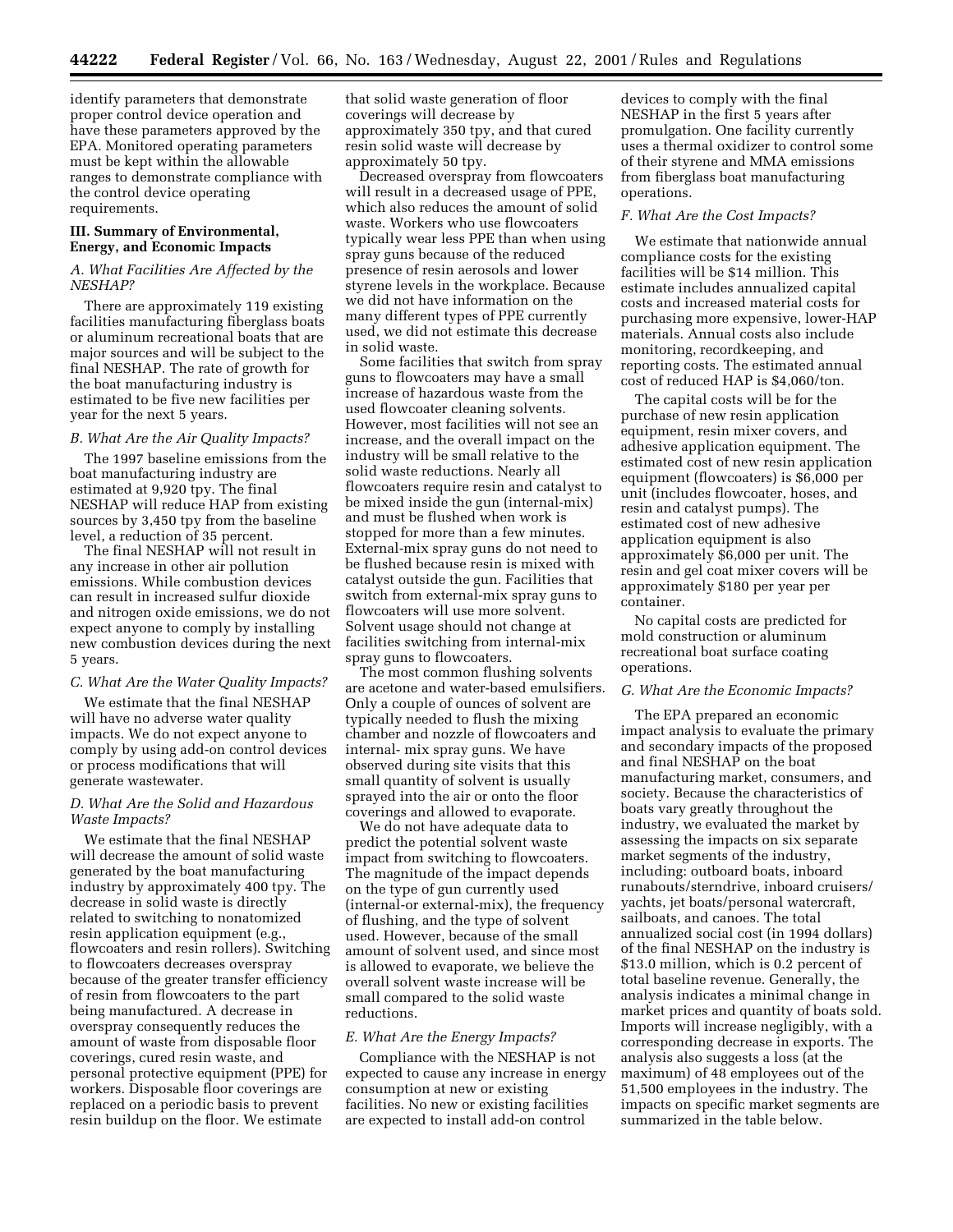| Boat market segment | Change in price                              | Change in market<br>output                                  |
|---------------------|----------------------------------------------|-------------------------------------------------------------|
| Canoes              | 0.1%<br>0.1%<br>0.0%<br>0.0%<br>0.1%<br>0.1% | 0.3%<br>$-0.1%$<br>$-0.0%$<br>$-0.0%$<br>$-0.2%$<br>$-0.1%$ |

TABLE 2.—ECONOMIC IMPACT OF FINAL NESHAP ON BOAT MARKET SEGMENTS

The analysis also predicts the number of facilities that will close as a result of the cost of complying with the final NESHAP. The EPA used market level information on total predicted change in quantity to infer how many plants would close if the quantity decrease was borne entirely by one (or more) facility. For example, if the market analysis predicts that 1,000 fewer boats are produced and the average facility produces 500 boats, then the impact is equivalent to two facility closures. Using this approach, the predicted reduction in quantity did not equal even one facility closure in any of the six market segments. While this does not mean that no facilities will close as a result of the final NESHAP, it does indicate that the final NESHAP has minimal total impacts, and that any facility closure will likely be the result of poor baseline cost conditions rather than a direct result of the compliance burden.

## **IV. Summary of Changes Since Proposal**

In response to comments received on the proposed NESHAP and after further analysis, the following changes have been made.

## *A. Operations Not Covered by the NESHAP*

The exemptions in the applicability section of the final NESHAP (§ 63.5683(d)) have been revised to clarify that the NESHAP do not apply to adhesives that are used to bond aluminum parts or other parts that are not fiberglass. This exemption does not apply to carpet and fabric adhesives, which are regulated by the NESHAP. We are also exempting research and development activities and activities in analytical laboratories. A definition of research and development activity has been added to § 63.5779 of the final NESHAP.

## *B. Determining Whether a Facility Is a Major Source or Area Source*

Section 63.5686(b) contains material consumption restrictions that allow a source to limit their potential to emit

HAP to much less than the major source thresholds without otherwise obtaining a federally enforceable operating permit. We have added a third material consumption restriction that boat manufacturers may use to demonstrate they are not a major source. In the new method, a fiberglass or aluminum recreational boat manufacturing facility is an area source and exempt from the standards if the materials consumed per year at the facility contain less than 5 tons of a single HAP and less than 12.5 tons of a combination of HAP. The two methods included in the NESHAP at proposal have been retained in the final NESHAP. The usage limits ensure that a facility's potential and actual emissions of HAP are below the major source thresholds of 10 tons of a single HAP and 25 tons of a combination of HAP.

The final NESHAP contain additional modifications to these provisions to ensure that the usage limits will keep actual emissions from most facilities substantially below the major thresholds. These modifications include a requirement that at least 90 percent of annual HAP emissions from the facility must come from the fiberglass boat manufacturing operations or the aluminum recreational boat manufacturing operations. If the facility has sources of HAP emissions other than these materials, the owner or operator must keep any records necessary to demonstrate that the facility meets the 90 percent criterion.

The final NESHAP also require owners and operators to maintain records to demonstrate that they do not exceed the annual material or HAP usage rates, based on a 12-month rolling-average basis. These records include monthly usage records for the following: all resins and gel coats used in fiberglass boat manufacturing operations; carpet and fabric adhesives; surface wipedown solvents, application gun cleaning solvents, and paints and coatings used in aluminum recreational boat manufacturing operations; documentation of HAP content (if needed); and any other records necessary to document emissions from

source categories other than boat manufacturing.

A facility may exceed the usage limits and still remain an area source exempt from the standards if, before exceeding the limit, the facility obtains other limits (such as a federally enforceable State operating limit on their potential to emit) that keep its potential to emit HAP below the major source thresholds. If a facility exceeds the usage limits and does not have some other limit on its potential to emit, the facility becomes a major source and thereafter must comply with the standards on the applicable compliance date in the NESHAP. These provisions prevent facilities from alternating between areasource and major-source status while evading major source requirements. Also, these provisions make it possible from a legal standpoint to consider the usage cutoff levels as limiting a source's potential to emit HAP.

#### *C. Open Molding Resin and Gel Coat Operations*

The standards for open molding operations in § 63.5698 have been revised to include exemptions for several specialty materials. Production resins (including skin coat resins) used to build military vessels that must meet military specifications and those used on vessels built to U.S. Coast Guard specifications for lifesaving equipment and small passenger vessels will be exempt from the production resin HAP content limits. Pure 100 percent vinylester resins that are used for skin coats will also be exempt from the production resin HAP content limits; the exempt resin cannot exceed 5 percent of total production resin usage. However, these specialty production resins and 100 percent vinylester skin coat resins must be applied with nonatomized (non-spray) application equipment. Gel coat materials that are used for part and mold repair and touch up will be exempt from the open molding standards. The gel coat materials included in this exemption must not exceed 1 percent of the total gel coat used at that facility on a 12 month rolling-average basis.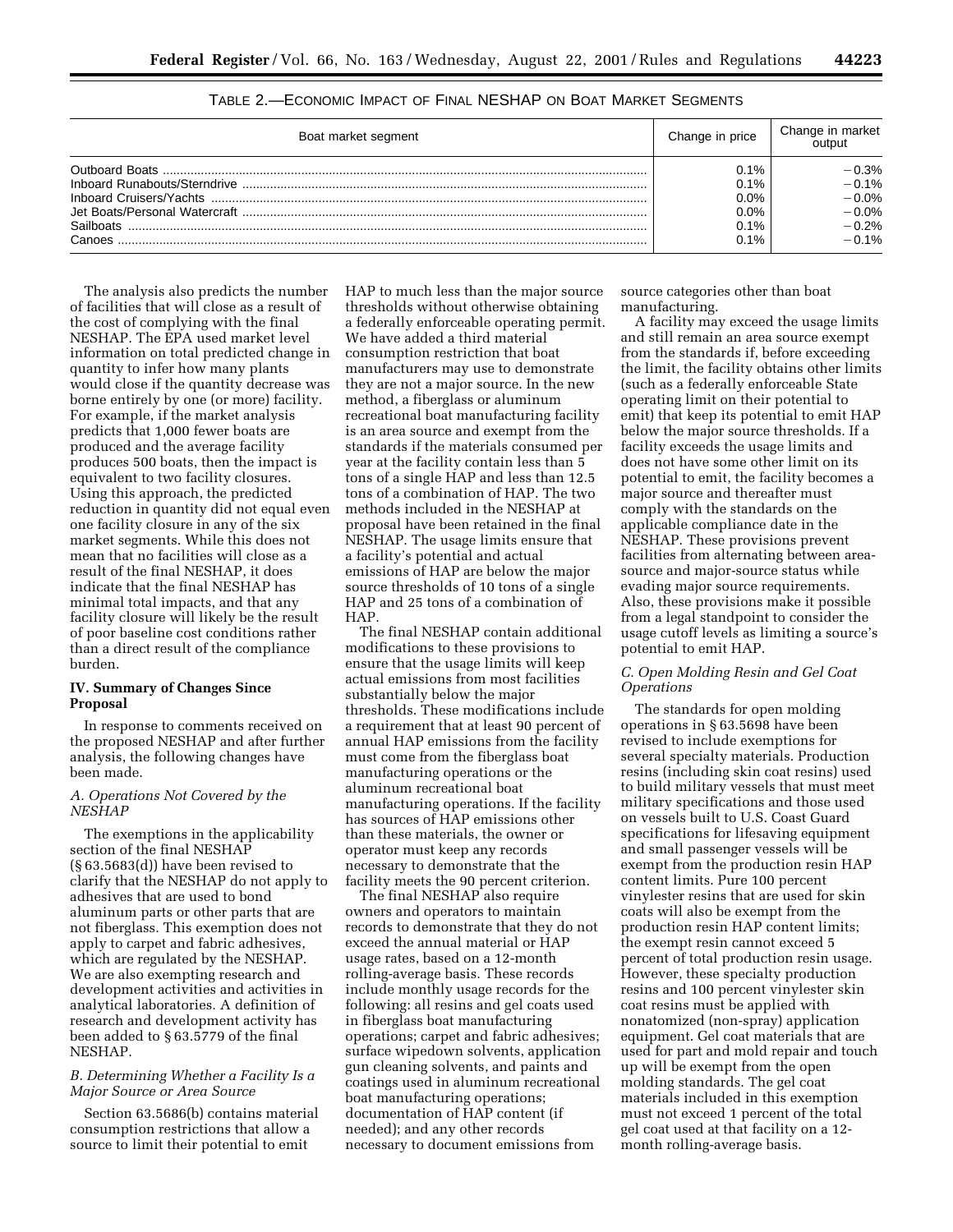The final NESHAP contain a new section (§ 63.5714) which specifies procedures for calculating compliance for filled tooling and production resins based on the as-applied MACT model point value for the filled resin.

## *D. Standards for Resin and Gel Coat Mixing Operations*

Section 63.5731 has been revised to clarify that the standards for resin and gel coat mixing operations apply to onsite mixing of putties and polyputties.

## *E. Standards for Resin and Gel Coat Application Equipment Cleaning Operations*

Section 63.5734 has been revised such that all solvents (both virgin and recycled) that are used for routine resin and gel coat application equipment cleaning are subject to the same 5 percent organic HAP content limit. Solvents used for removing cured resin or gel coat from application equipment are not subject to the 5 percent organic HAP content limit.

Section 63.5737 has been revised to state that if a cleaning solvent is recycled (either on-site or off-site), a boat manufacturer may use a certification or measurement of the HAP content of the material as originally purchased from the material supplier for demonstrating compliance. The requirement in § 63.5737(b) for operators to record the amount of recycled solvent they purchase has been deleted.

The requirements for cured resin and gel coat solvent cleaning operations in § 63.5734(b) have been revised so they are the same as the requirements in § 63.462 of 40 CFR part 63, subpart T (national emission standards for halogenated solvent cleaning), for containers holding more than 2 gallons of halogenated solvent. In addition, the final NESHAP state that solvent containers used for cleaning cured resin and gel coat from equipment are exempt from subpart T.

## *F. Standards for Carpet and Fabric Adhesive Operations*

The HAP content limit for carpet and fabric adhesives in § 63.5740 has been changed such that all carpet and fabric adhesives must contain no more than 5 percent organic HAP.

## *G. Standards for Aluminum Recreational Boat Surface Coating Operations*

The format of the emission limit for aluminum recreational boat wipedown solvents in § 63.5743(a) has been revised, and the emission limit has been recalculated to conform with the new

format. The recalculated emission limit for aluminum wipedown solvents is 0.33 kg organic HAP per liter of total coating solids (2.75 pounds per gallon). Total coating solids is the combined solids from primers, clear coats, and top coats.

Boat manufacturers will also have the option of complying with a combined emission limit for aluminum wipedown operations and aluminum coating operations. The combined emission limit is 1.55 kg organic HAP per liter of total coating solids (12.9 pounds per gallon), which is the sum of the individual limits for aluminum wipedown operations (0.33 kg organic HAP per liter coating solids (2.75 pounds per gallon)) and aluminum coating operations (1.22 kg organic HAP per liter coating solids (10.2 pounds per gallon)). If a boat manufacturer complies with the combined emission limit, they can offset higher HAP from one operation with lower HAP from the other operation.

The work practices for aluminum coating spray gun cleaning operations in § 63.5743 have been revised so that spray gun cleaning operations that use recycled non-HAP solvents (which may contain trace amounts of HAP) are not subject to the spray gun cleaning work practice requirements. Recycled cleaning solvents that contain trace amounts of HAP (5 percent or less by weight) are considered to be non-HAP. A provision has been added to § 63.5743 to specifically allow for the use of alternative spray gun cleaning work practices approved according to the procedures in § 63.6(g). In § 63.5755(b)(1), the requirement that enclosed spray gun cleaners have covers that ''close properly'' has been revised to state that the covers ''must have no visible gaps.''

## *H. Methods for Determining Hazardous Air Pollutant Content*

Section 63.5758(a) has been revised to state that only organic HAP are included in determining HAP content. Inorganic HAP are added as pigments to gel coats and surface coatings and are not emitted from the operations regulated by these NESHAP and, therefore, are not included in determining HAP content. This section has also been revised to allow the use of ASTM D1259–85 (Standard Test Method for Nonvolatile Content of Resins), and EPA Method 24 for measuring volatile organic matter content as a surrogate for demonstrating the HAP content of coatings. If volatile organic matter is used as a surrogate for HAP content, then the boat manufacturer must assume that all volatile organic matter is HAP.

Section 63.5758 has also been revised to recognize the fact that some material manufacturers and suppliers report on their MSDS a manufacturing target value for HAP constituents, such as styrene in resin and gel coat. If the organic HAP content is provided as a single value, you may assume the value is a manufacturing target value and actual organic HAP content may vary from the target value. If a separate measurement of the total organic HAP content using the methods specified in the NESHAP is less than 2 percentage points higher than the value for total organic HAP content provided by the material supplier or manufacturer, then you may use the provided value to demonstrate compliance. If the measured total organic HAP content exceeds the provided value by 2 percentage points or more, then you must use the measured organic HAP content to determine compliance. This allowance does not apply if the HAP content is reported on an MSDS as a range. In that case, the measured HAP content cannot exceed the upper limit of the reported HAP content range.

Section 63.5758 has been revised to provide guidance on determining the HAP content of solvent blends when the MSDS has reported a solvent blend but not the HAP content of the solvent blend. The guidance includes a table of values for the HAP content of commonly used solvent blends.

Section 63.5758 has been revised to clarify how total HAP is calculated. In determining total HAP, you must include HAP that are present at concentrations equal to or greater than 1.0 percent, unless the HAP is an OSHA-defined carcinogen, in which case you must include the HAP in the total if it is present at a concentration equal to or greater than 0.1 percent. For example, if a material contains four species of noncarcinogenic HAP that are each present at 0.9 percent by weight, none of these four species needs to be included in the total HAP calculation.

## *I. Notifications, Reports, and Records*

We have revised the emission limitations in §§ 63.5698(b) and 63.5743(a) and (b) so that compliance is demonstrated on a 12-month rollingaverage basis, rather than a 3-month rolling-average basis for sources not using an add-on control device. For new and existing sources that do not use an add-on control device, the initial 12 month compliance period will begin on the compliance date.

For sources using an add-on control device, compliance is based on a performance test and continuous monitoring of the control device.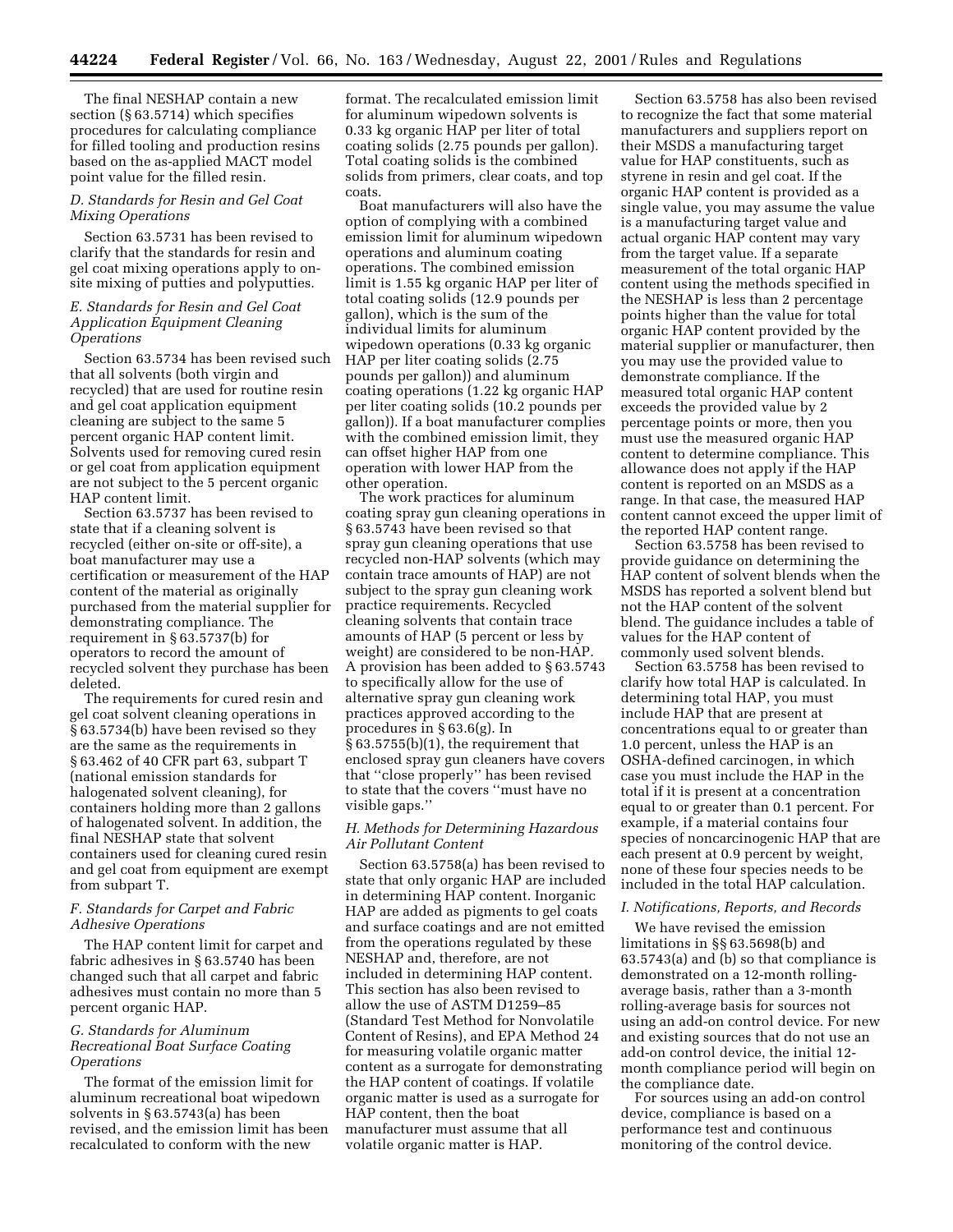## *J. Definitions*

We have revised the definition of hazardous air pollutant (HAP) in § 63.5779 so it has the same wording as the definition of HAP in § 63.2. We have added a definition of research and development activities which will be exempt from the NESHAP. We have also revised the definition of aluminum boat to better distinguish aluminum recreational boats from ships which are subject to the ship building and repair surface coating NESHAP (40 CFR part 63, subpart II). The revised definition states that aluminum recreational boats are intended by the manufacturer to be used primarily for pleasure and are built indoors in a production line manufacturing plant, rather than outdoors in a dry dock, graving dock, or on a marine railway.

The definitions of resins and gel coats have been revised to address pigmented resins and to clarify that pigmented resins are subject to the emission limitations for laminating resins. The definition of resin has been revised to indicate that resins include pigmented resins that are used to encapsulate and bind together reinforcement fibers. The definition of gel coat has been revised to indicate that a gel coat layer does not contain any reinforcing fibers, and gel coats are applied directly to mold surfaces or to a finished laminate.

## **V. Summary of Responses to Major Comments**

This section presents a summary of significant public comments and responses. A summary of all the public comments that were received and EPA's responses to those comments can be found in Docket No. A–95–44.

## *A. Open Molding Operations*

*Comment:* Several commenters requested exemptions or higher HAP content limits for several different specialty applications of resin and gel coat used in open molding operations.

One commenter requested an exemption that would allow them to comply with the production resin HAP content limit of 35 percent, but use atomizing equipment (rather than nonatomizing equipment) to apply up to 5 percent of total annual resin usage. Under the proposed NESHAP, a boat manufacturer must meet a production resin HAP content limit of 28 percent when using atomizing equipment, or comply by emission averaging if using a mix of atomizing and nonatomizing equipment.

A second commenter requested either a higher HAP content limit or an exemption for high-strength or heatresistant resins. The commenter defined high-strength resins as those having a tensile strength greater than 10,000 pounds per square inch (psi) in clear cast form as measured by ASTM D638, and defined heat-resistant resins as those having a heat deflection temperature greater than 212 °F (100 °C) in clear cast form as measured by ASTM D648.

A third commenter requested that EPA either create a separate standard for, or include an exemption for, the use of backup gel coat. According to the commenter, backup gel coat is a black gel coat that is applied behind the white exterior gel coat to provide a dark background, against which air trapped in the wet laminate can be more easily detected and removed before the laminate hardens. The commenter reported they use a backup gel coat containing 44 percent HAP.

*Response:* The EPA recognizes that many boat manufacturers have situations in which they must use higher HAP materials for specialized purposes. In developing the NESHAP, we wanted to provide flexibility to deviate from the HAP content limits in these specialized situations. At the same time, it is impossible in the NESHAP to specifically accommodate all the situations in which a higher HAP material is needed. Attempting to do so could also limit flexibility if a particular situation requiring an exemption was overlooked and not accounted for in the NESHAP. Therefore, one of our objectives was to provide flexibility to use some higher HAP materials by adopting the averaging provisions and using weighted-average HAP contents in setting the MACT for each operation.

The averaging provisions allow each manufacturer to select a mix of resin and gel coat products that is best for their operation and to use higher HAP products based on their unique needs, as long as the emission limits are met. The plant-wide weighted-average HAP content used in determining MACT also accounts for the variation in HAP content among products used by a single manufacturer.

Because of the flexibility provided by the averaging options, the final NESHAP do not contain any of the three exemptions or higher HAP content limits requested by the commenters. Boat manufacturers that wish to apply some resin with atomizing equipment may use emissions averaging, rather than comply with the HAP content limit for atomized resin application operations.

The final standards do not exempt high-strength or heat-resistant resins from the HAP content limits. At least one vinylester resin being used by boat manufacturers meets both of the performance criteria suggested by the commenter and has an organic HAP content of 35 percent. (See Docket A– 95–44). The resin has a tensile strength of 10,560 psi, and a heat deflection temperature of 228.6 °F. Therefore, boat manufacturers can still comply with the HAP content limits when using resins that must meet high-strength or heatresistant specifications. Boat manufacturers that wish to continue to use their current materials may also average these resins with other open molding operations.

We do not believe an exemption or separate HAP content limit is needed for backup gel coats. According to the EPA database and observations made during site visits to various boat manufacturers, the majority of boat manufacturers do not use these backup gel coats. Those boat manufacturers that choose to use backup gel coats have the option of averaging these gel coats with other gel coats or resin application operations to demonstrate compliance.

*Comment:* Two commenters asked EPA to exempt or establish a HAP limit of 48 percent for production resin meeting military specifications, U.S. Coast Guard specifications for lifesaving equipment and small passenger vessels, Lloyd's Register (LR) certification criteria, American Bureau of Shipping (ABS) certification criteria, or other third party material performance specifications.

*Response:* The EPA database from which the NESHAP were developed represents almost exclusively recreational boat manufacturers. We have no data on resins used on boats built to military specifications or U.S. Coast Guard requirements. Therefore, production resins (including skin coat resins) are exempt from the production resin HAP content limits when those resins must meet military specifications or must be approved by the U.S. Coast Guard for use in life saving equipment and small passenger vessels. However, the final NESHAP do require that these resins be applied with nonatomized (non-spray) application equipment since nonatomized resin application does not affect resin performance.

Resins used on boats that are certified as meeting LR, ABS, or other third party standards will not be exempt from the HAP content limits for production resins. We have data indicating that laminates made with resins containing 35 percent styrene can meet both LR and ABS performance specifications. (*See* Docket A–95–44.)

*Comment:* Several commenters asked EPA to exempt 100 percent vinylester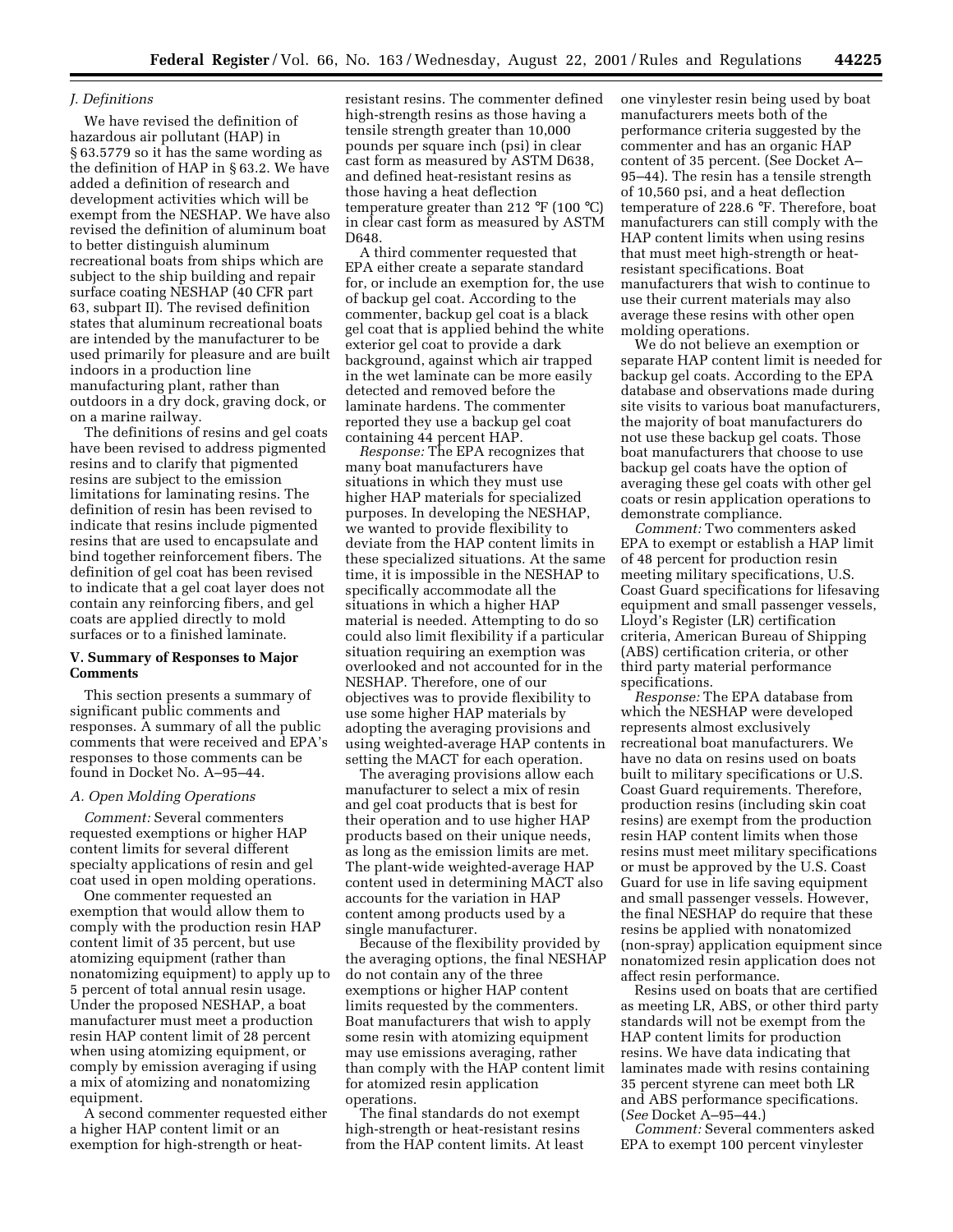skin coat resins from the HAP content limits, or establish a higher HAP content limit for skin coat resins. The commenters stated that skin coat resin, which is applied between the gel coat layer and the laminations on the bottom of the boat, is typically less than 5 percent of total production resin used. The commenters stated that low-HAP resins, including blended polyestervinylester resins, do not offer the osmotic blister resistance of 100 percent vinylester skin coat resins with HAP contents of about 46 percent.

One commenter provided data to EPA comparing the blister resistance of pure vinylester resins to several blended polyester-vinylester resins in accelerated testing conditions. None of the blended resins had the same performance as the pure vinylester resins. According to the commenters, the pure vinylester resins are more expensive than the blended resins and are used only on larger boats that are intended to remain in the water continuously and that are removed only for periodic maintenance.

The commenters also concluded that using low-HAP skin coats could cause increased osmotic blistering to occur. Repairing osmotic blisters requires peeling or grinding the damaged gel coat and resin layers from the boat bottom and applying new resin and gel coat. These repairs result in additional styrene emissions and solid waste, thus offsetting the emission reduction benefits of low-HAP skin coats.

*Response:* We evaluated the test data submitted and agree with the conclusions of the commenters. The final rule exempts 100 percent vinylester resin used for skin coats from the production resin HAP content requirements. The resins eligible for the exemption will be limited to a maximum of 5 percent of the total resin used at each facility using the exemption. A facility using the exemption will need to maintain records of the amount of resin included in the exemption. This 5 percent cap is consistent with the amount of 100 percent vinylester resin used at the commenters' facilities.

This exemption for 100 percent vinylester skin coat resins is consistent with the results of the MACT analysis. The EPA database includes at least 13 boat manufacturers that are using skin coat resins with an organic HAP content of 35 percent or less. However, these are blended polyester-vinylester resins and are not pure vinylester resins. In addition, these blended resins are not used on boats in the size range on which the 100 percent vinylester resins are used. There are no facilities using a 100

percent vinylester resin with an organic HAP content of 35 percent.

#### *B. Filled Tooling Resins*

*Comment:* Several commenters requested that the HAP content of filled tooling resin be determined ''as applied'' rather than before the filler is added. Alternatively, the commenters suggested setting a separate MACT standard for filled tooling resins or exempting filled tooling resins from any HAP content limits. In the proposed NESHAP, the tooling resin HAP content limits were based on unfilled tooling resins. This approach would require operators to determine the HAP content of the tooling resin before the filler is added. According to the commenters, tooling resins to which filler will be added must have a higher HAP content to maintain a workable viscosity after the filler is added, but the HAP content is lowered substantially by the filler.

*Response:* The MACT floor for tooling resins was based on the use of a low-HAP, unfilled resin. Recently, more boat manufacturers have begun using filled tooling resins. We agree with the commenters that compliance for filled resins (both tooling and production) should be determined on an as-applied basis, rather than based on the HAP content of the neat (unfilled) resin before filler is added. However, because the emissions from filled and unfilled resins are different, compliance cannot be based on the HAP content of a filled resin. In a filled resin system, the percent of available styrene emitted is nearly the same as in the neat unfilled resin before the filler is added. In other words, if a filled resin and unfilled resin have the same HAP content on an asapplied basis, then the filled resin system will have higher HAP emissions than the unfilled resin because the filled resin has a higher styrene-to-resin polymer ratio. Therefore, filled resins must be compared to the MACT standard based on the MACT model point value (kilogram of HAP per megagram of filled resin applied (kg/ Mg)). This approach accounts for differences in both HAP content and the amount of filler added.

A facility using a filled resin would calculate the MACT model point value for that resin based on the HAP content of the unfilled (neat) resin. The calculated MACT model point value would then be multiplied by the weight fraction of resin in the filled resin system to calculate the kg of HAP per Mg of filled resin applied. The final NESHAP contain procedures for calculating compliance for filled resins on an as-applied basis.

## *C. Standards for Closed Molding Resin Operations*

*Comment:* Several commenters encouraged EPA to allow averaging between open and closed molding operations in cases where closed molding replaced an existing open molding operation. The commenters also encouraged EPA to allow a facility to average open and closed molding at new sources, and at existing sources where the closed molding was part of an expansion that did not replace open molding capacity. The commenters argued that allowing more averaging would encourage the development of closed molding technology that would further reduce HAP emissions.

*Response:* In the preamble to the proposed NESHAP, we solicited comments on the feasibility of allowing emissions averaging between open and closed molding operations in cases where the closed molding was considered a replacement for existing open molding operations. We received no comments that supported the legal feasibility of such averaging. We have decided that in the final NESHAP, closed molding operations will not be included in any averaging compliance options for either new or existing sources.

For the proposed NESHAP, we considered two options in determining MACT for open and closed molding operations. First, we considered determining MACT for all molding operations combined, including both open and closed molding. Although open and closed molding are different production processes, in this option we considered closed molding to be simply a very good emission control technique for open molding. Under this option, MACT limits would be set based on using a mix of open and closed molding. To comply, a facility could offset excess emissions from its open molding operations by using emission ''credits'' generated by using a greater fraction of closed molding operations than required by the standard. However, determining MACT by this method would result in a standard for existing sources that would be difficult, if not impossible, to achieve by sources that use only open molding. Also, MACT for new sources would be nearly 100 percent closed molding, which may not be achievable by most new sources. For these reasons, we did not determine MACT on a combined basis in the proposed NESHAP.

The second option we considered for determining MACT (and the one we proposed) was to treat open and closed molding as separate processes with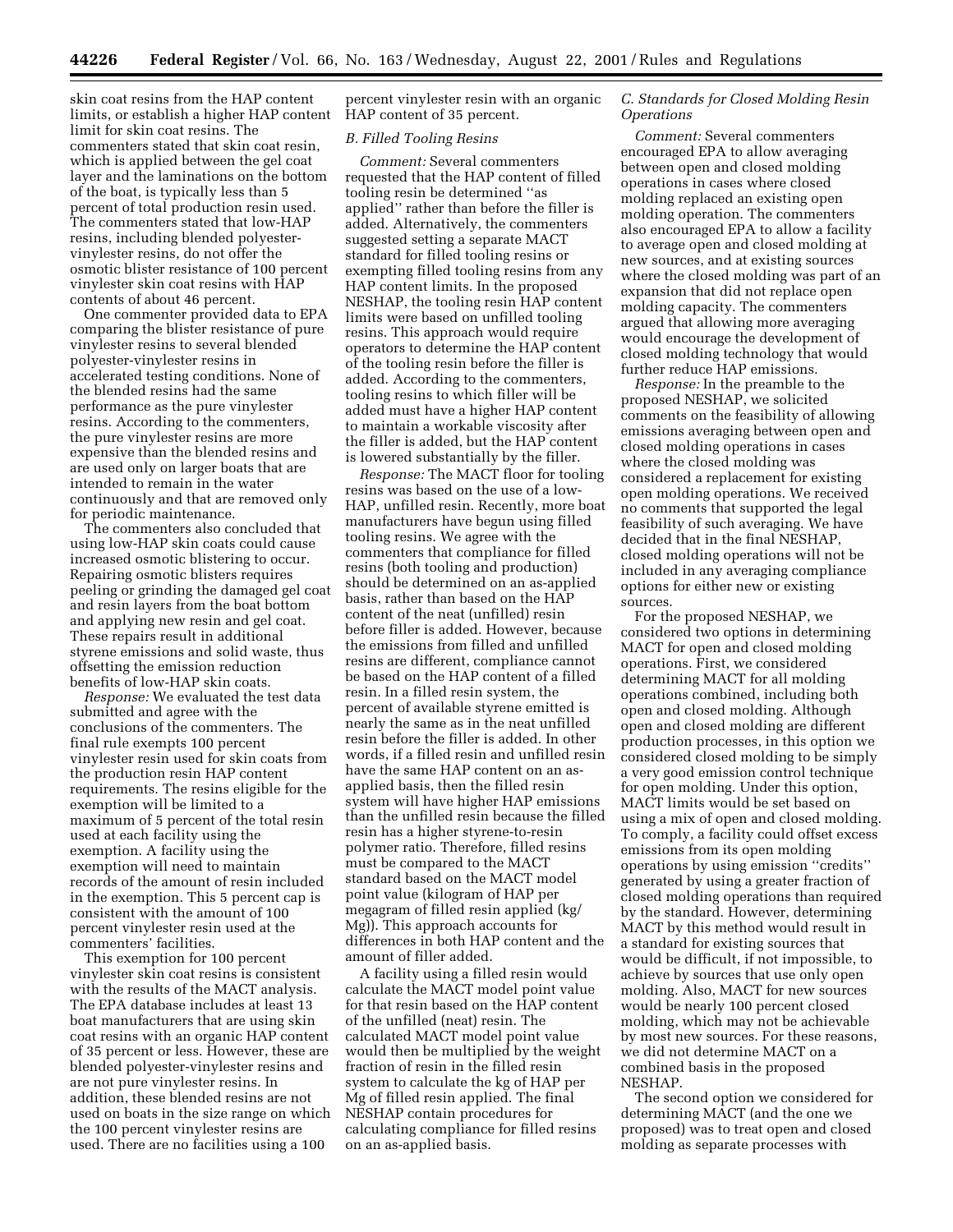separate standards. Industry agreed with this position. We considered allowing emissions averaging under this option, but decided that averaging would provide little, if any, advantage. We have insufficient data for establishing MACT model point values for the different closed molding technologies. These MACT model point values would be needed to compute emission reductions for ''over controlling'' the closed molding operations. Even if such point values were established, it is unlikely that a source could achieve substantial reductions beyond the closed molding standard since closed molding operations emit so little.

We concluded, therefore, that emissions averaging at new and existing sources as requested by the commenters is not feasible. One method of allowing averaging would provide very little benefit and the other method would create an unreasonably stringent standard for sources that choose not to comply by emissions averaging.

Although we are not allowing emissions averaging between open and closed molding, we do encourage the use of closed molding because of its low-emitting nature. Even in the absence of averaging, we believe that there can be other benefits of using closed molding, such as minimized worker exposure, less recordkeeping and reporting, and the operational flexibility to use materials with any HAP content desired.

## *D. Standards for Aluminum Recreational Boat Surface Coating Operations*

*Comment:* Two commenters requested that the MACT floor for aluminum recreational boat wipedown solvents be recalculated using the total volume of coating solids (primers, clear coats, and top coats) as a surrogate for the surface area to be cleaned. The commenters argued that the format of the NESHAP for aluminum recreational boat wipedown solvents is inappropriate because it uses the solids volume from the first coat (aluminum primers and clear coats applied to bare aluminum) as a surrogate for the surface area of the boat being cleaned prior to coating. According to the commenters, the use of the first coat solids volume is significantly more variable and biases the standard in favor of higher-solids primers. Therefore, the limit may not be achievable by facilities using lowersolids primers. According to the commenters, using the total volume of coating solids as a surrogate for surface area to be cleaned is more appropriate since the dry film thickness of the complete system is generally more

uniform than that of primers and clear coats.

The commenters also asked EPA to allow facilities to average emissions between aluminum recreational boat surface preparation and coating operations by adopting a single HAP content limit for the combined operations. The commenters argued that this flexibility would help manufacturers meet the aluminum wipedown solvent and coating operation standards. They also noted that surface preparation, primers, and topcoats are often parts of a single coating system. The commenters estimated that the MACT floor based on combined emissions calculated at each facility would be equal to 1.87 kg HAP per liter of coating solids.

*Response:* We agree with the commenters that the total volume solids of primers, clear coats, and top coats is a better surrogate for total surface area than the volume solids of primer and clear coats applied to bare aluminum. We originally used primers and clear coats as a surrogate to reduce bias introduced by facilities that use more than a single color and apply multiple layers in the top coats. However, as noted by the commenters, the bias introduced by multiple top coat layers is less than the bias introduced by variability in the solids content of primers and clear coats.

To develop the combined emission limit, we have calculated the mass of HAP from aluminum wipedown solvents consumed per volume of total coating solids for the aluminum recreational boat manufacturing facilities in the EPA database. Based on this format, the MACT floor facility has a weighted-average HAP consumption rate of 0.33 kg organic HAP per liter of coating solids, including primers, clear coats, and topcoats.

We agree that allowing averaging or complying with a single HAP emission limit for these combined operations will provide greater flexibility and simplify compliance for boat manufacturers. In the final NESHAP, boat manufacturers may comply with either a single limit for combined operations or individual limits for wipedown solvents and coatings.

The combined HAP content limit for wipedown solvents and surface coating operations was derived as the sum of the separate limits for wipedown solvents and aluminum coatings. The limit for wipedown solvents is 0.33 kg organic HAP per liter coating solids and for aluminum coatings is 1.22 kg organic HAP per liter of coating solids. The combined limit is 1.55 kg organic HAP per liter of coating solids. This

combined limit is more stringent than the limit estimated by the commenters (1.87 kg organic HAP per liter coating solids) because we performed separate MACT analyses for wipedown solvents and aluminum coatings. We performed separate analyses, rather than a MACT analysis for the combined emissions at each facility, because we disagree that the wipedown solvent is part of a coating system. We reviewed the data on coatings and aluminum wipedown solvents and noted that different boat manufacturers using the same coating system from the same supplier often used different aluminum wipedown solvents.

#### *E. Methods for Determining Hazardous Air Pollutant Content*

*Comment:* Several commenters asked EPA to clarify that compliance with the HAP content limits for gel coat is based only on organic HAP content and should not include inorganic HAP included as metal pigments because these metal pigments are not emitted during application or curing.

*Response:* We did not consider metal pigments in determining the HAP content limits for gel coats, and we agree that they are not emitted from the gel coat operations. Therefore, § 63.5758 of the final rule clarifies that HAP content includes organic HAP only and does not include inorganic HAP.

*Comment:* One commenter asked EPA to allow the use of less expensive methods ASTM D1644–88 (Standard Test Method for Nonvolatile Content of Varnishes) and ASTM D1259–85 (Standard Test Method for Nonvolatile Content of Resins), in addition to EPA Method 311, to demonstrate compliance with HAP content limits. The ASTM methods do not directly measure the HAP content and instead measure volatile organic matter.

*Response:* We agree that facility owners and operators should be allowed to demonstrate compliance with the HAP content limits using the ASTM D1259–85, but we do not see the utility of ASTM D1644–88. We are not regulating varnishes, and we are allowing in the final NESHAP the use of ASTM D1259–85 for resins and gelcoats and EPA Method 24 for coatings, which are weight-loss methods similar to ASTM D1644–88. We are allowing the use of ASTM D1259–85 because it tends to overestimate HAP content, compared to EPA Method 311, since it measures all volatile species and not just HAP. Likewise, the final NESHAP also allow the use of EPA Method 24 to measure volatile organic compound content as a surrogate for HAP.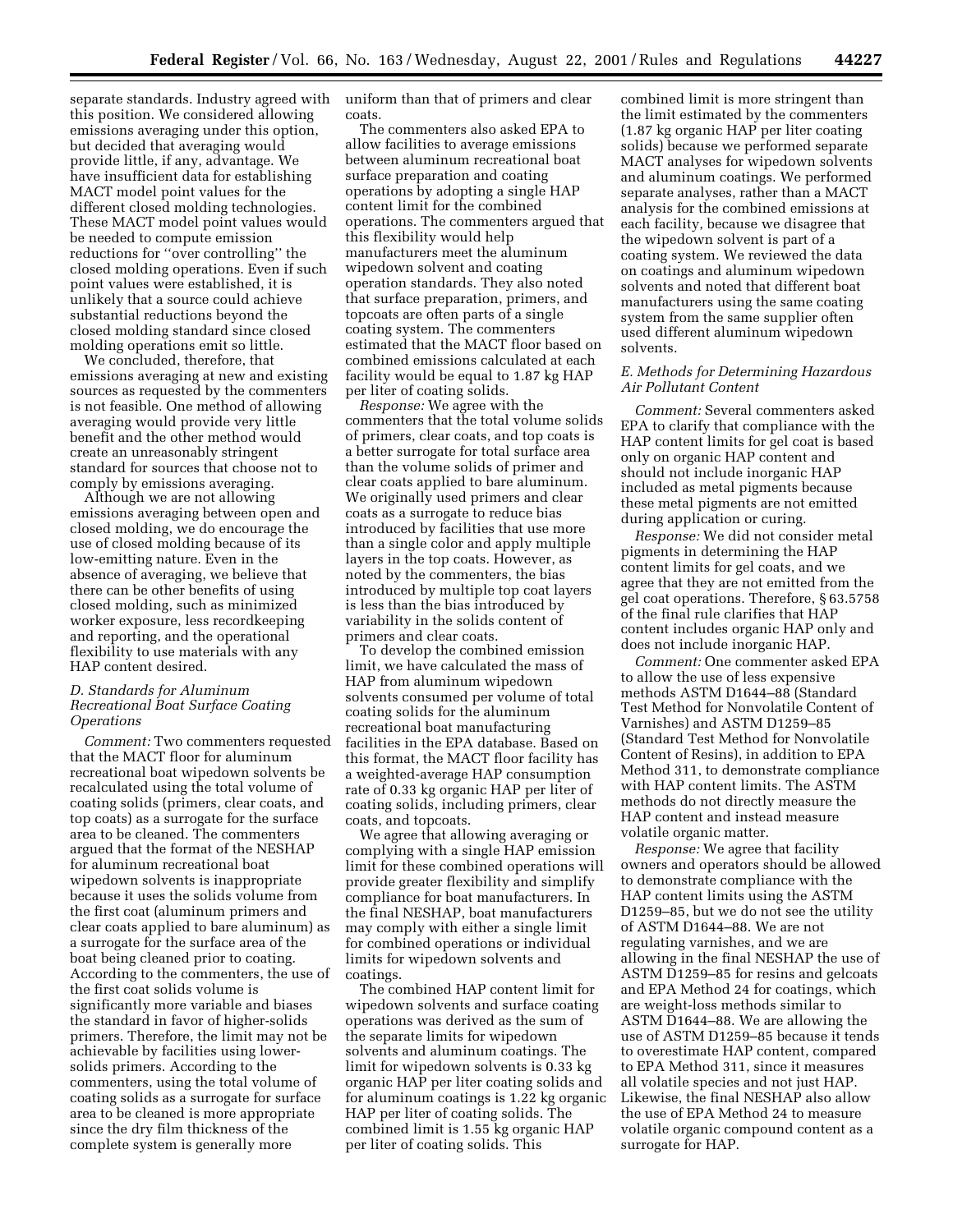*Comment:* One commenter asked that EPA ensure that the MACT standards reflect the high end of the HAP content ranges reported in the MSDS collected by EPA through the industry survey. In addition, if an MSDS offered a single HAP content value, the commenter asked EPA to ensure that the manufacturer did not allow the value to fluctuate above the value reported in the MSDS. For example, an MSDS provided by the commenters for a production gel coat reports the combined styrene and MMA content is 36.4 percent, but notes that these values are target formula values and ''actual batch concentrations will vary within limits consistent with separately established product specifications.''

*Response:* In selecting the HAP content limits for all operations regulated by the proposed NESHAP, we always used the upper limit of the range for reported HAP content values. Therefore, we are confident that the proposed HAP content limits are achievable.

However, we agree that some material manufacturers and suppliers report on their MSDS the ''target'' value for a constituent and actual values may vary from the target value by plus or minus 2 percentage points. Since the standards are based on these same data, the standards should account for this variation between actual and reported values. Therefore, § 63.5758 of the final NESHAP includes a provision that if a HAP content measured using the methods specified in the NESHAP is within 2 percentage points of the reported target value, you may use the reported value for demonstrating compliance. Otherwise, you must use the measured value to demonstrate compliance.

#### *F. Notifications, Reports, and Records*

*Comment:* Several commenters asked EPA to allow compliance with the standards to be demonstrated based on a 12-month rolling average instead of a 3-month rolling average. They argued that this is consistent with the typical recordkeeping and reporting obligations in most title V permits. In addition, many facilities experience seasonal variations in production and mold construction that may require them to use higher HAP materials for several months at a time. A 3-month averaging period would not allow them to offset these higher emissions with lower emissions during the rest of the year.

*Response:* We agree with the commenters, and the final NESHAP allow compliance to be demonstrated on a 12-month rolling average basis, rather than a 3-month rolling average basis for

sources that are not using an add-on control device. For sources using an add-on control device, compliance is based on continuous parameter monitoring.

## *G. Pollution Prevention*

*Comment:* One commenter asked EPA to include provisions by which a facility already subject to the rule could become exempt by employing pollution prevention measures that are at least equivalent to MACT and that make the source physically incapable of being a major source. According to the commenter, EPA policy is that a source that is a major source on the compliance date for a rule is always subject to a rule, even if it adopts process changes or pollution prevention strategies that make it physically impossible to emit at greater than the major source threshold. According to the commenter, EPA's ''once in, always in'' policy discourages facilities from adopting pollution prevention strategies that could achieve significant emission reductions.

*Response:* The EPA, through discussion with State and Territorial Air Pollution Program Administrators and the Association of Local Air Pollution Control Officials, has reached a tentative solution that will require changes in the NESHAP General Provisions (40 CFR part 63, subpart A) or individual MACT rules, rather than a change in the EPA policy on ''Once-In-Always-In.'' (See the May 16, 1995 memorandum on ''Potential to Emit'' from John Seitz to the EPA Regional Administrators, available on the World Wide Web at http://www.epa.gov/ttn/oarpg.) We have been working to develop regulatory options that would allow qualifying sources to satisfy the MACT requirements through innovative, streamlined approaches, if, after a source achieves compliance with an applicable MACT rule, they achieve HAP emission reductions equivalent to or better than MACT levels of control through pollution prevention measures. The regulatory options under consideration for the final solution will include components that meet the legal requirements of the CAA and still resolve the issues regarding pollution prevention. Once we reach a final solution, we plan to develop rule language to propose to amend either the NESHAP General Provisions or existing MACT rules. We project proposing these amendments later in 2001.

#### **VI. Administrative Requirements**

## *A. Executive Order 12866: Regulatory Planning and Review*

Under Executive Order 12866 (58 FR 51735, October 4, 1993), we must determine whether a final regulatory action is ''significant'' and therefore subject to Office of Management and Budget (OMB) review and the requirements of the Executive Order. The order defines ''significant regulatory action'' as one that is likely to result in a rule that may:

(1) Have an annual effect on the economy of \$100 million or more, or adversely affect in a material way the economy, a sector of the economy, productivity, competition, jobs, the environment, public health or safety, or State, local, or tribal governments or communities;

(2) Create a serious inconsistency or otherwise interfere with an action taken or planned by another agency;

(3) Materially alter the budgetary impact of entitlements, grants, user fees, or loan programs or the rights and obligations of recipients thereof; or

(4) Raise novel legal or policy issues arising out of legal mandates, the President's priorities, or the principles set forth in the Executive Order.

Pursuant to the terms of Executive Order 12866, it has been determined that today's final rule is not a ''significant regulatory action'' because it will not have an annual effect on the economy of \$100 million or more and is therefore not subject to OMB review.

## *B. Executive Order 13132, Federalism*

Executive Order 13132, entitled ''Federalism'' (64 FR 43255, August 10, 1999), requires EPA to develop an accountable process to ensure ''meaningful and timely input by State and local officials in the development of regulatory policies that have federalism implications.'' ''Policies that have federalism implications'' is defined in the Executive Order to include regulations that have ''substantial direct effects on the States, on the relationship between the national government and the States, or on the distribution of power and responsibilities among the various levels of government.'' Under Executive Order 13132, EPA may not issue a regulation that has federalism implications, that imposes substantial direct compliance costs, and that is not required by statute, unless the Federal government provides the funds necessary to pay the direct compliance costs incurred by State and local governments, or EPA consults with State and local officials early in the process of developing the rule. The EPA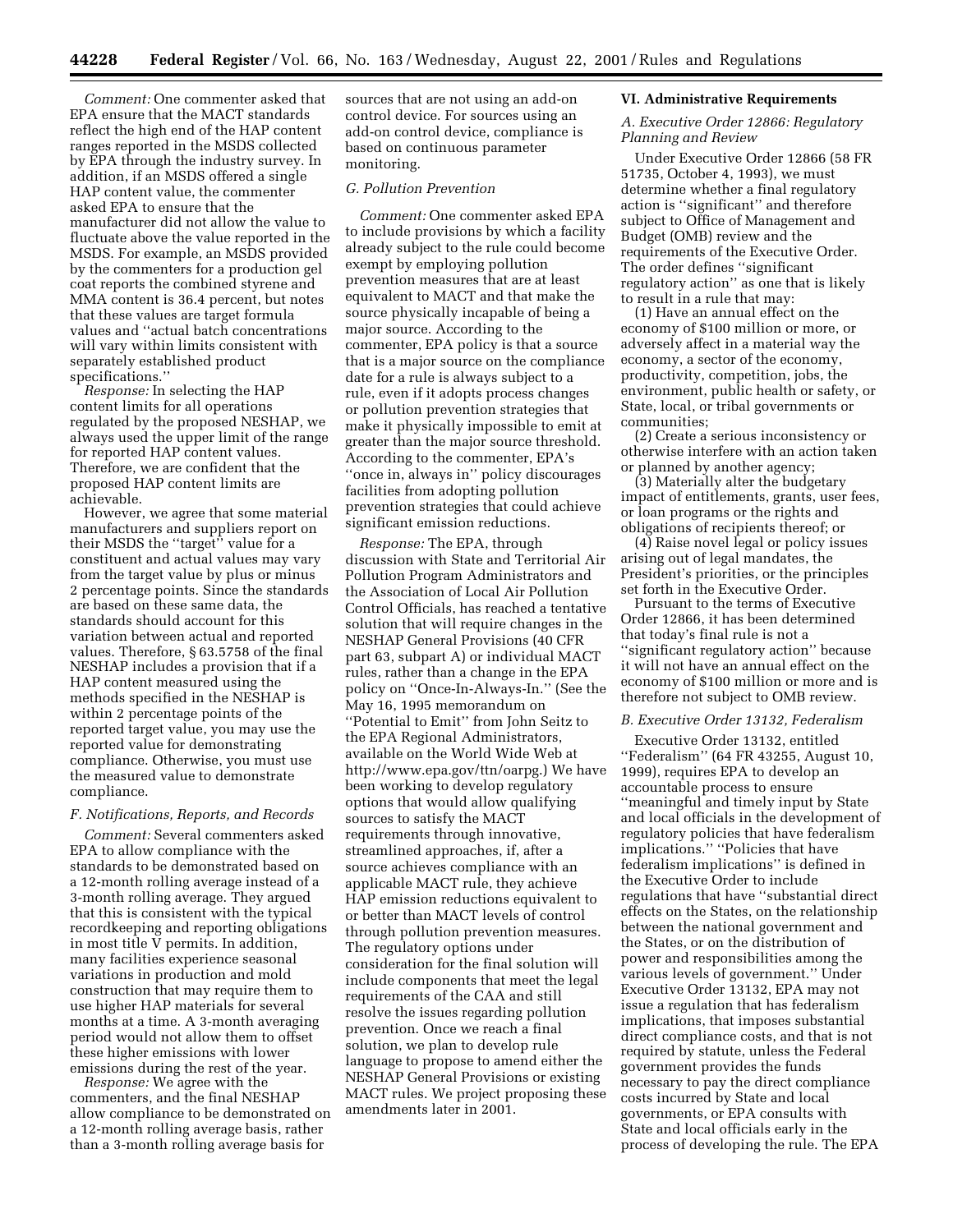also may not issue a regulation that has federalism implications and that preempts State law unless the Agency consults with State and local officials early in the process of developing the rule.

If EPA complies by consulting, Executive Order 13132 requires EPA to provide to the OMB, in a separately identified section of the preamble to the rule, a federalism summary impact statement (FSIS). The FSIS must include a description of the extent of EPA's prior consultation with State and local officials, a summary of the nature of their concerns and EPA's position supporting the need to issue the regulation, and a statement of the extent to which the concerns of State and local officials have been met. Also, when EPA transmits a final rule with federalism implications to OMB for review pursuant to Executive Order 12866, EPA must include a certification from its federalism official stating that EPA has met the requirements of Executive Order 13132 in a meaningful and timely manner.

Today's final rule will not have substantial direct effects on the States, on the relationship between the national government and the States, or on the distribution of power and responsibilities among the various levels of government, as specified in Executive Order 13132. No boat manufacturing facilities subject to the final rule are owned by State or local governments. Therefore, State and local governments will not have any direct compliance costs resulting from this final rule. Furthermore, EPA is directed to develop the final rule by section 112 of the CAA. Thus, the requirements of section 6 of the Executive Order do not apply to this final rule.

## *C. Executive Order 13175, Consultation and Coordination With Indian Tribal Governments*

Executive Order 13175, entitled ''Consultation and Coordination with Indian Tribal Governments'' (65 FR 67249, November 6, 2000), requires EPA to develop an accountable process to ensure ''meaningful and timely input by tribal officials in the development of regulatory policies that have tribal implications.'' ''Policies that have tribal implications'' is defined in the Executive Order to include regulations that have ''substantial direct effects on one or more Indian tribes, on the relationship between the Federal government and the Indian tribes, or on the distribution of power and responsibilities between the Federal government and Indian tribes.''

This final rule does not have tribal implications. It will not have substantial direct effects on tribal governments, on the relationship between the Federal government and Indian tribes, or on the distribution of power and responsibilities between the Federal government and Indian tribes, as specified in Executive Order 13175. Thus, Executive Order 13175 does not apply to this rule.

## *D. Executive Order 13045, Protection of Children From Environmental Health Risks and Safety Risks*

Executive Order 13045, ''Protection of Children from Environmental Health Risks and Safety Risks'' (62 FR 19885, April 23, 1997) applies to any rule that: (1) is determined to be ''economically significant'' as defined under Executive Order 12866, and (2) concerns an environmental health or safety risk that EPA has reason to believe may have a disproportionate effect on children. If the regulatory action meets both criteria, EPA must evaluate the environmental health or safety effects of the planned rule on children, and explain why the planned regulation is preferable to other potentially effective and reasonably feasible alternatives considered by EPA.

The EPA interprets Executive Order 13045 as applying only to those regulatory actions that are based on health or safety risks, such that the analysis required under section 5–501 of the Executive Order has the potential to influence the regulation. Today's final rule is not subject to Executive Order 13045 because it establishes an environmental standard based on technology, not health or safety risk. No children's risk analysis was performed because no alternative technologies exist that would provide greater stringency at a reasonable cost. Furthermore, today's final rule has been determined not to be ''economically significant'' as defined under Executive Order 12866.

## *E. Unfunded Mandates Reform Act of 1995*

Title II of the Unfunded Mandates Reform Act of 1995 (UMRA), Public Law 104–4, establishes requirements for Federal agencies to assess the effects of their regulatory actions on State, local, and tribal governments and the private sector. Under section 202 of the UMRA, EPA must generally prepare a written statement, including a cost-benefit analysis, for proposed and final rules with ''Federal mandates'' that may result in expenditures to State, local, and tribal governments, in the aggregate, or to the private sector, of \$100 million or more in any 1 year. Before

promulgating an EPA rule for which a written statement is needed, section 205 of the UMRA generally requires EPA to identify and consider a reasonable number of regulatory alternatives and adopt the least-costly, most costeffective, or least-burdensome alternative that achieves the objectives of the rule. The provisions of section 205 do not apply when they are inconsistent with applicable law. Moreover, section 205 allows EPA to adopt an alternative other than the leastcostly, most cost-effective, or leastburdensome alternative if the Administrator publishes with the final rule an explanation why that alternative was not adopted. Before EPA establishes any regulatory requirements that may significantly or uniquely affect small governments, including tribal governments, we must have developed under section 203 of the UMRA a small government agency plan. The plan must provide for notifying potentially affected small governments, enabling officials of affected small governments to have meaningful and timely input in the development of EPA regulatory proposals with significant Federal intergovernmental mandates, and informing, educating, and advising small governments on compliance with the regulatory requirements.

The EPA has determined that this rule does not contain a Federal mandate that may result in expenditures of \$100 million or more by State, local, and tribal governments, in the aggregate, or the private sector in any 1 year. The total cost to the private sector is approximately \$14 million per year. This final rule contains no mandates affecting State, local, or Tribal governments. Thus, today's final rule is not subject to the requirements of sections 202 and 205 of the UMRA.

We have determined that this final rule contains no regulatory requirements that might significantly or uniquely affect small governments because it contains no requirements that apply to such governments or impose obligations upon them.

## *F. Regulatory Flexibility Act (RFA) as Amended by the Small Business Regulatory Enforcement Fairness Act of 1996 (SBREFA), 5 U.S.C. 601, et seq.*

The RFA generally requires us to give special consideration to the effect of Federal regulations on small entities and to consider regulatory options that might mitigate any such impacts. We must prepare a regulatory flexibility analysis unless we determine that the rule will not have a ''significant economic impact on a substantial number of small entities.'' Small entities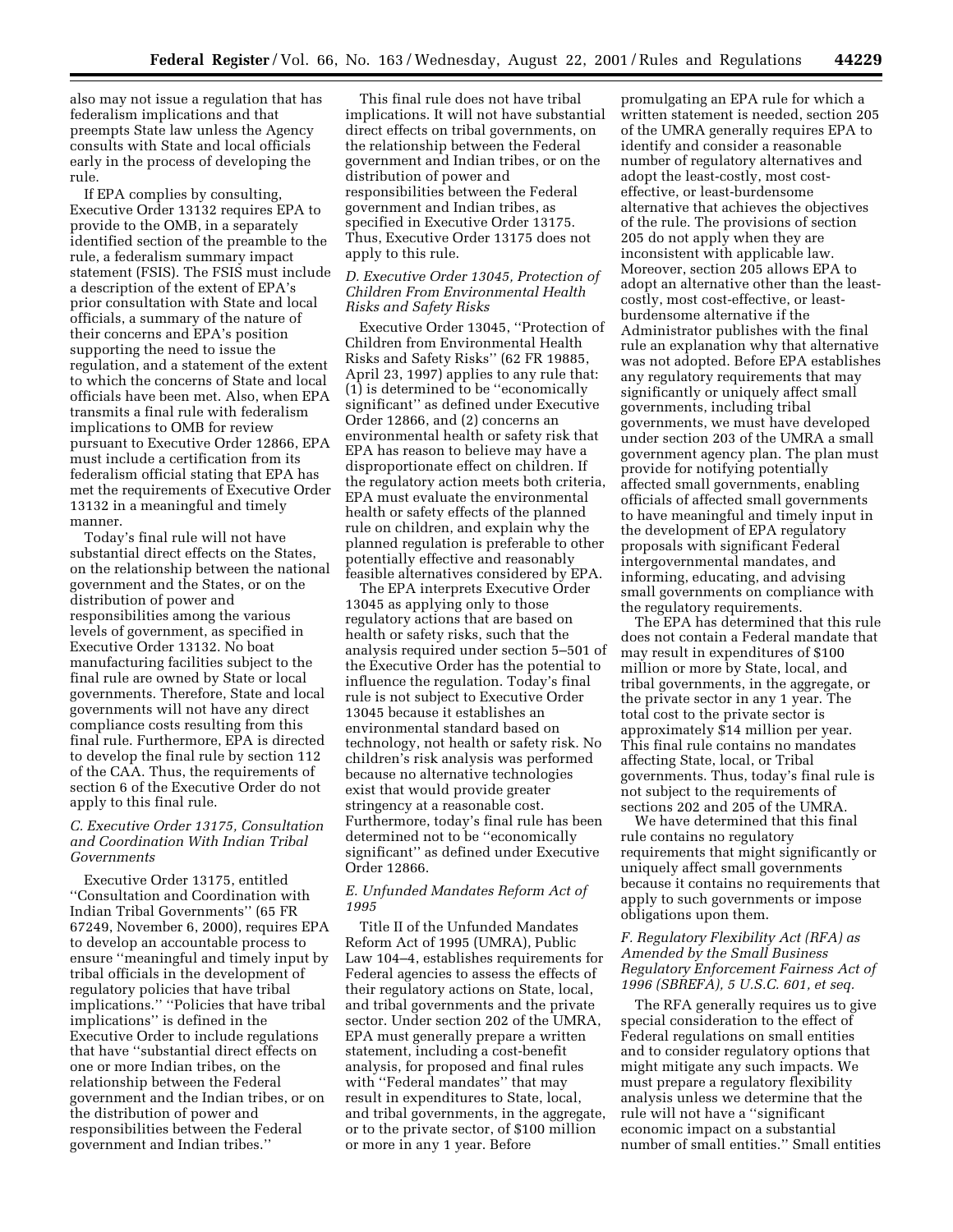include small businesses, small organizations, and small governmental jurisdictions.

For the purposes of assessing the impacts of today's final rule on small entities, a small entity is defined as: (1) A small business whose parent company has fewer than 500 employees; (2) a small governmental jurisdiction that is a government of a city, county, town, school district or special district with a population of less than 50,000; or (3) a small organization that is ''any notfor-profit enterprise which is independently owned and operated and is not dominant in its field.''

We have determined that 66 out of the 2,307 small firms in the industry (2.9 percent) may be affected by this final rule. In a screening of impacts on these small firms, we found that 47 firms have costs that comprise less than 1 percent of firm revenues, and 19 firms have estimated compliance costs that exceed 1 percent of their revenues. Based on available data of industry profit margins, the average return on sales for the industry is 3.4 percent. Of the 19 firms with costs greater than 1 percent of revenues, only one firm is estimated to experience costs exceeding 3 percent of revenues. Thus, reviewing the range of costs to be borne by small businesses in light of the 3.4 percent profit margins typical of this industry, the Agency has determined the costs are typically small and, overall, do not constitute a significant impact on a substantial number of small businesses. In addition, this final rule is likely to also increase profits at the 2,241 small firms that are not affected by the final rule due to the very slight increase in market prices. The economic impacts are summarized in section III.G. of this document and in

the economic impact analysis contained in Docket No. A–95–44.

Although this final rule will not have a significant economic impact on a substantial number of small entities, EPA has tried to reduce the impact of this final rule on small entities. We have met with ten of these small firms and their trade association. They have been fully involved in this rulemaking, and their concerns have been considered in the development of this final rule. In developing these final standards, we have provided the maximum degree of flexibility to minimize impacts on small businesses by providing several different compliance options, several of which require a minimum amount of recordkeeping and reporting. Also, these final standards, which are based on MACT floor level control technology, reflect the minimum level of control allowed under the CAA. Small businesses that are subject to the final rule will not be systematically impacted more than larger operations.

Pursuant to the provisions of 5 U.S.C. 605(b), we have determined that this final rule will not have a significant economic impact on a substantial number of small entities.

#### *G. Paperwork Reduction Act*

The information collection requirements in today's final rule have been submitted for approval to the OMB under the Paperwork Reduction Act, 44 U.S.C. 3501 *et seq.* An ICR document has been prepared by EPA (ICR No. 1966.02) and a copy may be obtained from Sandy Farmer by mail at the U.S. EPA, Office of Environmental Information, Collection Strategies Division (2822), 1200 Pennsylvania Avenue NW, Washington, DC 20460, by e-mail at farmer.sandy@epa.gov, or by calling (202) 260–2740. A copy may also be downloaded off the internet at http:/ /www.epa.gov/icr. The information requirements are not effective until OMB approves them.

The final rule contains monitoring, reporting, and recordkeeping requirements. The required notices and reports are the minimum needed by us to determine who is subject to the NESHAP and whether you are in compliance. The final recordkeeping requirements are the minimum necessary to determine initial and ongoing compliance. Based on reported information, we would decide which boat manufacturers and what records or processes should be inspected. The recordkeeping and reporting requirements are consistent with the general provisions of 40 CFR part 63.

These recordkeeping and reporting requirements are specifically authorized by section 114 of the CAA (42 U.S.C. 7414). All information submitted to us for which a claim of confidentiality is made will be safeguarded according to our policies in 40 CFR part 2, subpart B.

The EPA expects the final rule to affect a total of 134 boat manufacturing facilities over the first 3 years. The EPA assumes that five new boat manufacturing facilities will become subject to the final rule during each of the first 3 years. The EPA expects 119 existing facilities to be affected by the final rule, and these existing facilities will begin complying in the third year.

The estimated average annual burden for the first 3 years after promulgation of the final rule for industry and the implementing agency is outlined below. You can find the details of this information collection in the ''Standard Form 83 Supporting Statement for ICR No. 1966.02," in Docket No. A-95-44.

| Affected entity | Total hours     | Labor costs        | Capital costs | Operating and<br>maintenance<br>costs | <b>Total costs</b> |
|-----------------|-----------------|--------------------|---------------|---------------------------------------|--------------------|
| Industry        | 10,343<br>2,456 | 635,526<br>141,073 |               | 895                                   | 636,421<br>141,073 |

The EPA estimates that there are no capital or startup costs for these new facilities because they are expected to comply by limiting the HAP content of materials. The implementing agency would not incur any capital or startup costs.

Burden means the total time, effort, or financial resources expended by persons to generate, maintain, retain, or disclose or provide information to or for a Federal agency. This includes the time needed to review instructions; develop,

acquire, install, and utilize technology and systems for the purposes of collecting, validating, and verifying information, processing and maintaining information, and disclosing and providing information; adjust the existing ways to comply with any previously applicable instructions and requirements; train personnel to be able to respond to a collection of information; search data sources; complete and review the collection of

information; and transmit or otherwise disclose the information.

An agency may not conduct or sponsor, and a person is not required to respond to a collection of information unless it displays a currently valid OMB control number. Control numbers for EPA's regulations are listed in 40 CFR part 9 and 48 CFR chapter 15. When the OMB approves the information collection requirements of the final rule, the EPA will amend the table in 40 CFR part 9 of currently approved ICR control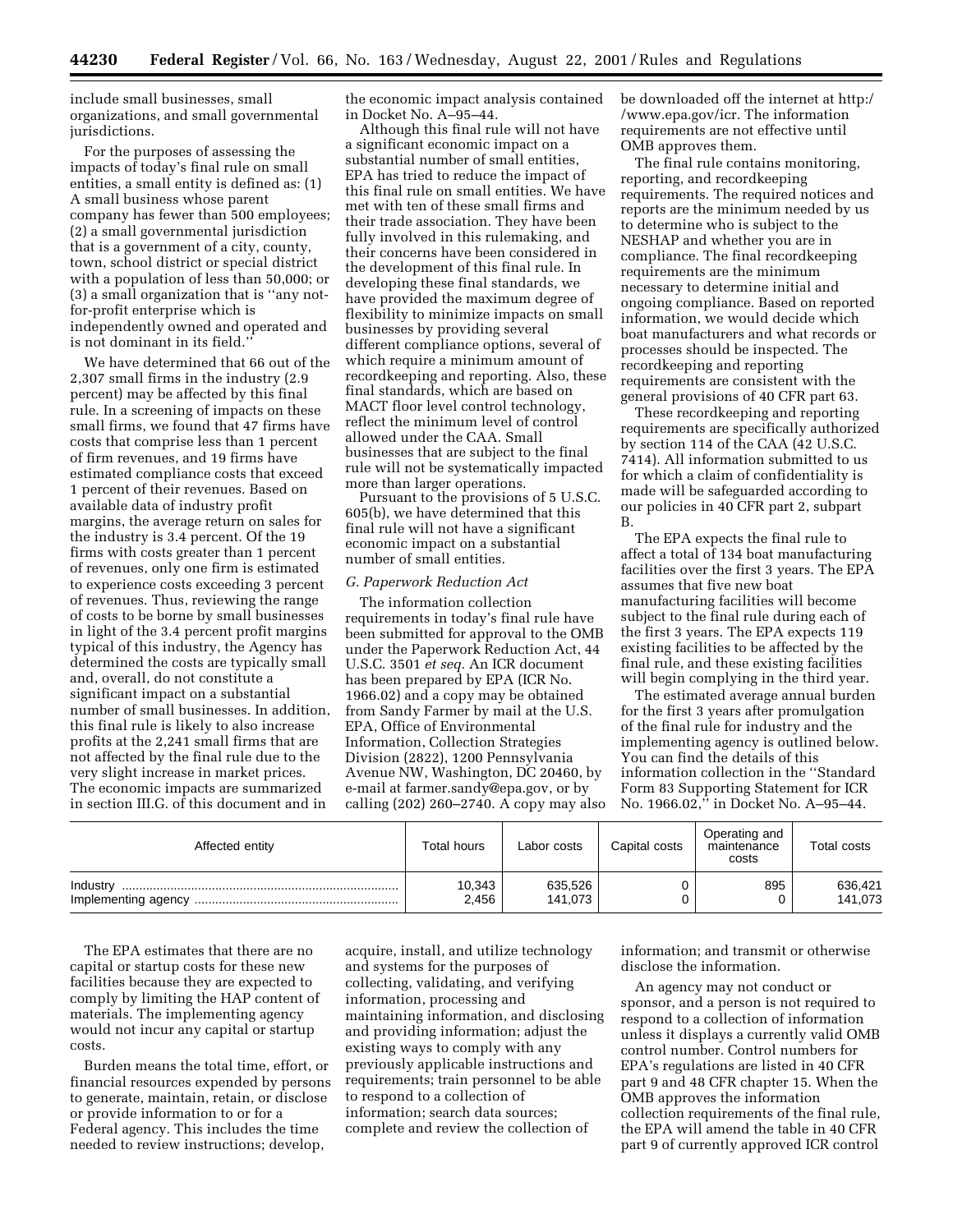numbers issued by OMB for various regulations.

## *H. National Technology Transfer and Advancement Act*

Section 12(d) of the National Technology Transfer and Advancement Act (NTTAA) of 1995 (Public Law No. 104–113; 15 U.S.C. 272 note) directs the EPA to use voluntary consensus standards in their regulatory and procurement activities unless to do so would be inconsistent with applicable law or otherwise impractical. Voluntary consensus standards are technical standards (e.g., materials specifications, test methods, sampling procedures, business practices) developed or adopted by one or more voluntary consensus bodies. The NTTAA directs EPA to provide Congress, through annual reports to OMB, with explanations when an agency does not use available and applicable voluntary consensus standards.

This rulemaking involves technical standards. The EPA cites the following standards in this rule: EPA Methods 1, 1A, 2, 2A, 2C, 2D, 2F, 2G, 18, 24, 25A, 204, and 311. Consistent with the NTTAA, EPA conducted searches to identify voluntary consensus standards in addition to these EPA methods. No applicable voluntary consensus standards were identified for EPA Methods 1A, 2A, 2D, 2F, 2G, 204, and 311. The search and review results have been documented and are placed in the docket (Docket No. A–95–44) for this rule.

Two voluntary consensus standards are cited in this rule for determining the volume solids content of coatings. These two standards are ASTM D2697–86 (Reapproved 1998), ''Standard Test Method for Volume Nonvolatile Matter in Clear or Pigmented Coatings'' and ASTM D6093–97, ''Standard Test Method for Percent Volume Nonvolatile Matter in Clear or Pigmented Coatings Using a Helium Gas Pycnometer.'' These standards fill a void in EPA Method 24 which directs that volume solids content be calculated from the coating manufacturer's formulation. Today's rule does allow for the use of volume solids content values calculated from the coating manufacturer's formulation; however, test results will take precedence if they do not agree with calculated values.

We are also citing the voluntary consensus standard ASTM D1259–85, ''Standard Test Method for Nonvolatile Content of Resins,'' as an acceptable method to measure the volatile matter content of resins and gel coats for open molding operations, to be used as a substitute for organic HAP content.

Six voluntary consensus standards: ASTM D1475–90, ASTM D2369–95, ASTM D3792–91, ASTM D4017–96a, ASTM D4457–85 (Reapproved 91), and ASTM D5403–93 are already incorporated by reference in EPA Method 24. Five voluntary consensus standards: ASTM D1979–91, ASTM D3432–89, ASTM D4747–87, ASTM D4827–93, and ASTM PS9–94 are incorporated by reference in EPA Method 311. In addition, we are separately specifying the use of ASTM D1475–90, ''Standard Test Method for Density of Liquid Coatings, Inks, and Related Products,'' for measuring the average density of volatile matter in the coating.

The voluntary consensus standard ASTM D6420–99, ''Standard Test Method for Determination of Gaseous Organic Compounds by Direct Interface Gas Chromatography-Mass Spectrometry (GC/MS)," is appropriate in the cases described below for inclusion in this rule in addition to EPA Method 18 codified at 40 CFR part 60, appendix A.

Similar to EPA's performance-based Method 18, ASTM D6420–99 is also a performance-based method for measurement of gaseous organic compounds. However, ASTM D6420–99 was written to support the specific use of highly portable and automated GC/ MS. While offering advantages over the traditional Method 18, the ASTM method does allow some less stringent criteria for accepting GC/MS results than required by Method 18. Therefore, ASTM D6420–99 is a suitable alternative to Method 18 only where: (1) the target compound(s) are those listed in Section 1.1 of ASTM D6420–99, and (2) the target concentration is between 150 parts per billion by volume and 100 parts per million by volume.

For target compound(s) not listed in Table 1.1 of ASTM D6420–99, but potentially detected by mass spectrometry, the rule specifies that the additional system continuing calibration check after each run, as detailed in Section 10.5.3 of the ASTM method, must be followed, met, documented, and submitted with the data report even if there is no moisture condenser used or the compound is not considered water soluble. For target compound(s) not listed in Table 1.1 of ASTM D6420– 99, and not amenable to detection by mass spectrometry, ASTM D6420–99 does not apply.

In addition to the voluntary consensus standards EPA will use in this rule, the search for emissions measurement procedures identified 12 other voluntary consensus standards. The EPA determined that nine of these

12 standards identified for measuring emissions of the HAP or surrogates subject to emission standards in this rule were impractical alternatives to EPA test methods for the purposes of this rule. Therefore, the EPA does not intend to adopt these standards.

Three of the 12 voluntary consensus standards identified in this search were not available at the time the review was conducted for the purposes of this rule because they are under development by a voluntary consensus body: ASME/BSR MFC 13M, ''Flow Measurement by Velocity Traverse,'' for EPA Method 2 (and possibly 1); ASME/BSR MFC 12M, ''Flow in Closed Conduits Using Multiport Averaging Pitot Primary Flowmeters,'' for EPA Method 2; and ISO/PWI 17895, ''Paints and Varnishes-Determination of the Volatile Organic Compound Content of Water-based Emulsion Paints,'' for EPA Method 24.

Sections 63.5719 and 63.5758 to subpart VVVV list the EPA testing methods included in the rule. Under § 63.8, a source may apply to EPA for permission to use alternative monitoring in place of any of the EPA testing methods.

#### *I. Congressional Review Act*

The Congressional Review Act, 5 U.S.C. 801 *et seq.*, as added by the SBREFA, generally provides that before a rule may take effect, the agency promulgating the rule must submit a rule report, which includes a copy of the rule, to each House of the Congress and to the Comptroller General of the United States. The EPA will submit a report containing this final rule and other required information to the U.S. Senate, the U.S. House or Representatives, and the Comptroller General of the United States, prior to publication of the final rule in the **Federal Register**. A major rule cannot take effect until 60 days after it is published in the **Federal Register**. This action is not a ''major rule'' as defined by 5 U.S.C. 804(2), and therefore, will be effective on August 22, 2001.

#### *J. Executive Order 13211 (Energy Effects)*

This rule is not subject to Executive Order 13211, ''Actions Concerning Regulations That Significantly Affect Energy Supply, Distribution, or Use'' (66 FR 28355 (May 22, 2001)) because it is not a significant regulatory action under Executive Order 12866.

#### **List of Subjects in 40 CFR Part 63**

Environmental protection, Air pollution control, Hazardous air pollutants, Incorporation by reference, Reporting and recordkeeping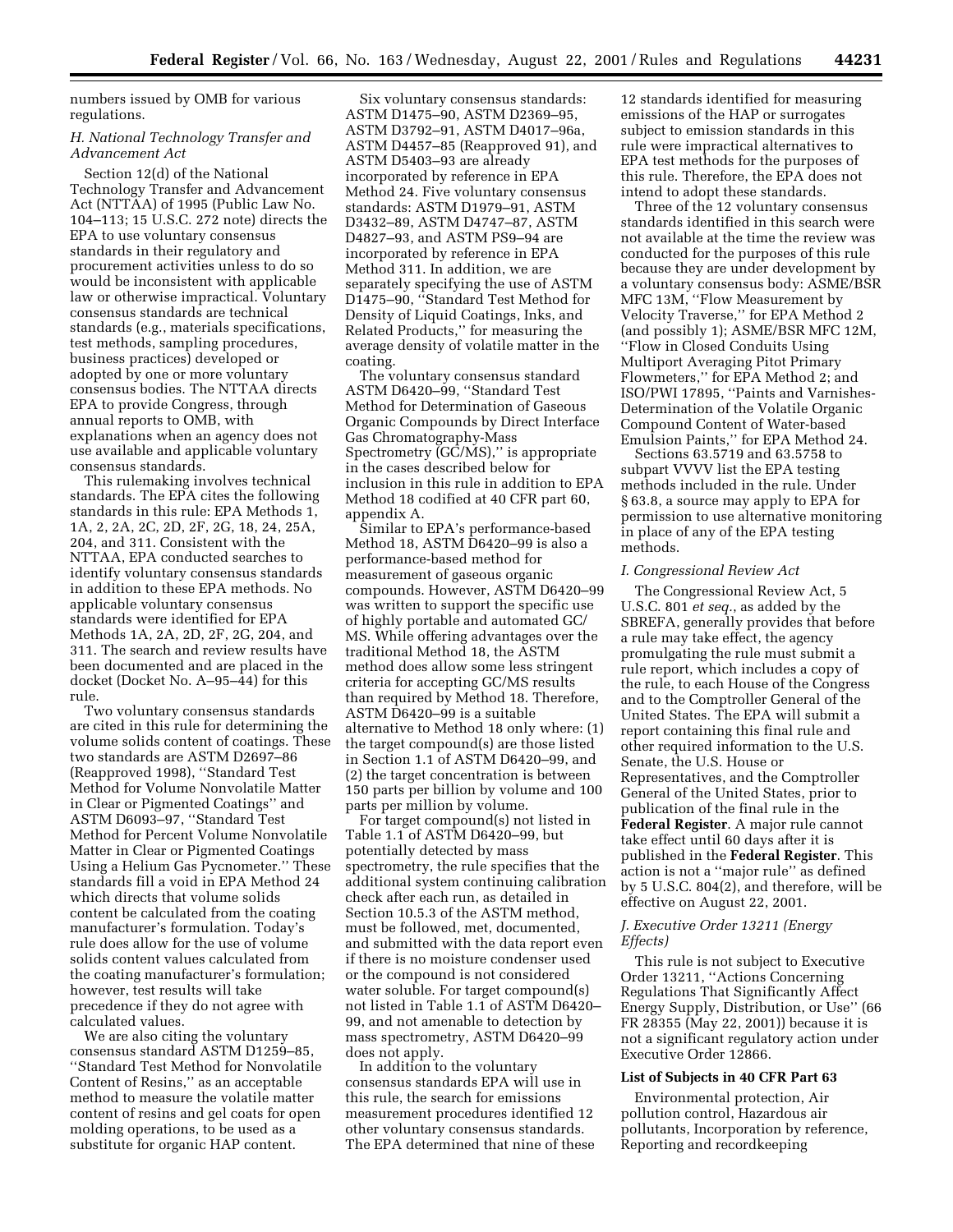requirements, Volatile organic compounds.

Dated: August 14, 2001.

## **Christine Todd Whitman,**

*Administrator.*

For the reasons stated in the preamble, title 40, chapter I, part 63 of the Code of Federal Regulations is amended as follows:

## **PART 63—[AMENDED]**

1. The authority citation for part 63 continues to read as follows:

**Authority:** 42 U.S.C. 7401 *et seq.*

2. Part 63 is amended by adding subpart VVVV to read as follows:

## **Subpart VVVV—National Emission Standards for Hazardous Air Pollutants for Boat Manufacturing**

Sec.

## **What the Subpart Covers**

- 63.5680 What is the purpose of this subpart?
- 63.5683 Does this subpart apply to me? 63.5686 How do I demonstrate that my
- facility is not a major source? 63.5689 What parts of my facility are covered by this subpart?
- 63.5692 How do I know if my boat manufacturing facility is a new source or an existing source?
- 63.5695 When must I comply with this subpart?

#### **Standards for Open Molding Resin and Gel Coat Operations**

- 63.5698 What emission limit must I meet for open molding resin and gel coat operations?
- 63.5701 What are my options for complying with the open molding emission limit?
- 63.5704 What are the general requirements for complying with the open molding emission limit?
- 63.5707 What is an implementation plan for open molding operations and when do I need to prepare one?
- 63.5710 How do I demonstrate compliance using emissions averaging?
- 63.5713 How do I demonstrate compliance using compliant materials?
- 63.5714 How do I demonstrate compliance if I use filled resins?

## **Demonstrating Compliance for Open Molding Operations Controlled by Add-on Control Devices**

- 63.5715 What operating limits must I meet? 63.5716 When must I conduct a
- performance test? 63.5719 How do I conduct a performance test?
- 63.5722 How do I use the performance test data to demonstrate initial compliance?
- 63.5725 What are the requirements for monitoring and demonstrating continuous compliance?

#### **Standards for Closed Molding Resin Operations**

63.5728 What standards must I meet for closed molding resin operations?

**Standards for Resin and Gel Coat Mixing Operations**

63.5731 What standards must I meet for resin and gel coat mixing operations?

#### **Standards for Resin and Gel Coat Application Equipment Cleaning Operations**

- 63.5734 What standards must I meet for resin and gel coat application equipment cleaning operations?
- 63.5737 How do I demonstrate compliance with the resin and gel coat application equipment cleaning standards?

#### **Standards for Carpet and Fabric Adhesive Operations**

63.5740 What emission limit must I meet for carpet and fabric adhesive operations?

## **Standards for Aluminum Recreational Boat Surface Coating Operations**

- 63.5743 What standards must I meet for aluminum recreational boat surface coating operations?
- 63.5746 How do I demonstrate compliance with the emission limits for aluminum wipedown solvents and aluminum coatings?
- 63.5749 How do I calculate the organic HAP content of aluminum wipedown solvents?
- 63.5752 How do I calculate the organic HAP content of aluminum recreational boat surface coatings?
- 63.5753 How do I calculate the combined organic HAP content of aluminum wipedown solvents and aluminum recreational boat surface coatings?
- 63.5755 How do I demonstrate compliance with the aluminum recreational boat surface coating spray gun cleaning work practice standards?

#### **Methods for Determining Hazardous Air Pollutant Content**

63.5758 How do I determine the organic HAP content of materials?

#### **Notifications, Reports, and Records**

- 63.5761 What notifications must I submit and when?
- 63.5764 What reports must I submit and when?
- 63.5767 What records must I keep?
- 63.5770 In what form and for how long must I keep my records?

#### **Other Information You Need To Know**

- 63.5773 What parts of the General Provisions apply to me?
- 63.5776 Who implements and enforces this subpart?

#### **Definitions**

63.5779 What definitions apply to this subpart?

#### **Tables to Subpart VVVV**

Table 1 to Subpart VVVV—Compliance Dates for New and Existing Boat Manufacturing Facilities

- Table 2 to Subpart VVVV—Alternative HAP Content Requirements for Open Molding Resin and Gel Coat Operations
- Table 3 to Subpart VVVV—MACT Model Point Value Formulas for Open Molding **Operations**
- Table 4 to Subpart VVVV—Operating Limits If Using an Add-on Control Device for Open Molding Operations
- Table 5 to Subpart VVVV—Default Organic HAP Contents of Solvents and Solvent Blends
- Table 6 to Subpart VVVV—Default Organic HAP Contents of Petroleum Solvent Groups
- Table 7 to Subpart VVVV—Applicability and Timing of Notifications
- Table 8 to Subpart VVVV—Applicability of General Provisions (40 CFR Part 63, Subpart A) to Subpart VVVV

#### **What the Subpart Covers**

#### **§ 63.5680 What is the purpose of this subpart?**

(a) This subpart establishes national emission standards for hazardous air pollutants (HAP) for new and existing boat manufacturing facilities with resin and gel coat operations, carpet and fabric adhesive operations, or aluminum recreational boat surface coating operations. This subpart also establishes requirements to demonstrate initial and continuous compliance with the emission standards.

#### **§ 63.5683 Does this subpart apply to me?**

(a) This subpart applies to you if you meet both of the criteria listed in paragraphs (a)(1) and (2) of this section.

(1) You are the owner or operator of a boat manufacturing facility that builds fiberglass boats or aluminum recreational boats.

(2) Your boat manufacturing facility is a major source of HAP either in and of itself, or because it is collocated with other sources of HAP, such that all sources combined constitute a major source.

(b) A boat manufacturing facility is a facility that manufactures hulls or decks of boats from fiberglass or aluminum, or assembles boats from premanufactured hulls and decks, or builds molds to make fiberglass hulls or decks. A facility that manufactures only parts of boats (such as hatches, seats, or lockers) or boat trailers is not considered a boat manufacturing facility for the purpose of this subpart.

(c) A major source is any stationary source or group of stationary sources located within a contiguous area and under common control that emits or can potentially emit, considering controls, in the aggregate, 9.1 megagrams (10 tons) or more per year of a single HAP or 22.7 megagrams (25 tons) or more per year of a combination of HAP.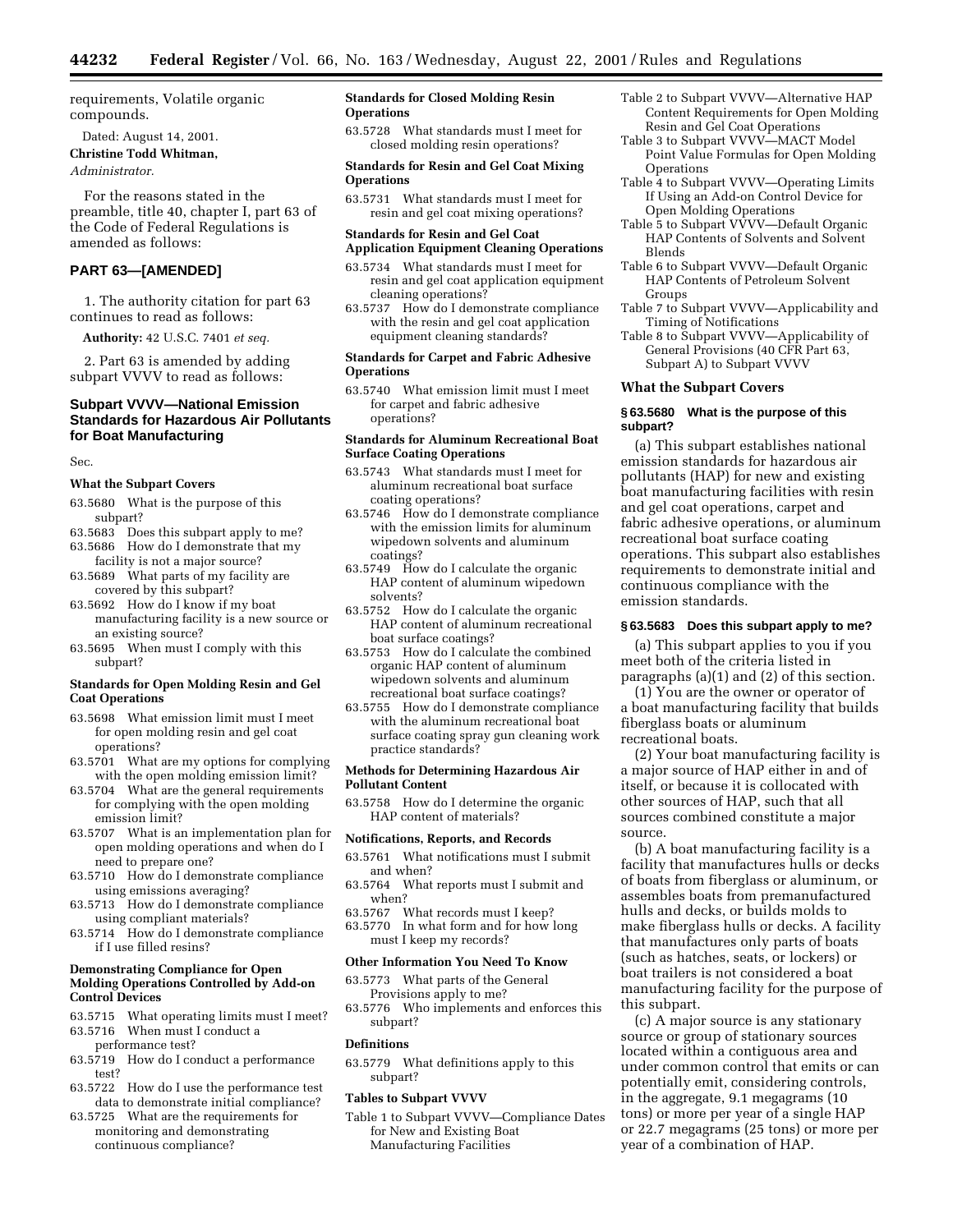(d) This subpart does not apply to aluminum coating operations on aluminum boats intended for commercial or military (nonrecreational) use, antifoulant coatings, assembly adhesives, fiberglass hull and deck coatings, research and development activities, mold sealing and release agents, mold stripping and cleaning solvents, and wood coatings as defined in § 63.5779. This subpart does not apply to materials contained in handheld aerosol cans.

## **§ 63.5686 How do I demonstrate that my facility is not a major source?**

You can demonstrate that your facility is not a major source by using the procedures in either paragraph (a) or (b) of this section.

(a) *Emission option*. You must demonstrate that your facility does not emit, and does not have the potential to emit as defined in § 63.2, considering federally enforceable permit limits, 9.1 megagrams (10 tons) or more per year of a single HAP or 22.7 megagrams (25 tons) or more per year of a combination of HAP. To calculate your facility's potential to emit, you must include emissions from the boat manufacturing facility and all other sources that are collocated and under common ownership or control with the boat manufacturing facility.

(b) *Material consumption option*. This option can be used if you manufacture either fiberglass boats or aluminum recreational boats at your facility. You must meet the criteria in paragraph  $(b)(1)$ ,  $(2)$ , or  $(3)$  of this section and comply with the requirements in paragraph (c) of this section. If you initially rely on the limits and criteria specified in paragraph  $(b)(1)$ ,  $(2)$ , or  $(3)$ of this section to become an area source, but then exceed the relevant limit (without first obtaining and complying with other limits that keep your potential to emit HAP below major source levels), your facility will then become a major source, and you must comply with all applicable provisions of this subpart beginning on the compliance date specified in § 63.5695. Nothing in this paragraph is intended to preclude you from limiting your facility's potential to emit through other federally enforceable mechanisms available through your permitting authority.

(1) If your facility is primarily a fiberglass boat manufacturing facility, you must demonstrate that you consume less than 45.4 megagrams per rolling 12 month period of all combined polyesterand vinylester-based resins and gel coats (including tooling and production resins and gel coats, and clear gel coats),

and you must demonstrate that at least 90 percent of total annual HAP emissions at the facility (including emissions from aluminum recreational boat manufacturing or other source categories) originate from the fiberglass boat manufacturing materials.

(2) If your facility is primarily an aluminum recreational boat manufacturing facility, you must demonstrate that it consumes less than 18.2 megagrams per rolling 12-month period of all combined surface coatings, aluminum wipedown solvents, application gun cleaning solvents, and carpet and fabric adhesives; and you must demonstrate that at least 90 percent of total annual HAP emissions at the facility (including emissions from fiberglass boat manufacturing or other source categories) originate from the aluminum recreational boat manufacturing materials.

(3) If your facility is a fiberglass boat or an aluminum recreational boat manufacturing facility, you must demonstrate that the boat manufacturing materials consumed per rolling 12 month period contain a total of less than 4.6 megagrams of any single HAP and less than 11.4 megagrams of all combined HAP, and you must demonstrate that at least 90 percent of total annual HAP emissions at the facility (including emissions from other source categories) originate from these boat manufacturing materials.

(c) If you use the material consumption option described in paragraph (b) of this section to demonstrate that you are not a major source, you must comply with the requirements of paragraphs (c)(1) through (3) of this section.

(1) If your facility has HAP emissions that do not originate from boat manufacturing operations or materials described in paragraph (b), then you must keep any records necessary to demonstrate that the 90 percent criterion is met.

(2) A rolling 12-month period includes the previous 12 months of operation. You must maintain records of the total amount of materials described in paragraph (b) of this section used each month, and, if necessary, the HAP content of each material and the calculation of the total HAP consumed each month. Because records are needed for a 12-month period, you must keep records beginning no later than 12 months before the compliance date specified in § 63.5695. Records must be kept for 5 years after they are created.

(3) In determining whether the 90 percent criterion included in paragraph (b) of this section is met, you do not need to include materials used in

routine janitorial, building, or facility grounds maintenance; personal uses by employees or other persons; or products used for maintaining motor vehicles operated by the facility.

## **§ 63.5689 What parts of my facility are covered by this subpart?**

The affected source (the portion of your boat manufacturing facility covered by this subpart) is the combination of all of the boat manufacturing operations listed in paragraphs (a) through (f) of this section.

(a) Open molding resin and gel coat operations (including pigmented gel coat, clear gel coat, production resin, tooling gel coat, and tooling resin).

(b) Closed molding resin operations. (c) Resin and gel coat mixing operations.

(d) Resin and gel coat application equipment cleaning operations.

(e) Carpet and fabric adhesive operations.

(f) Aluminum hull and deck coating operations, including solvent wipedown operations and paint spray gun cleaning operations, on aluminum recreational boats.

#### **§ 63.5692 How do I know if my boat manufacturing facility is a new source or an existing source?**

(a) A boat manufacturing facility is a new source if it meets the criteria in paragraphs (a)(1) through (3) of this section.

(1) You commence construction of the affected source after July 14, 2000.

(2) It is a major source.

(3) It is a completely new boat manufacturing affected source where no other boat manufacturing affected source existed prior to the construction of the new source.

(b) For the purposes of this subpart, an existing source is any source that is not a new source.

#### **§ 63.5695 When must I comply with this subpart?**

You must comply with the standards in this subpart by the compliance dates specified in Table 1 to this subpart.

## **Standards for Open Molding Resin and Gel Coat Operations**

#### **§ 63.5698 What emission limit must I meet for open molding resin and gel coat operations?**

(a) You must limit organic HAP emissions from the five open molding operations listed in paragraphs (a)(1) through (5) of this section to the emission limit specified in paragraph (b) of this section. Operations listed in paragraph (d) are exempt from this limit.

(1) Production resin.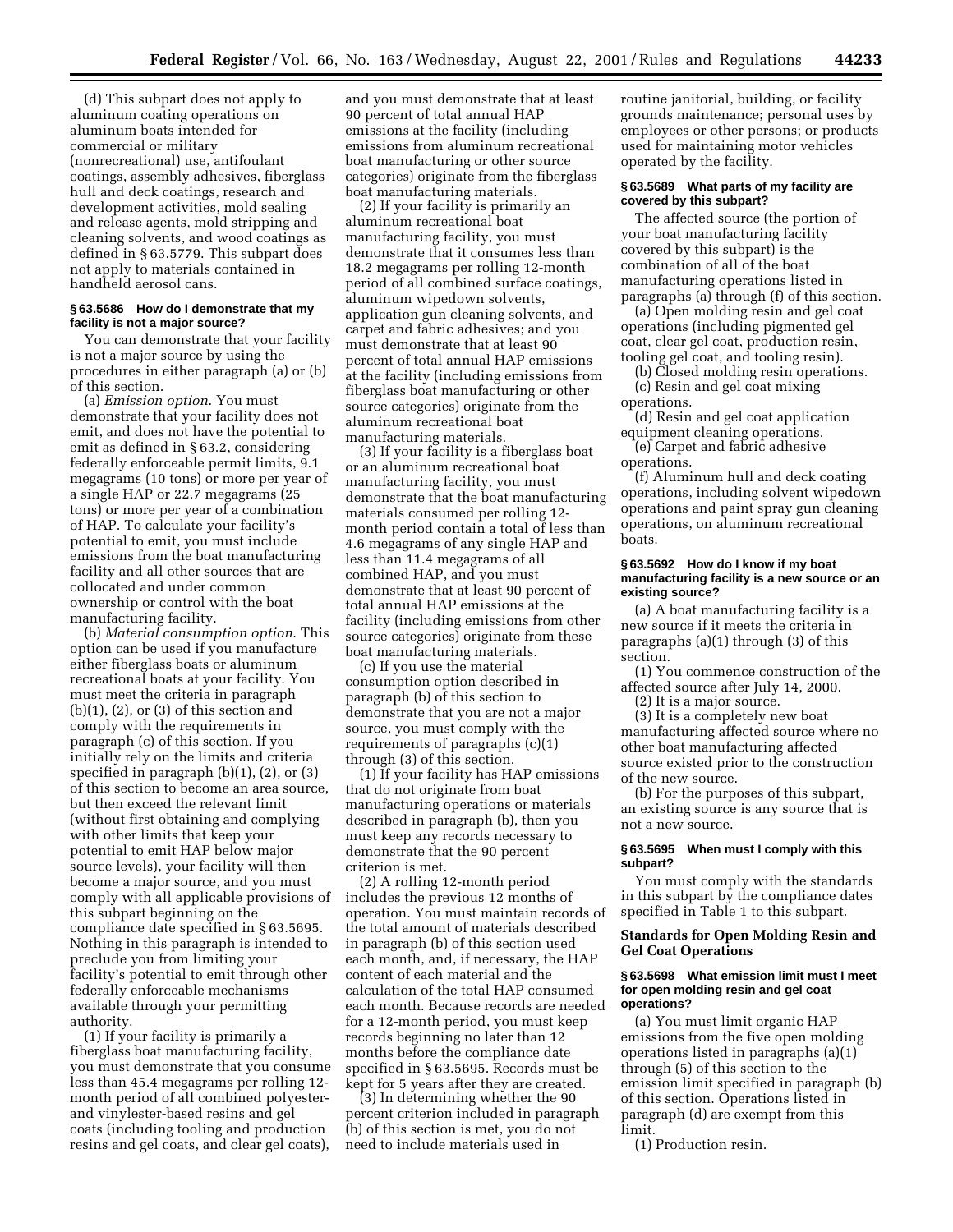(2) Pigmented gel coat.

(3) Clear gel coat.

(4) Tooling resin.

(5) Tooling gel coat. (b) You must limit organic HAP emissions from open molding

operations to the limit specified by equation 1 of this section, based on a 12 month rolling average.

HAP Limit =  $[46(M_R) + 159(M_{PG}) + 291(M_{CG}) + 54(M_{TR}) + 214(M_{TG})]$  (Eq. 1)

Where:

- HAP Limit= total allowable organic HAP that can be emitted from the open molding operations, kilograms.
- $M_R$  = mass of production resin used in the past 12 months, excluding any materials exempt under paragraph (d) of this section, megagrams.
- $M_{PG}$  = mass of pigmented gel coat used in the past 12 months, excluding any materials exempt under paragraph (d) of this section, megagrams.
- $M_{CG}$  = mass of clear gel coat used in the past 12 months, excluding any materials exempt under paragraph (d) of this section, megagrams.
- $M_{TR}$  = mass of tooling resin used in the past 12 months, excluding any materials exempt under paragraph (d) of this section, megagrams.
- $M_{TG}$  = mass of tooling gel coat used in the past 12 months, excluding any materials exempt under paragraph (d) of this section, megagrams.

(c) The open molding emission limit is the same for both new and existing sources.

(d) The materials specified in paragraphs (d)(1) through (3) of this section are exempt from the open molding emission limit specified in paragraph (b) of this section.

(1) Production resins (including skin coat resins) that must meet specifications for use in military vessels or must be approved by the U.S. Coast Guard for use in the construction of lifeboats, rescue boats, and other lifesaving appliances approved under 46 CFR subchapter Q or the construction of small passenger vessels regulated by 46 CFR subchapter T. Production resins for which this exemption is used must be applied with nonatomizing (non-spray) resin application equipment. You must keep a record of the resins for which you are using this exemption.

(2) Pigmented, clear, and tooling gel coat used for part or mold repair and touch up. The total gel coat materials included in this exemption must not exceed 1 percent by weight of all gel coat used at your facility on a 12-month rolling-average basis. You must keep a record of the amount of gel coats used per month for which you are using this exemption and copies of calculations

showing that the exempt amount does not exceed 1 percent of all gel coat used.

(3) Pure, 100 percent vinylester resin used for skin coats. This exemption does not apply to blends of vinylester and polyester resins used for skin coats. The total resin materials included in the exemption cannot exceed 5 percent by weight of all resin used at your facility on a 12-month rolling-average basis. You must keep a record of the amount of 100 percent vinylester skin coat resin used per month that is eligible for this exemption and copies of calculations showing that the exempt amount does not exceed 5 percent of all resin used.

#### **§ 63.5701 What are my options for complying with the open molding emission limit?**

You must use one or more of the options listed in paragraphs (a) through (c) of this section to meet the emission limit in § 63.5698 for the resins and gel coats used in open molding operations at your facility.

(a) *Maximum achievable control technology (MACT) model point value averaging (emissions averaging) option.*

(1) Demonstrate that emissions from the open molding resin and gel coat operations that you average meet the emission limit in § 63.5698 using the procedures described in § 63.5710. Compliance with this option is based on a 12-month rolling average.

(2) Those operations and materials not included in the emissions average must comply with either paragraph (b) or (c) of this section.

(b) *Compliant materials option.* Demonstrate compliance by using resins and gel coats that meet the organic HAP content requirements in Table 2 to this subpart. Compliance with this option is based on a 12-month rolling average.

(c) *Add-on control option.* Use an enclosure and add-on control device, and demonstrate that the resulting emissions meet the emission limit in § 63.5698. Compliance with this option is based on control device performance testing and control device monitoring.

#### **§ 63.5704 What are the general requirements for complying with the open molding emission limit?**

(a) *Emissions averaging option.* For those open molding operations and materials complying using the emissions averaging option, you must

demonstrate compliance by performing the steps in paragraphs (a)(1) through (5) of this section.

(1) Use the methods specified in § 63.5758 to determine the organic HAP content of resins and gel coats.

(2) Complete the calculations described in § 63.5710 to show that the organic HAP emissions do not exceed the limit specified in § 63.5698.

(3) Keep records as specified in paragraphs (a)(3)(i) through (iv) of this section for each resin and gel coat.

(i) Hazardous air pollutant content. (ii) Amount of material used per month.

(iii) Application method used for production resin and tooling resin. This record is not required if all production resins and tooling resins are applied with nonatomized technology.

(iv) Calculations performed to demonstrate compliance based on MACT model point values, as described in § 63.5710.

(4) Prepare and submit the implementation plan described in § 63.5707 to the Administrator and keep it up to date.

(5) Submit semiannual compliance reports to the Administrator as specified in § 63.5764.

(b) *Compliant materials option.* For each open molding operation complying using the compliant materials option, you must demonstrate compliance by performing the steps in paragraphs (b)(1) through (4) of this section.

(1) Use the methods specified in § 63.5758 to determine the organic HAP content of resins and gel coats.

(2) Complete the calculations described in § 63.5713 to show that the weighted-average organic HAP content does not exceed the limit specified in Table 2 to this subpart.

(3) Keep records as specified in paragraphs (b)(3)(i) through (iv) of this section for each resin and gel coat.

(i) Hazardous air pollutant content. (ii) Application method for production resin and tooling resin. This record is not required if all production

resins and tooling resins are applied with nonatomized technology.

(iii) Amount of material used per month. This record is not required for an operation if all materials used for that operation comply with the organic HAP content requirements.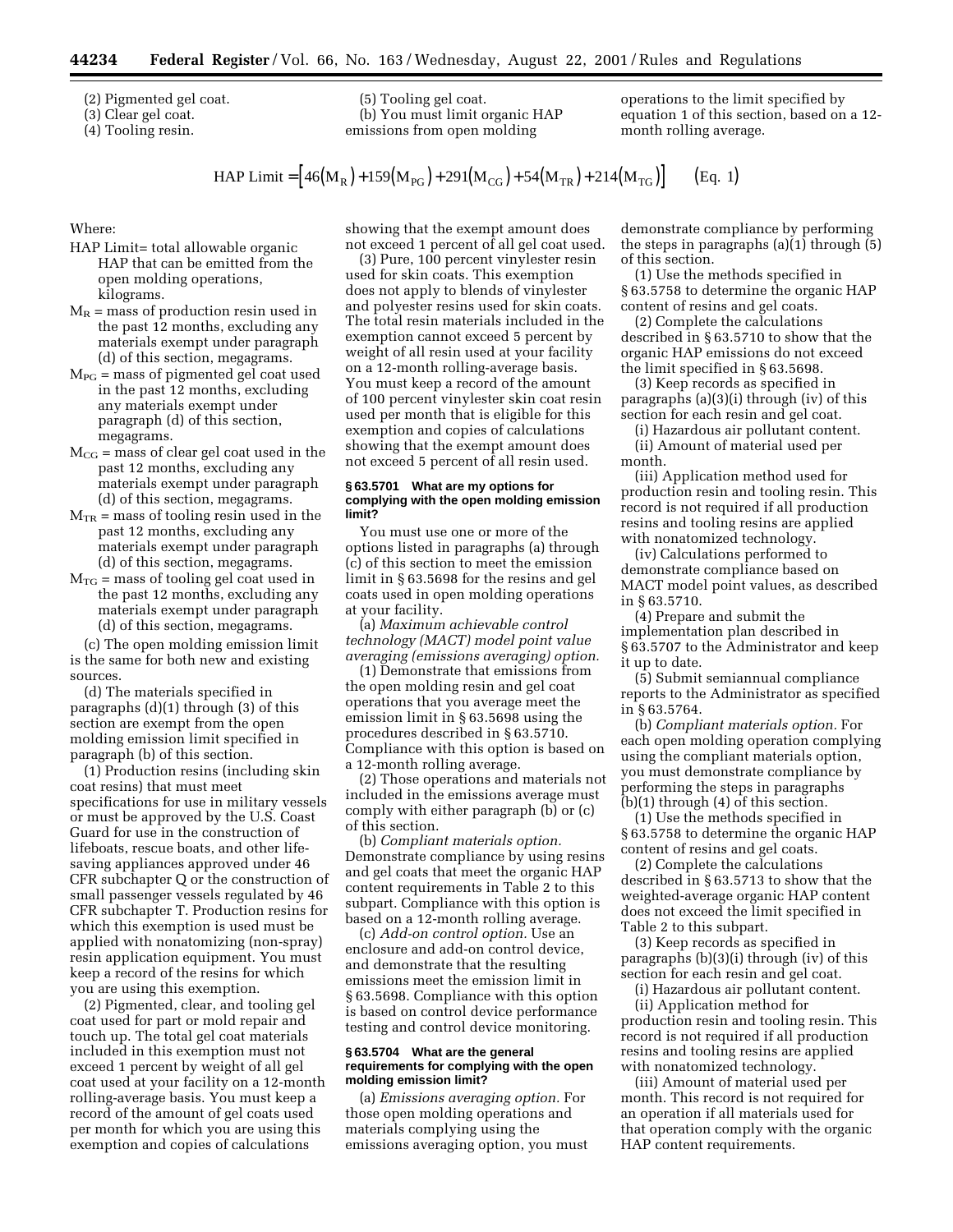(iv) Calculations performed, if required, to demonstrate compliance based on weighted-average organic HAP content as described in § 63.5713.

(4) Submit semiannual compliance reports to the Administrator as specified in § 63.5764.

(c) *Add-on control option.* If you are using an add-on control device, you must demonstrate compliance by performing the steps in paragraphs (c)(1) through (5) of this section.

(1) Conduct a performance test of the control device as specified in §§ 63.5719 and 63.5722 to demonstrate initial compliance.

(2) Use the performance test results to determine control device parameters to monitor after the performance test as specified in § 63.5725.

(3) Comply with the operating limits specified in § 63.5715 and the control device and emission capture system monitoring requirements specified in § 63.5725 to demonstrate continuous compliance.

(4) Keep the records specified in § 63.5767.

(5) Submit to the Administrator the notifications and reports specified in §§ 63.5761 and 63.5764.

#### **§ 63.5707 What is an implementation plan for open molding operations and when do I need to prepare one?**

(a) You must prepare an implementation plan for all open molding operations for which you comply by using the emissions averaging option described in § 63.5704(a).

(b) The implementation plan must describe the steps you will take to bring the open molding operations covered by this subpart into compliance. For each operation included in the emissions average, your implementation plan must include the elements listed in paragraphs (b)(1) through (3) of this section.

(1) A description of each operation included in the average.

(2) The maximum organic HAP content of the materials used, the application method used (if any atomized resin application methods are used in the average), and any other methods used to control emissions.

(3) Calculations showing that the operations covered by the plan will comply with the open molding emission limit specified in § 63.5698.

(c) You must submit the implementation plan to the Administrator with the notification of compliance status specified in § 63.5761.

(d) You must keep the implementation plan on site and provide it to the Administrator when asked.

(e) If you revise the implementation plan, you must submit the revised plan with your next semiannual compliance report specified in § 63.5764.

#### **§ 63.5710 How do I demonstrate compliance using emissions averaging?**

(a) Compliance using the emissions averaging option is demonstrated on a 12-month rolling-average basis and is determined at the end of every month (12 times per year). The first 12-month rolling-average period begins on the compliance date specified in § 63.5695.

(b) At the end of the twelfth month after your compliance date and at the end of every subsequent month, use equation 1 of this section to demonstrate that the organic HAP emissions from those operations included in the average do not exceed the emission limit in § 63.5698 calculated for the same 12 month period. (Include terms in equation 1 of § 63.5698 and equation 1 of this section for only those operations and materials included in the average.)

HAP emissions = 
$$
[(PV_R)(M_R) + (PV_{PG})(M_{PG}) + (PV_{CG})(M_{CG}) + (PV_{TR})(M_{TR}) + (PV_{TG})(M_{TG})]
$$
 (Eq. 1)

Where:

- HAP emissions= Organic HAP emissions calculated using MACT model point values for each operation included in the average, kilograms.
- PV<sub>R</sub>= Weighted-average MACT model point value for production resin used in the past 12 months, kilograms per megagram.
- $M_R$ = Mass of production resin used in the past 12 months, megagrams.
- PV<sub>PG</sub>= Weighted-average MACT model point value for pigmented gel coat used in the past 12 months, kilograms per megagram.
- MPG= Mass of pigmented gel coat used in the past 12 months, megagrams.
- $PV_{CG}$ = Weighted-average MACT model point value for clear gel coat used in the past 12 months, kilograms per megagram.
- $M_{CG}$ = Mass of clear gel coat used in the past 12 months, megagrams.
- $PV<sub>TR</sub>$ = Weighted-average MACT model point value for tooling resin used in the past 12 months, kilograms per megagram.
- $M_{TR}$ = Mass of tooling resin used in the past 12 months, megagrams.
- $PV_{TG}$ = Weighted-average MACT model point value for tooling gel coat used in the past 12 months, kilograms per megagram.
- $M_{TG}$ = Mass of tooling gel coat used in the past 12 months, megagrams.

(c) At the end of every month, use equation 2 of this section to compute the weighted-average MACT model point value for each open molding resin and gel coat operation included in the average.

$$
PV_{OP} = \frac{\sum_{i=1}^{n} (M_i PV_i)}{\sum_{i=1}^{n} (M_i)}
$$
 (Eq. 2)

Where:

- PV<sub>OP</sub>=weighted-average MACT model point value for each open molding operation  $(PV_R, PV_{PG}, PV_{CG},$  $PVPV_{TR}$ , and  $PVPV_{TG}$ ) included in the average, kilograms of HAP per megagram of material applied.
- Mi=mass of resin or gel coat i used within an operation in the past 12 months, megagrams.

n=number of different open molding resins and gel coats used within an operation in the past 12 months.

PV<sub>i</sub>=the MACT model point value for resin or gel coat i used within an operation in the past 12 months, kilograms of HAP per megagram of material applied.

(d) You must use the equations in Table 3 to this subpart to calculate the MACT model point value  $(PV_i)$  for each resin and gel coat used in each operation in the past 12 months.

(e) If the organic HAP emissions, as calculated in paragraph (b) of this section, are less than the organic HAP limit calculated in § 63.5698(b) for the same 12-month period, then you are in compliance with the emission limit in § 63.5698 for those operations and materials included in the average.

## **§ 63.5713 How do I demonstrate compliance using compliant materials?**

(a) Compliance using the organic HAP content requirements listed in Table 2 to this subpart is based on a 12-month rolling average that is calculated at the end of every month. The first 12-month rolling-average period begins on the compliance date specified in § 63.5695.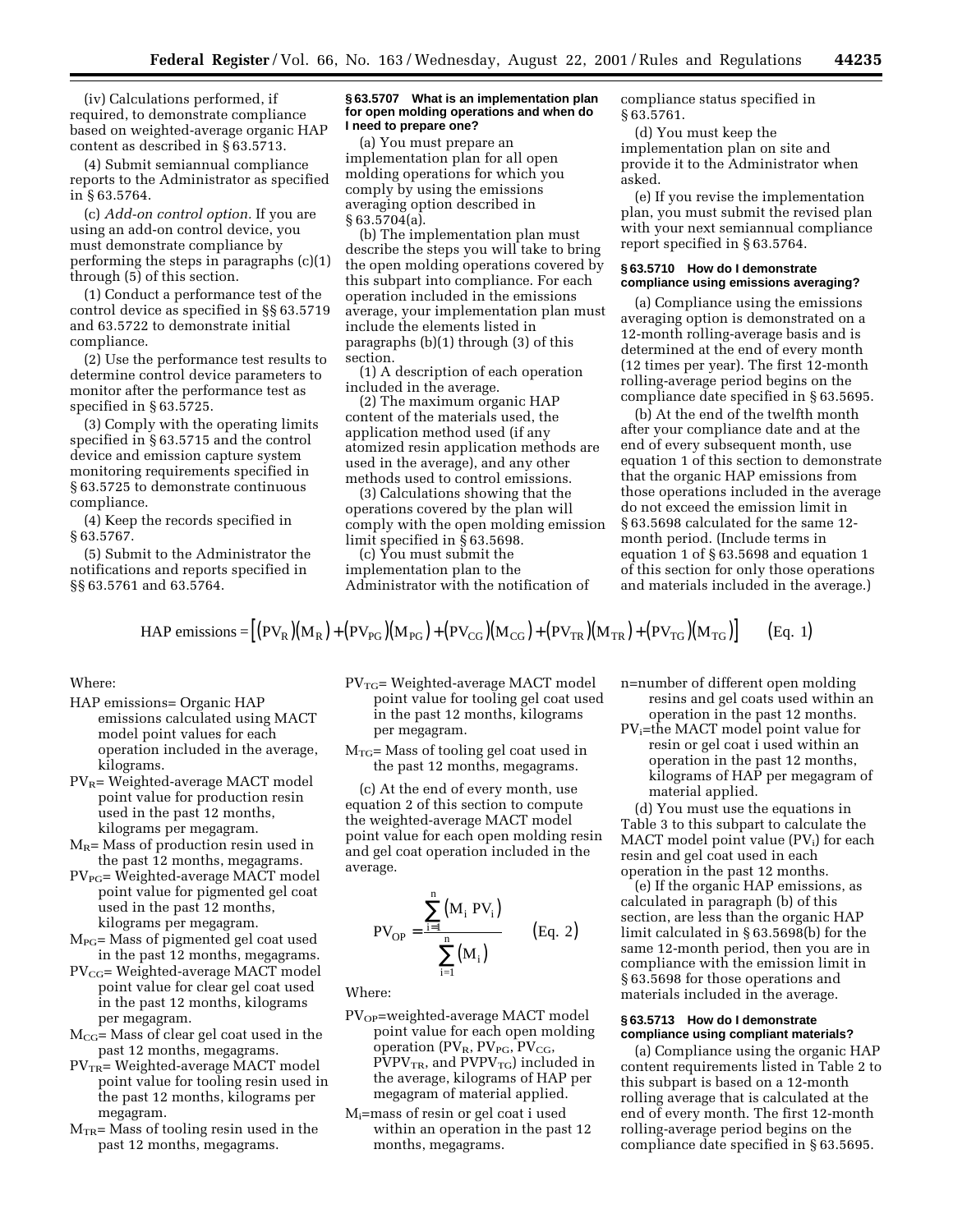If you are using filled material (production resin or tooling resin), you must comply according to the procedure described in § 63.5714.

(b) At the end of the twelfth month after your compliance date and at the end of every subsequent month, review the organic HAP contents of the resins and gel coats used in the past 12 months

in each operation. If all resins and gel coats used in an operation have organic HAP contents no greater than the applicable organic HAP content limits in Table 2 to this subpart, then you are in compliance with the emission limit specified in § 63.5698 for that 12-month period for that operation. In addition, you do not need to complete the

weighted-average organic HAP content calculation contained in paragraph (c) of this section for that operation.

(c) At the end of every month, you must use equation 1 of this section to calculate the weighted-average organic HAP content for all resins and gel coats used in each operation in the past 12 months.

Weighted-Average HAP Content (%) = 
$$
\frac{\sum_{i=1}^{n} (M_i \text{ HAP}_i)}{\sum_{i=1}^{n} (M_i)}
$$
 (Eq. 1)

Where:

- $M<sub>i</sub>$  = mass of open molding resin or gel coat i used in the past 12 months in an operation, megagrams.
- $HAP<sub>i</sub> = Organic HAP content, by weight$ percent, of open molding resin or gel coat i used in the past 12 months in an operation. Use the methods in § 63.5758 to determine organic HAP content.
- n = number of different open molding resins or gel coats used in the past 12 months in an operation.

(d) If the weighted-average organic HAP content does not exceed the applicable organic HAP content limit specified in Table 2 to this subpart, then you are in compliance with the emission limit specified in § 63.5698.

## **§ 63.5714 How do I demonstrate compliance if I use filled resins?**

(a) If you are using a filled production resin or filled tooling resin, you must demonstrate compliance for the filled material on an as-applied basis using equation 1 of this section.

$$
PV_{F} = PV_{u} \times \frac{(100 - % Filler)}{100}
$$
 (Eq. 1)

Where:

- $PV<sub>F</sub>$  = The as-applied MACT model point value for a filled production resin or tooling resin, kilograms organic HAP per megagram of filled material.
- $PV<sub>u</sub>$  = The MACT model point value for the neat (unfilled) resin, before filler is added, as calculated using the formulas in Table 3 to this subpart.
- % Filler =The weight-percent of filler in the as-applied filled resin system.

(b) If the filled resin is used as a production resin and the value of  $PV_F$ calculated by equation 1 of this section does not exceed 46 kilograms of organic HAP per megagram of filled resin

applied, then the filled resin is in compliance.

(c) If the filled resin is used as a tooling resin and the value of  $PV_F$ calculated by equation 1 of this section does not exceed 54 kilograms of organic HAP per megagram of filled resin applied, then the filled resin is in compliance.

(d) If you are including a filled resin in the emissions averaging procedure described in § 63.5710, then use the value of  $PV_F$  calculated using equation 1 of this section for the value of PV i in equation 2 of § 63.5710.

## **Demonstrating Compliance for Open Molding Operations Controlled by Add-On Control Devices**

## **§ 63.5715 What operating limits must I meet?**

(a) For open molding operations on which you use a thermal oxidizer as an add-on control device, you must meet the operating limits specified in Table 4 to this subpart that apply to the emission capture system and thermal oxidizer. You must establish the operating limits during the performance test according to the procedures in § 63.5725. You must meet the operating limits at all times after you establish them.

(b) If you use an add-on control device other than a thermal oxidizer, or wish to monitor an alternative parameter and comply with a different operating limit, you must apply to the Administrator for approval of alternative monitoring under § 63.8(f).

## **§ 63.5716 When must I conduct a performance test?**

(a) If your source is an existing source, you must complete the add-on control device performance test no later than the compliance date specified in § 63.5695.

(b) If your source is a new source, you must complete the add-on control

device performance test no later than 180 days after the compliance date specified in § 63.5695.

(c) You must conduct a performance test every 5 years as part of renewing your 40 CFR part 70 or 71 operating permit.

## **§ 63.5719 How do I conduct a performance test?**

(a) You must capture the emissions using a permanent enclosure (such as a spray booth or similar containment device) and direct the captured emissions to the add-on control device.

(b) You must measure emissions as specified in paragraph (b)(1) or (2) of this section.

(1) If the enclosure vented to the control device is a permanent total enclosure as defined in Method 204 of appendix M to 40 CFR part 51, then you may measure emissions only at the outlet of the control device.

(2) If the permanent enclosure vented to the control device is not a total enclosure, you must build a temporary total enclosure, as defined in Method 204 of appendix M to 40 CFR part 51, around the permanent enclosure. You must then simultaneously measure emissions from the control device outlet and the emissions from the temporary total enclosure outlet. You determine compliance from the combined emissions from the control device outlet and the temporary total enclosure outlet.

(c) You must conduct the control device performance test using the emission measurement methods specified in paragraphs (c)(1) through (4) of this section.

(1) Use either Method 1 or 1A of appendix A to 40 CFR part 60, as appropriate, to select the sampling sites.

(2) Use Method 2, 2A, 2C, 2D, 2F or 2G of appendix A to 40 CFR part 60, as appropriate, to measure gas volumetric flow rate.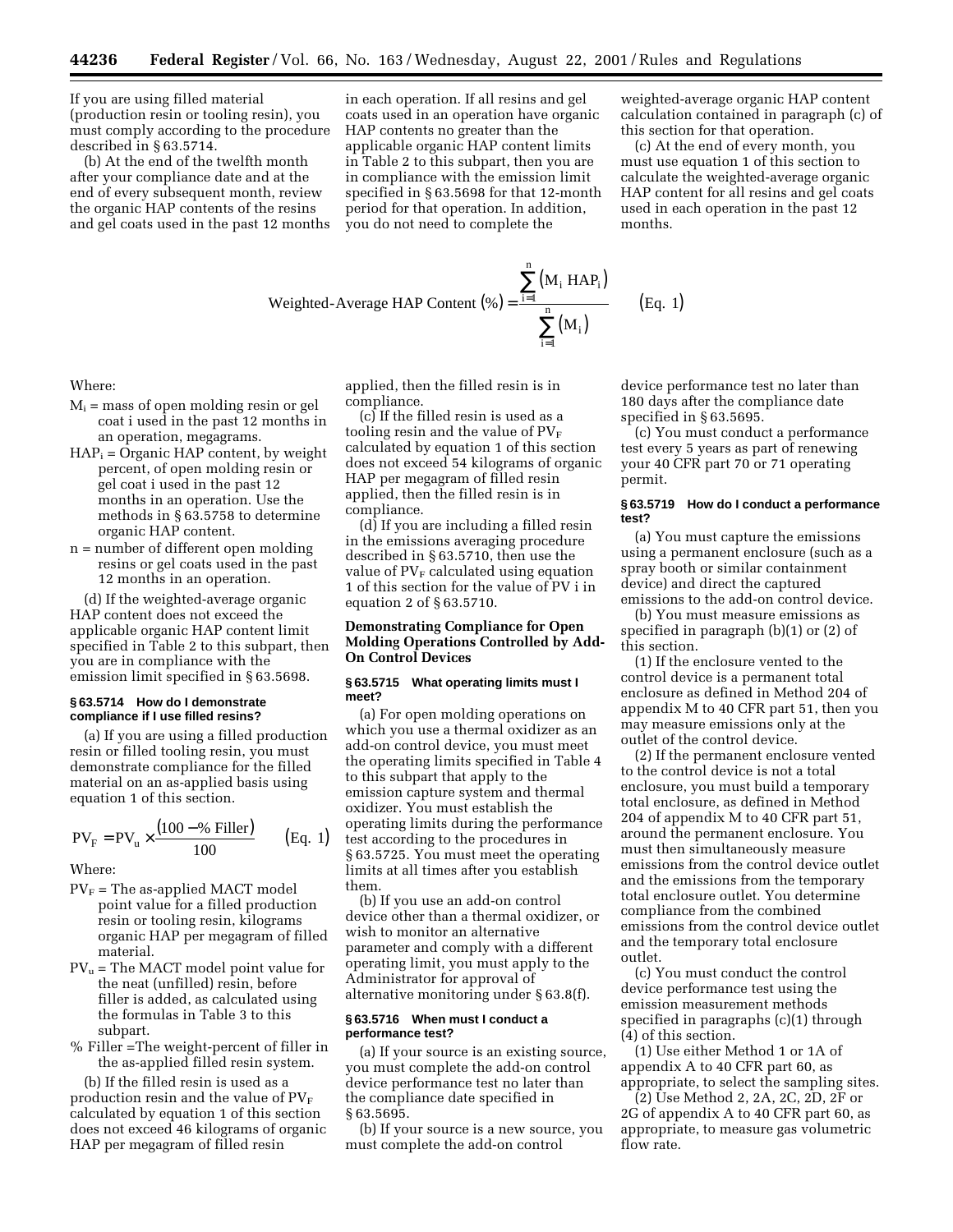(3) Use Method 18 of appendix A to 40 CFR part 60 to measure organic HAP emissions or use Method 25A of appendix A to 40 CFR part 60 to measure total gaseous organic emissions as a surrogate for total organic HAP emissions. If you use Method 25A, you must assume that all gaseous organic emissions measured as carbon are organic HAP emissions. If you use Method 18 and the number of organic HAP in the exhaust stream exceeds five, you must take into account the use of multiple chromatographic columns and analytical techniques to get an accurate measure of at least 90 percent of the total organic HAP mass emissions. Do not use Method 18 to measure organic HAP emissions from a combustion device; use instead Method 25A and assume that all gaseous organic mass emissions measured as carbon are organic HAP emissions.

(4) You may use American Society for Testing and Materials (ASTM) D6420– 99 (available for purchase from at least one of the following addresses: 100 Barr Harbor Drive, West Conshohocken, PA 19428–2959; or University Microfilms International, 300 North Zeeb Road, Ann Arbor, MI 48106.) in lieu of Method 18 of 40 CFR part 60, appendix A, under the conditions specified in paragraphs (c)(4)(i) through (iii) of this section.

(i) If the target compound(s) is listed in Section 1.1 of ASTM D6420–99 and the target concentration is between 150 parts per billion by volume and 100 parts per million by volume.

(ii) If the target compound(s) is not listed in Section 1.1 of ASTM D6420– 99, but is potentially detected by mass spectrometry, an additional system continuing calibration check after each run, as detailed in Section 10.5.3 of ASTM D6420–99, must be followed, met, documented, and submitted with the performance test report even if you do not use a moisture condenser or the compound is not considered soluble.

(iii) If a minimum of one sample/ analysis cycle is completed at least every 15 minutes.

(d) The control device performance test must consist of three runs and each run must last at least 1 hour. The production conditions during the test runs must represent normal production conditions with respect to the types of parts being made and material application methods. The production conditions during the test must also represent maximum potential emissions with respect to the organic HAP content of the materials being applied and the material application rates.

(e) During the test, you must also monitor and record separately the

amounts of production resin, tooling resin, pigmented gel coat, clear gel coat, and tooling gel coat applied inside the enclosure that is vented to the control device.

#### **§ 63.5722 How do I use the performance test data to demonstrate initial compliance?**

Demonstrate initial compliance with the open molding emission limit as described in paragraphs (a) through (c) of this section:

(a) Calculate the organic HAP limit you must achieve using equation 1 of § 63.5698. For determining initial compliance, the organic HAP limit is based on the amount of material used during the performance test, in megagrams, rather than during the past 12 months. Calculate the limit using the megagrams of resin and gel coat applied inside the enclosure during the three runs of the performance test and equation 1 of § 63.5698.

(b) Add the total measured emissions, in kilograms, from all three of the 1 hour runs of the performance test.

(c) If the total emissions from the three 1-hour runs of the performance test are less than the organic HAP limit calculated in paragraph (a) of this section, then you have demonstrated initial compliance with the emission limit in § 63.5698 for those operations performed in the enclosure and controlled by the add-on control device.

#### **§ 63.5725 What are the requirements for monitoring and demonstrating continuous compliance?**

(a) You must establish control device parameters that indicate proper operation of the control device.

(b) You must install, operate, and maintain a continuous parameter monitoring system as specified in paragraphs (b)(1) through (8) of this section.

(1) The continuous parameter monitoring system must complete a minimum of one cycle of operation for each successive 15-minute period. You must have a minimum of four successive cycles of operation to have a valid hour of data.

(2) You must have valid data from at least 90 percent of the hours during which the process operated.

(3) You must determine the average of all recorded readings for each successive 3-hour period of the emission capture system and add-on control device operation.

(4) You must maintain the continuous parameter monitoring system at all times and have available necessary parts for routine repairs of the monitoring equipment.

(5) You must operate the continuous parameter monitoring system and

collect emission capture system and add-on control device parameter data at all times that a controlled open molding operation is being performed, except during monitoring malfunctions, associated repairs, and required quality assurance or control activities (including, if applicable, calibration checks and required zero and span adjustments).

(6) You must not use emission capture system or add-on control device parameter data recorded during monitoring malfunctions, associated repairs, out-of-control periods, or required quality assurance or control activities when calculating data averages. You must use all the data collected during all other periods in calculating the data averages for determining compliance with the emission capture system and add-on control device operating limits.

(7) You must record the results of each inspection, calibration, and validation check.

(8) Any period for which the monitoring system is out-of-control, as defined in § 63.7(d)(7), or malfunctioning, and data are not available for required calculations is a deviation from the monitoring requirements. A monitoring malfunction is any sudden, infrequent, not reasonably preventable failure of the continuous parameter monitoring system to provide valid data. Monitoring failures that are caused in part by poor maintenance or careless operation are not malfunctions.

(c) *Enclosure bypass line.* You must meet the requirements of paragraphs (c)(1) and (2) of this section for each emission capture system enclosure that contains bypass lines that could divert emissions away from the add-on control device to the atmosphere.

(1) You must monitor or secure the valve or closure mechanism controlling the bypass line in a nondiverting position in such a way that the valve or closure mechanism cannot be opened without creating a record that the valve was opened. The method used to monitor or secure the valve or closure mechanism must meet one of the requirements specified in paragraphs (c)(1)(i) through (iv) of this section.

(i) *Flow control position indicator.* Install, calibrate, maintain, and operate according to the manufacturer's specifications a flow control position indicator that takes a reading at least once every 15 minutes and provides a record indicating whether the emissions are directed to the add-on control device or diverted from the add-on control device. The time of occurrence and flow control position must be recorded, as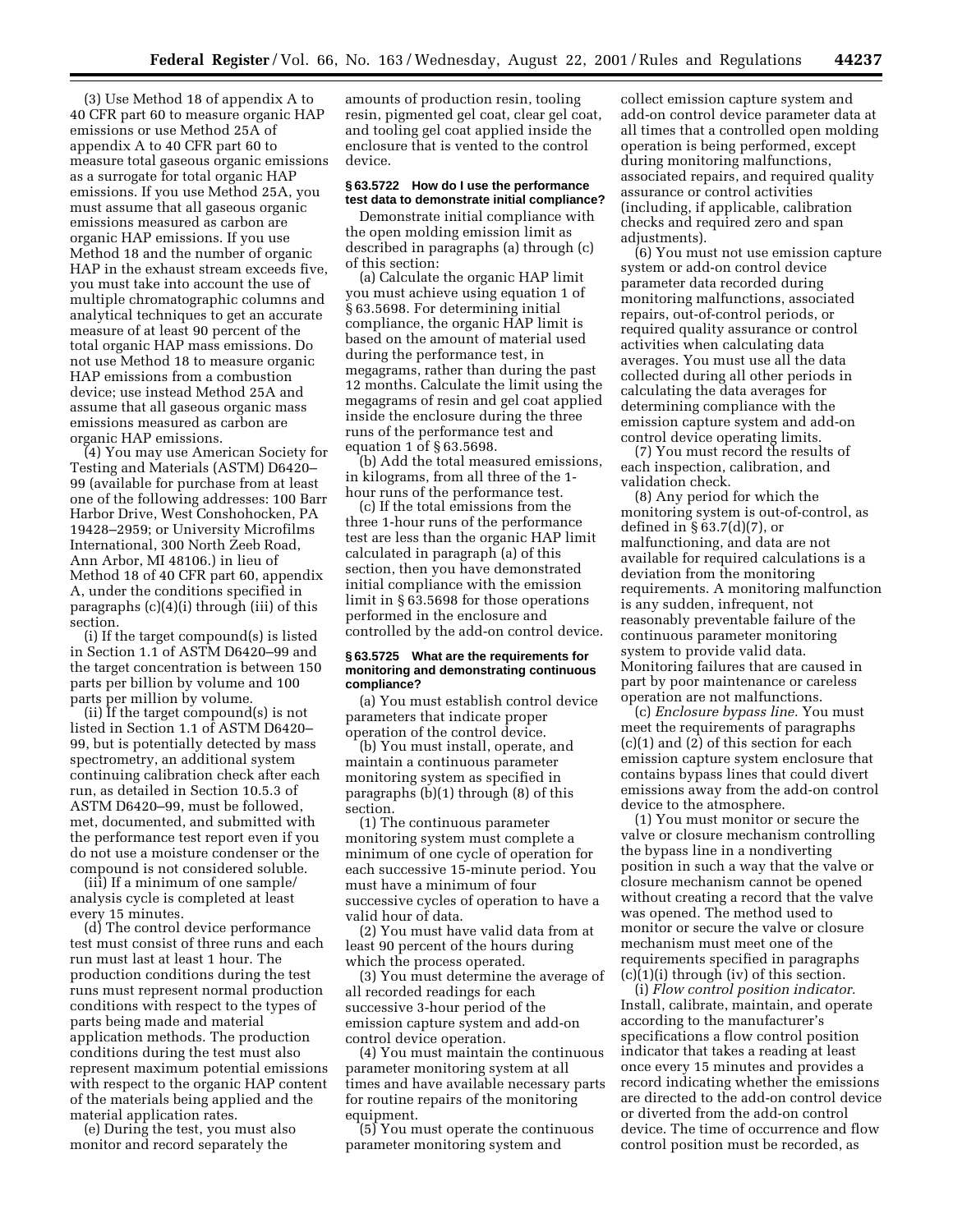well as every time the flow direction is changed. The flow control position indicator must be installed at the entrance to any bypass line that could divert the emissions away from the addon control device to the atmosphere.

(ii) *Car-seal or lock-and-key valve closures.* Secure any bypass line valve in the closed position with a car-seal or a lock-and-key type configuration. You must visually inspect the seal or closure mechanism at least once every month to ensure that the valve is maintained in the closed position, and the emissions are not diverted away from the add-on control device to the atmosphere.

(iii) *Valve closure continuous monitoring.* Ensure that any bypass line valve is in the closed (non-diverting) position through monitoring of valve position at least once every 15 minutes. You must inspect the monitoring system at least once every month to verify that the monitor will indicate valve position.

(iv) *Automatic shutdown system.* Use an automatic shutdown system in which the open molding operation is stopped when flow is diverted by the bypass line away from the add-on control device to the atmosphere when the open molding operation is running. You must inspect the automatic shutdown system at least once every month to verify that it will detect diversions of flow and shut down the open molding operation.

(2) If any bypass line is opened, you must include a description of why the bypass line was opened and the length of time it remained open in the semiannual compliance reports required in § 63.5764(d).

(d) *Thermal oxidizers.* If you are using a thermal oxidizer or incinerator as an add-on control device, you must comply with the requirements in paragraphs (d)(1) through (6) of this section.

(1) You must install a combustion temperature monitoring device in the firebox of the thermal oxidizer or incinerator, or in the duct immediately downstream of the firebox before any substantial heat exchange occurs. You must meet the requirements in paragraphs (b) and  $(d)(1)(i)$  through (vii) of this section for each temperature monitoring device.

(i) Locate the temperature sensor in a position that provides a representative temperature.

(ii) Use a temperature sensor with a minimum tolerance of 2.2° C or 0.75 percent of the temperature value, whichever is larger.

(iii) Shield the temperature sensor system from electromagnetic interference and chemical contaminants.

(iv) If a chart recorder is used, it must have a sensitivity in the minor division of at least 10° C.

(v) Perform an electronic calibration at least semiannually according to the procedures in the manufacturer's owners manual. Following the electronic calibration, you must conduct a temperature sensor validation check in which a second or redundant temperature sensor placed nearby the process temperature sensor must yield a reading within 16.7° C of the process temperature sensor's reading.

(vi) Conduct calibration and validation checks any time the sensor exceeds the manufacturer's specified maximum operating temperature range or install a new temperature sensor.

(vii) At least monthly, inspect all components for integrity and all electrical connections for continuity, oxidation, and galvanic corrosion.

(2) Before or during the performance test, you must conduct a performance evaluation of the combustion temperature monitoring system according to § 63.8(e). Section 63.8(e) specifies the general requirements for continuous monitoring systems and requirements for notifications, the sitespecific performance evaluation plan, conduct of the performance evaluation, and reporting of performance evaluation results.

(3) During the performance test required by § 63.5716, you must monitor and record the combustion temperature and determine the average combustion temperature for the three 1-hour test runs. This average temperature is the minimum operating limit for the thermal oxidizer.

(4) Following the performance test, you must continuously monitor the combustion temperature and record the average combustion temperature no less frequently than every 15 minutes.

(5) You must operate the incinerator or thermal oxidizer so that the average combustion temperature in any 3-hour period does not fall below the average combustion temperature recorded during the performance test.

(6) If the average combustion temperature in any 3-hour period falls below the average combustion temperature recorded during the performance test, or if you fail to collect the minimum data specified in paragraph (d)(4) of this section, it is a deviation for the operating limit in § 63.5715.

(e) *Other control devices.* If you are using a control device other a thermal oxidizer, then you must comply with alternative monitoring requirements and operating limits approved by the Administrator under § 63.8(f).

(f) *Emission capture system.* For each enclosure in the emission capture system, you must comply with the requirements in paragraphs (f)(1) through (5) of this section.

(1) You must install a device to measure and record either the flow rate or the static pressure in the duct from each enclosure to the add-on control device.

(2) You must install a device to measure and record the pressure drop across at least one opening in each enclosure.

(3) Each flow measurement device must meet the requirements in paragraphs (b) and (f)(3)(i) through (iv) of this section.

(i) Locate the flow sensor in a position that provides a representative flow measurement in the duct between each enclosure in the emission capture system and the add-on control device.

(ii) Reduce swirling flow or abnormal velocity distributions due to upstream and downstream disturbances.

(iii) Conduct a flow sensor calibration check at least semiannually.

(iv) At least monthly, inspect all components for integrity, all electrical connections for continuity, and all mechanical connections for leakage.

(4) For each pressure measurement device, you must comply with the requirements in paragraphs (a) and (f)(4)(i) through (vii) of this section.

(i) Locate each pressure drop sensor in or as close to a position that provides a representative measurement of the pressure drop across each enclosure opening you are monitoring.

(ii) Locate each duct static pressure sensor in a position that provides a representative measurement of the static pressure in the duct between the enclosure and control device.

(iii) Minimize or eliminate pulsating pressure, vibration, and internal and external corrosion.

(iv) Check the pressure tap for plugging daily.

(v) Use an inclined manometer with a measurement sensitivity of 0.0004 millimeters mercury (mmHg) to check gauge calibration quarterly and transducer calibration monthly.

(vi) Conduct calibration checks any time the sensor exceeds the manufacturer's specified maximum operating pressure range or install a new pressure sensor.

(vii) At least monthly, inspect all components for integrity, all electrical connections for continuity, and all mechanical connections for leakage.

(5) For each capture device that is not part of a permanent total enclosure as defined in Method 204 in appendix M to 40 CFR part 51, you must establish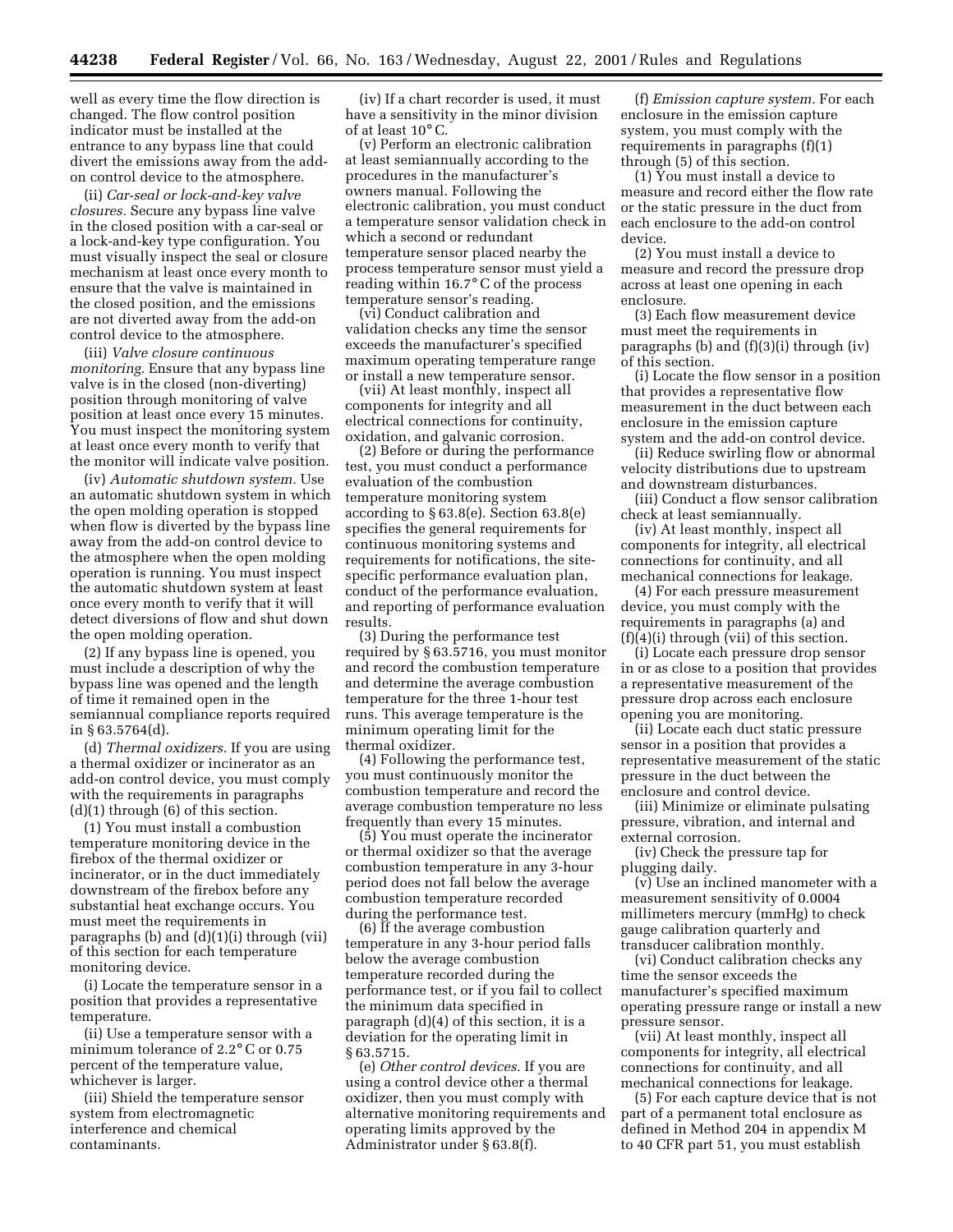an operating limit for either the gas volumetric flow rate or duct static pressure, as specified in paragraphs (f)(5)(i) and (ii) of this section. You must also establish an operating limit for pressure drop across at least one opening in each enclosure according to paragraphs (f)(5)(iii) and (iv) of this section. The operating limits for a permanent total enclosure are specified in Table 4 to this subpart.

(i) During the emission test required by § 63.5716 and described in § 63.5719, you must monitor and record either the gas volumetric flow rate or the duct static pressure for each separate enclosure in your emission capture system at least once every 15 minutes during each of the three test runs at a point in the duct between the enclosure and the add-on control device inlet.

(ii) Following the emission test, calculate and record the average gas volumetric flow rate or duct static pressure for the three test runs for each enclosure. This average gas volumetric flow rate or duct static pressure is the minimum operating limit for that specific enclosure.

(iii) During the emission test required by § 63.5716 and described in § 63.5719, you must monitor and record the pressure drop across the opening of each enclosure in your emission capture system at least once every 15 minutes during each of the three test runs.

(iv) Following the emission test, calculate and record the average pressure drop for the three test runs for each enclosure. This average pressure drop is the minimum operating limit for that specific enclosure.

## **Standards for Closed Molding Resin Operations**

#### **§ 63.5728 What standards must I meet for closed molding resin operations?**

(a) If a resin application operation meets the definition of closed molding specified in § 63.5779, there is no requirement to reduce emissions from that operation.

(b) If the resin application operation does not meet the definition of closed molding, then you must comply with the limit for open molding resin operations specified in § 63.5698.

(c) Open molding resin operations that precede a closed molding operation must comply with the limit for open molding resin and gel coat operations specified in § 63.5698. Examples of these operations include gel coat or skin coat layers that are applied before lamination is performed by closed molding.

## **Standards for Resin and Gel Coat Mixing Operations**

## **§ 63.5731 What standards must I meet for resin and gel coat mixing operations?**

(a) All resin and gel coat mixing containers with a capacity equal to or greater than 208 liters, including those used for on-site mixing of putties and polyputties, must have a cover with no visible gaps in place at all times.

(b) The work practice standard in paragraph (a) of this section does not apply when material is being manually added to or removed from a container, or when mixing or pumping equipment is being placed in or removed from a container.

(c) To demonstrate compliance with the work practice standard in paragraph (a) of this section, you must visually inspect all mixing containers subject to this standard at least once per month. The inspection should ensure that all containers have covers with no visible gaps between the cover and the container, or between the cover and equipment passing through the cover.

(d) You must keep records of which mixing containers are subject to this standard and the results of the inspections, including a description of any repairs or corrective actions taken.

## **Standards for Resin and Gel Coat Application Equipment Cleaning Operations**

#### **§ 63.5734 What standards must I meet for resin and gel coat application equipment cleaning operations?**

(a) For routine flushing of resin and gel coat application equipment (e.g., spray guns, flowcoaters, brushes, rollers, and squeegees), you must use a cleaning solvent that contains no more than 5 percent organic HAP by weight. For removing cured resin or gel coat from application equipment, no organic HAP content limit applies.

(b) You must store organic HAPcontaining solvents used for removing cured resin or gel coat in containers with covers. The covers must have no visible gaps and must be in place at all times, except when equipment to be cleaned is placed in or removed from the container. On containers with a capacity greater than 7.6 liters, the distance from the top of the container to the solvent surface must be no less than 0.75 times the diameter of the container. Containers that store organic HAPcontaining solvents used for removing cured resin or gel coat are exempt from the requirements of 40 CFR part 63, subpart T. Cured resin or gel coat means resin or gel coat that has changed from a liquid to a solid.

### **§ 63.5737 How do I demonstrate compliance with the resin and gel coat application equipment cleaning standards?**

(a) Determine and record the organic HAP content of the cleaning solvents subject to the standards specified in § 63.5734 using the methods specified in § 63.5758.

(b) If you recycle cleaning solvents on site, you may use documentation from the solvent manufacturer or supplier or a measurement of the organic HAP content of the cleaning solvent as originally obtained from the solvent supplier for demonstrating compliance, subject to the conditions in § 63.5758 for demonstrating compliance with organic HAP content limits.

(c) At least once per month, you must visually inspect any containers holding organic HAP-containing solvents used for removing cured resin and gel coat to ensure that the containers have covers with no visible gaps. Keep records of the monthly inspections and any repairs made to the covers.

## **Standards for Carpet and Fabric Adhesive Operations**

#### **§ 63.5740 What emission limit must I meet for carpet and fabric adhesive operations?**

(a) You must use carpet and fabric adhesives that contain no more than 5 percent organic HAP by weight.

(b) To demonstrate compliance with the emission limit in paragraph (a) of this section, you must determine and record the organic HAP content of the carpet and fabric adhesives using the methods in § 63.5758.

## **Standards for Aluminum Recreational Boat Surface Coating Operations**

#### **§ 63.5743 What standards must I meet for aluminum recreational boat surface coating operations?**

(a) For aluminum wipedown solvent operations and aluminum surface coating operations, you must comply with either the separate emission limits in paragraphs (a)(1) and (2) of this section, or the combined emission limit in paragraph (a)(3) of this section. Compliance with these limitations is based on a 12-month rolling average that is calculated at the end of every month.

(1) You must limit emissions from aluminum wipedown solvents to no more than 0.33 kilograms of organic HAP per liter of total coating solids applied from aluminum primers, clear coats, and top coats combined. No limit applies when cleaning surfaces are receiving decals or adhesive graphics.

(2) You must limit emissions from aluminum recreational boat surface coatings (including thinners, activators, primers, topcoats, and clear coats) to no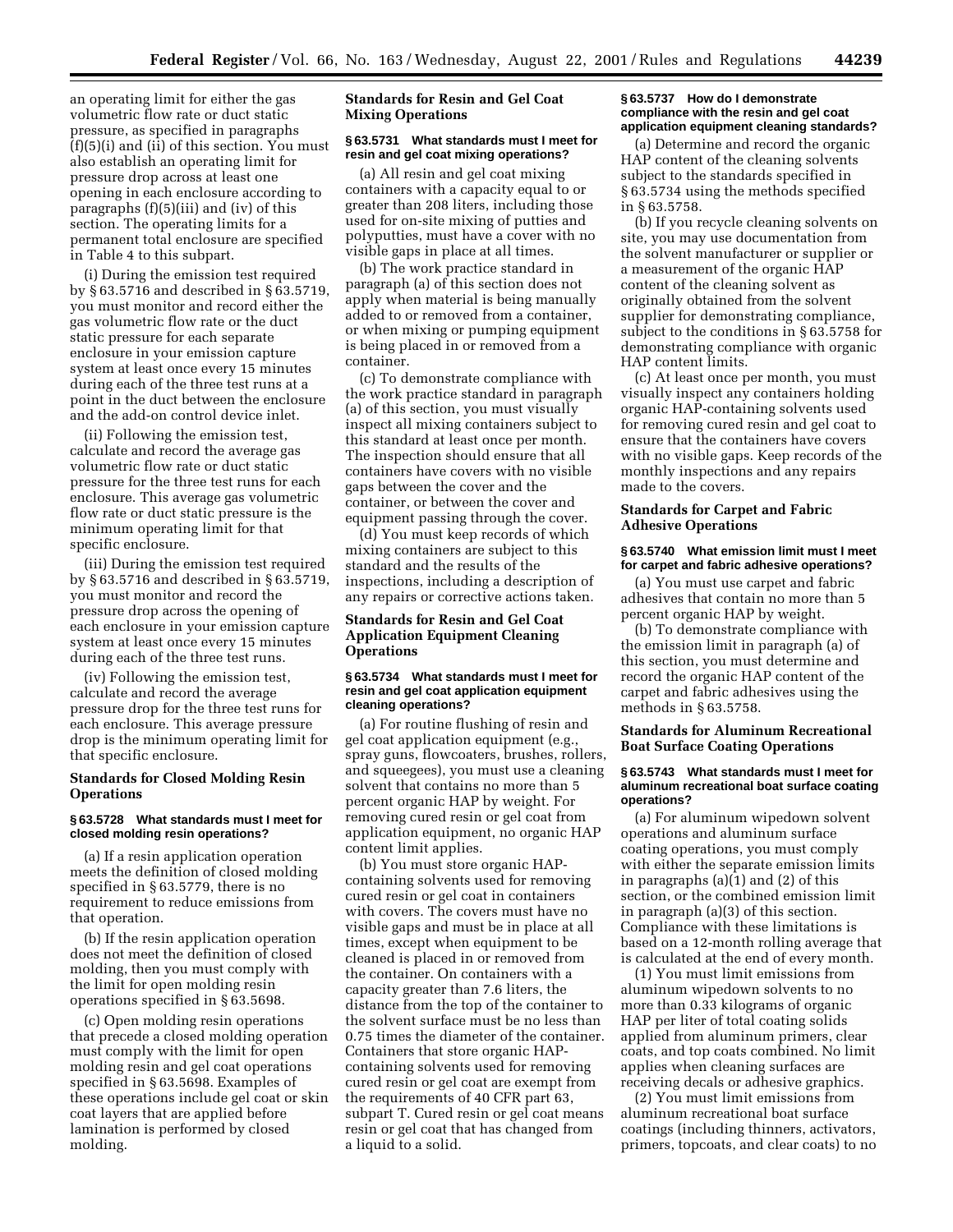more than 1.22 kilograms of organic HAP per liter of total coating solids applied from aluminum primers, clear coats, and top coats combined.

(3) You must limit emissions from the combined aluminum surface coatings and aluminum wipedown solvents to no more than 1.55 kilograms of organic HAP per liter of total coating solids applied from aluminum primers, clear coats, and top coats combined.

(b) You must comply with the work practice standard in paragraph (b)(1),  $(2)$ ,  $(3)$ , or  $(4)$  of this section when cleaning aluminum coating spray guns with solvents containing more than 5 percent organic HAP by weight.

(1) Clean spray guns in an enclosed device. Keep the device closed except when you place spray guns in or remove them from the device.

(2) Disassemble the spray gun and manually clean the components in a vat. Keep the vat closed when you are not using it.

(3) Clean spray guns by placing solvent in the pressure pot and forcing the solvent through the gun. Do not use atomizing air during this procedure. Direct the used cleaning solvent from the spray gun into a container that you keep closed when you are not using it.

(4) An alternative gun cleaning process or technology approved by the Administrator according to the procedures in § 63.6(g).

#### **§ 63.5746 How do I demonstrate compliance with the emission limits for aluminum wipedown solvents and aluminum coatings?**

To demonstrate compliance with the emission limits for aluminum wipedown solvents and aluminum coatings specified in § 63.5743(a), you must meet the requirements of paragraphs (a) through (f) of this section.

(a) Determine and record the organic HAP content (kilograms of organic HAP per kilogram of material, or weight fraction) of each aluminum wipedown solvent and aluminum coating (including primers, topcoats, clear coats, thinners, and activators). Use the methods in § 63.5758 to determine organic HAP content.

(b) Use the methods in § 63.5758(b) to determine the solids content (liters of solids per liter of coating, or volume fraction) of each aluminum surface coating, including primers, topcoats, and clear coats. Keep records of the solids content.

(c) Use the methods in § 63.5758(c) to determine the density of each aluminum surface coating and wipedown solvent.

(d) Compliance is based on a 12 month rolling average calculated at the end of every month. The first 12-month rolling-average period begins on the compliance date specified in § 63.5695.

(e) At the end of the twelfth month after your compliance date and at the end of every subsequent month, use the procedures in § 63.5749 to calculate the organic HAP from aluminum wipedown solvents per liter of coating solids, and use the procedures in § 63.5752 to calculate the kilograms of organic HAP from aluminum coatings per liter of coating solids.

(f) Keep records of the calculations used to determine compliance.

(g) *Approval of alternative means of demonstrating compliance.* You may apply to the Administrator for permission to use an alternative means (such as an add-on control system) of limiting emissions from aluminum wipedown solvent and coating operations and demonstrating compliance with the emission limits in § 63.5743(a).

(1) The application must include the information listed in paragraphs (g)(1)(i) through (iii) of this section.

(i) An engineering evaluation that compares the emissions using the alternative means to the emissions that would result from using the strategy specified in paragraphs (a) through (e) of this section. The engineering evaluation may include the results from an emission test that accurately measures the capture efficiency and control device efficiency achieved by the control system and the composition of the associated coatings so that the emissions comparison can be made.

(ii) A proposed monitoring protocol that includes operating parameter values to be monitored for compliance and an explanation of how the operating parameter values will be established through a performance test.

(iii) Details of appropriate recordkeeping and reporting procedures.

(2) The Administrator will approve the alternative means of limiting emissions if the Administrator determines that HAP emissions will be no greater than if the source uses the procedures described in paragraphs (a) through (e) of this section to demonstrate compliance.

(3) The Administrator's approval may specify operation, maintenance, and monitoring requirements to ensure that emissions from the regulated operations are no greater than those that would otherwise result from regulated operations in compliance with this subpart.

#### **§ 63.5749 How do I calculate the organic HAP content of aluminum wipedown solvents?**

(a) Use equation 1 of this section to calculate the weighted-average organic HAP content of aluminum wipedown solvents used in the past 12 months.

$$
HAP_{WD} = \frac{\sum_{j=1}^{n} (Vol_j)(D_j)(W_j)}{\sum_{i=1}^{m} (Vol_i)(Solids_i)}
$$
 (Eq. 1)

Where:

HAP<sub>WD</sub>= weighted-average organic HAP content of aluminum wipedown solvents, kilograms of HAP per liter of total coating solids from aluminum primers, top coats, and clear coats.

n = number of different wipedown solvents used in the past 12 months.

Volj= volume of aluminum wipedown solvent j used in the past 12 months, liters.

 $D_i$ = density of aluminum wipedown solvent j, kilograms per liter.

 $W_i$ = mass fraction of organic HAP in aluminum wipedown solvent j.

m = number of different aluminum surface coatings (primers, top coats, and clear coats) used in the past 12 months.

 $Vol_i =$  volume of aluminum primer, top coat, or clear coat i used in the past 12 months, liters.

 $Solids_i =$  solids content aluminum primer, top coat, or clear coat i, liter solids per liter of coating.

(b) Compliance is based on a 12 month rolling average. If the weightedaverage organic HAP content does not exceed 0.33 kilograms of organic HAP per liter of total coating solids, then you are in compliance with the emission limit specified in § 63.5743(a)(1).

#### **§ 63.5752 How do I calculate the organic HAP content of aluminum recreational boat surface coatings?**

(a) Use equation 1 of this section to calculate the weighted-average HAP content for all aluminum surface coatings used in the past 12 months.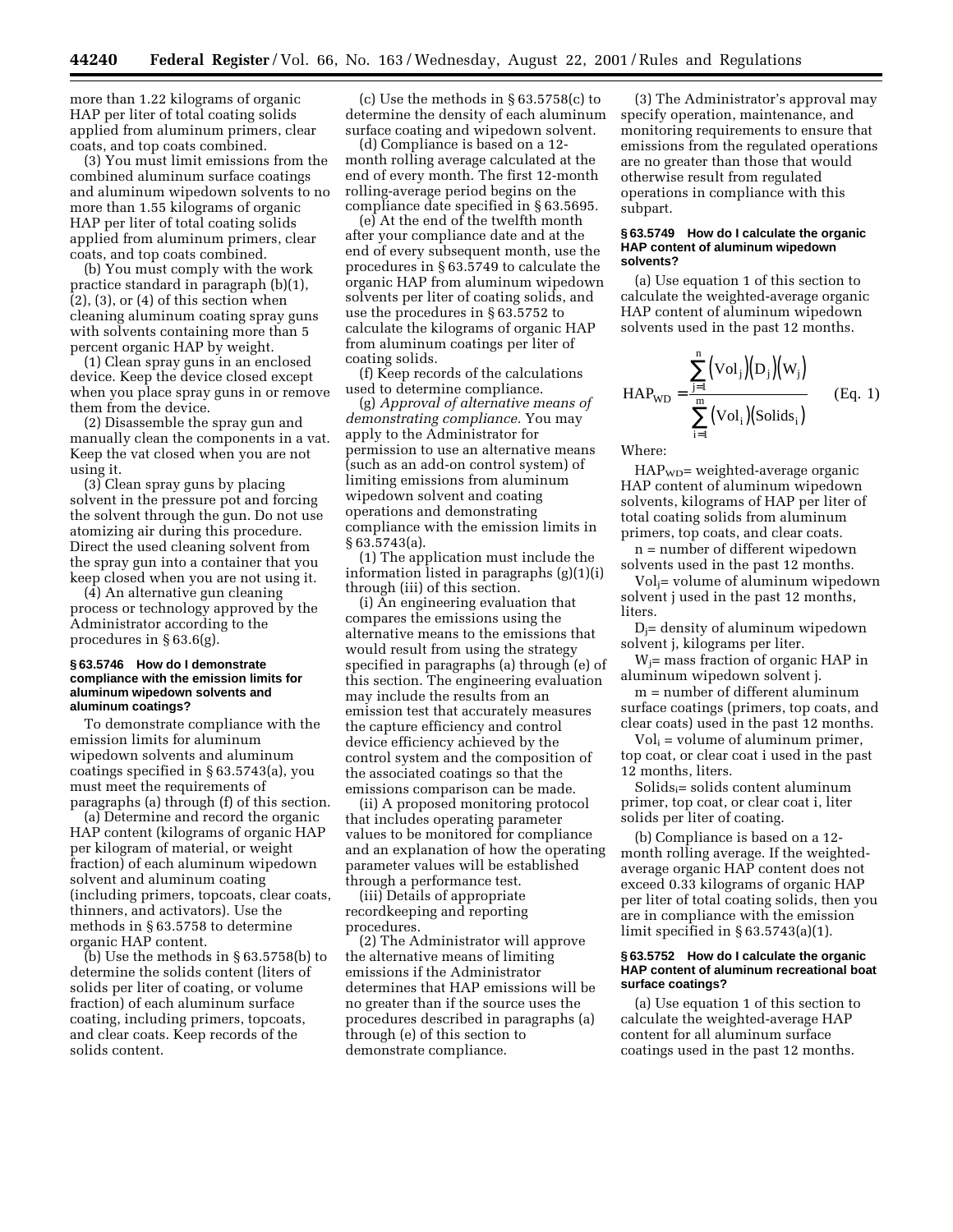$$
HAP_{SC} = \frac{\sum_{i=1}^{m} (Vol_i)(D_i)(W_i) + \sum_{k=1}^{D} (Vol_k)(D_k)(W_k)}{\sum_{i=1}^{m} (Vol_i)(Solids_i)}
$$
(Eq. 1)

Where:

- $HAP_{SC}$  = weighted-average organic  $HAP$ content for all aluminum coating materials, kilograms of organic HAP per liter of coating solids.
- m = number of different aluminum primers, top coats, and clear coats used in the past 12 months.
- $Vol<sub>i</sub> = volume of aluminum primer, top$ coat, or clear coat i used in the past 12 months, liters.
- $D_i$ = density of coating i, kilograms per liter.
- Wi= mass fraction of organic HAP in coating i, kilograms of organic HAP per kilogram of coating.

## Where:

- $HAP_{WD}$  = the weighted-average organic HAP content of aluminum wipedown solvents used in the past 12 months, calculated using equation 1 of § 63.5749.
- $HAP_{SC}$  = the weighted average organic HAP content of aluminum recreational boat surface coatings used in the past 12 months, calculated using equation 1 of § 63.5752.

(b) Compliance is based on a 12 month rolling average. If the combined organic HAP content does not exceed 1.55 kilograms of organic HAP per liter of total coating solids, then you are in compliance with the emission limit specified in § 63.5743(a)(3).

#### **§ 63.5755 How do I demonstrate compliance with the aluminum recreational boat surface coating spray gun cleaning work practice standards?**

You must demonstrate compliance with the aluminum coating spray gun cleaning work practice standards by meeting the requirements of paragraph (a) or (b) of this section.

(a) Demonstrate that solvents used to clean the aluminum coating spray guns contain no more than 5 percent organic HAP by weight by determining organic HAP content with the methods in § 63.5758. Keep records of the organic HAP content determination.

(b) For solvents containing more than 5 percent organic HAP by weight, comply with the requirements in

- p = number of different thinners, activators, and other coating additives used in the past 12 months.
- $Vol_k =$  total volume of thinner, activator, or additive k used in the past 12 months, liters.
- $D_k$ = density of thinner, activator, or additive k, kilograms per liter.
- $W_k$ = mass fraction of organic HAP in thinner, activator, or additive k, kilograms of organic HAP per kilogram of thinner or activator.
- $Solids_i =$  solids content of aluminum primer, top coat, or clear coat i, liter solids per liter of coating.

 $HAP_{\text{Combined}} = HAP_{\text{WD}} + HAP_{\text{SC}}$  (Eq. 1)

paragraph (b)(1) or (b)(2), and paragraph (b)(3) of this section.

(1) If you are using an enclosed spray gun cleaner, visually inspect it at least once per month to ensure that covers are in place and the covers have no visible gaps when the cleaner is not in use, and that there are no leaks from hoses or fittings.

(2) If you are manually cleaning the gun or spraying solvent into a container that can be closed, visually inspect all solvent containers at least once per month to ensure that the containers have covers and the covers fit with no visible gaps.

(3) Keep records of the monthly inspections and any repairs that are made to the enclosed gun cleaners or the covers.

#### **Methods for Determining Hazardous Air Pollutant Content**

#### **§ 63.5758 How do I determine the organic HAP content of materials?**

(a) *Determine the organic HAP content for each material used.* To determine the organic HAP content for each material used in your open molding resin and gel coat operations, carpet and fabric adhesive operations, or aluminum recreational boat surface coating operations, you must use one of the options in paragraphs (a)(1) through (6) of this section.

(1) *Method 311 (appendix A to 40 CFR part 63).* You may use Method 311 for determining the mass fraction of

(b) Compliance is based on a 12 month rolling average. If the weightedaverage organic HAP content does not exceed 1.22 kilograms of organic HAP per liter of coating solids, then you are in compliance with the emission limit specified in § 63.5743(a)(2).

#### **§ 63.5753 How do I calculate the combined organic HAP content of aluminum wipedown solvents and aluminum recreational boat surface coatings?**

(a) Use equation 1 of this section to calculate the combined weightedaverage organic HAP content of aluminum wipedown solvents and aluminum recreational boat surface coatings.

organic HAP. Use the procedures specified in paragraphs (a)(1)(i) and (ii) of this section when determining organic HAP content by Method 311.

(i) Include in the organic HAP total each organic HAP that is measured to be present at 0.1 percent by mass or more for Occupational Safety and Health Administration (OSHA)-defined carcinogens as specified in 29 CFR 1910.1200(d)(4) and at 1.0 percent by mass or more for other compounds. For example, if toluene (not an OSHA carcinogen) is measured to be 0.5 percent of the material by mass, you do not need to include it in the organic HAP total. Express the mass fraction of each organic HAP you measure as a value truncated to four places after the decimal point (for example, 0.1234).

(ii) Calculate the total organic HAP content in the test material by adding up the individual organic HAP contents and truncating the result to three places after the decimal point (for example, 0.123).

(2) *Method 24 (appendix A to 40 CFR part 60).* You may use Method 24 to determine the mass fraction of nonaqueous volatile matter of aluminum coatings and use that value as a substitute for mass fraction of organic HAP.

(3) *ASTM D1259–85 (Standard Test Method for Nonvolatile Content of Resins).* You may use ASTM D1259–85 (available for purchase from ASTM) to measure the mass fraction of volatile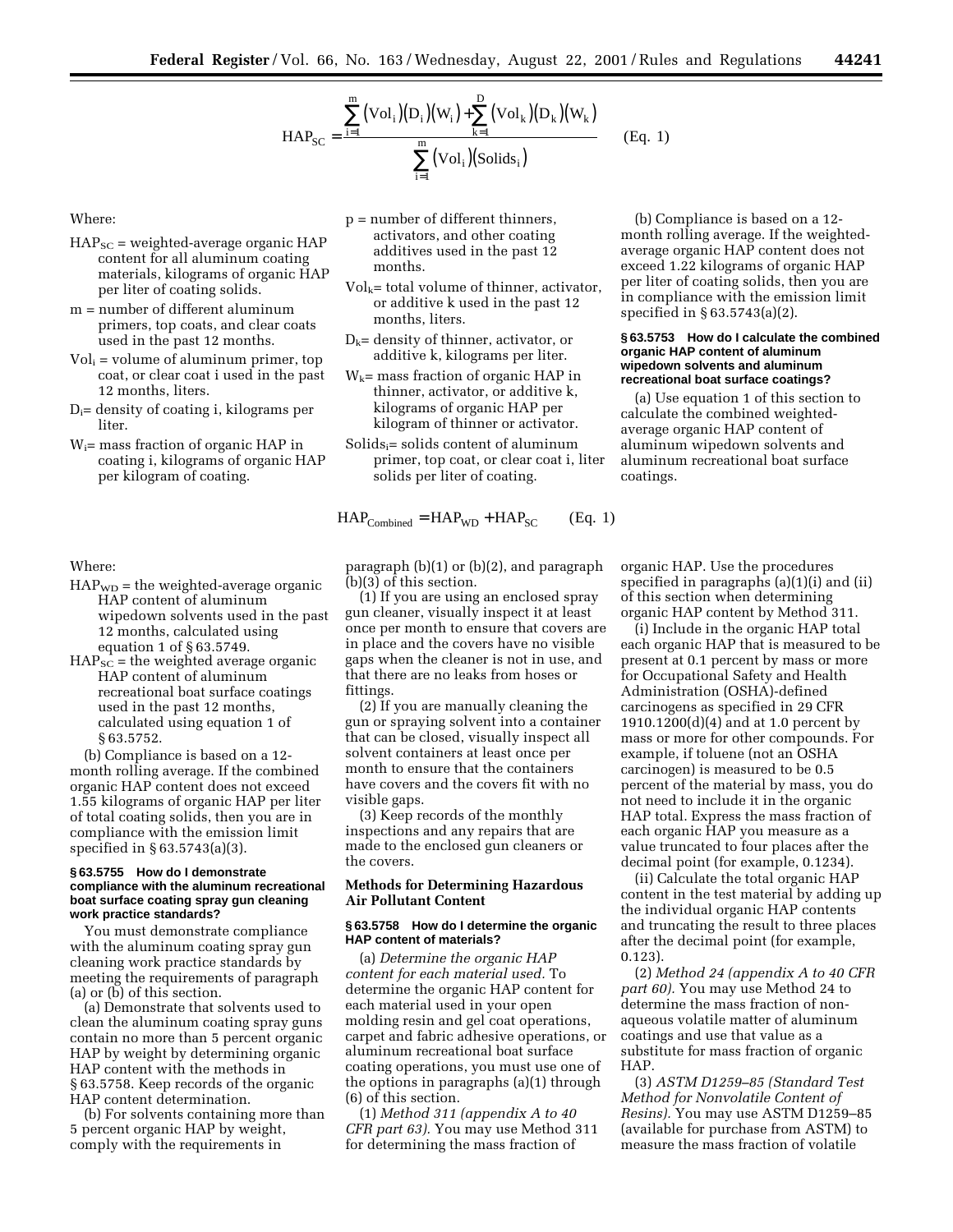matter of resins and gel coats for open molding operations and use that value as a substitute for mass fraction of organic HAP.

(4) *Alternative method.* You may use an alternative test method for determining mass fraction of organic HAP if you obtain prior approval by the Administrator. You must follow the procedure in § 63.7(f) to submit an alternative test method for approval.

(5) *Information from the supplier or manufacturer of the material.* You may rely on information other than that generated by the test methods specified in paragraphs (a)(1) through (4) of this section, such as manufacturer's formulation data, according to paragraphs (a)(5)(i) through (iii) of this section.

(i) Include in the organic HAP total each organic HAP that is present at 0.1 percent by mass or more for OSHAdefined carcinogens as specified in 29 CFR 1910.1200(d)(4) and at 1.0 percent by mass or more for other compounds. For example, if toluene (not an OSHA carcinogen) is 0.5 percent of the material by mass, you do not have to include it in the organic HAP total.

(ii) If the organic HAP content is provided by the material supplier or manufacturer as a range, then you must use the upper limit of the range for determining compliance. If a separate measurement of the total organic HAP content using the methods specified in paragraphs (a)(1) through (4) of this section exceeds the upper limit of the range of the total organic HAP content provided by the material supplier or manufacturer, then you must use the measured organic HAP content to determine compliance.

(iii) If the organic HAP content is provided as a single value, you may assume the value is a manufacturing target value and actual organic HAP content may vary from the target value. If a separate measurement of the total organic HAP content using the methods specified in paragraphs (a)(1) through (4) of this section is less than 2 percentage points higher than the value for total organic HAP content provided by the material supplier or manufacturer, then you may use the provided value to demonstrate compliance. If the measured total organic HAP content exceeds the provided value by 2 percentage points or more, then you must use the measured organic HAP content to determine compliance.

(6) *Solvent blends.* Solvent blends may be listed as single components for some regulated materials in certifications provided by manufacturers or suppliers. Solvent

blends may contain organic HAP which must be counted toward the total organic HAP content of the materials. When detailed organic HAP content data for solvent blends are not available, you may use the values for organic HAP content that are listed in Table 5 or 6 to this subpart. You may use Table 6 to this subpart only if the solvent blends in the materials you use do not match any of the solvent blends in Table 5 to this subpart and you know only whether the blend is either aliphatic or aromatic. However, if test results indicate higher values than those listed in Table 5 or 6 to this subpart, then the test results must be used for determining compliance.

(b) *Determine the volume fraction solids in aluminum recreational boat surface coatings.* To determine the volume fraction of coating solids (liters of coating solids per liter of coating) for each aluminum recreational boat surface coating, you must use one of the methods specified in paragraphs (b)(1) through (3) of this section. If the results obtained with paragraphs (b)(2) or (3) of this section do not to agree with those obtained according to paragraph (b)(1) of this section, you must use the results obtained with paragraph (b)(1) of this section to determine compliance.

(1) *ASTM Method D2697–86(1998) or D6093–97.* You may use ASTM Method D2697–86(1998) or D6093–97 (available for purchase from ASTM) to determine the volume fraction of coating solids for each coating. Divide the nonvolatile volume percent obtained with the methods by 100 to calculate volume fraction of coating solids.

(2) *Information from the supplier or manufacturer of the material.* You may obtain the volume fraction of coating solids for each coating from the supplier or manufacturer.

(3) *Calculation of volume fraction of coating solids.* You may determine it using equation 1 of this section:

$$
Solids = 1 - \frac{m_{volatiles}}{D_{avg}}
$$
 (Eq. 1)

Where:

- Solids=volume fraction of coating solids, liters coating solids per liter
- coating. mvolatiles=Total volatile matter content of the coating, including organic HAP, volatile organic compounds, water, and exempt compounds, determined according to Method 24 in appendix A of 40 CFR part 60, grams volatile matter per liter coating.
- Davg=average density of volatile matter in the coating, grams volatile matter per liter volatile matter, determined

from test results using ASTM Method D1475–90 (available for purchase from ASTM), information from the supplier or manufacturer of the material, or reference sources providing density or specific gravity data for pure materials. If there is disagreement between ASTM Method D1475–90 test results and other information sources, the test results will take precedence.

(c) *Determine the density of each aluminum recreational boat wipedown solvent and surface coating.* Determine the density of all aluminum recreational boat wipedown solvents, surface coatings, thinners, and other additives from test results using ASTM Method D1475–90, information from the supplier or manufacturer of the material, or reference sources providing density or specific gravity data for pure materials. If there is disagreement between ASTM Method D1475–90 test results and other information sources, you must use the test results to demonstrate compliance.

#### **Notifications, Reports, and Records**

#### **§ 63.5761 What notifications must I submit and when?**

(a) You must submit all of the notifications in Table 7 to this subpart that apply to you by the dates in the table. The notifications are described more fully in 40 CFR part 63, subpart A, General Provisions, referenced in Table 8 to this subpart.

(b) If you change any information submitted in any notification, you must submit the changes in writing to the Administrator within 15 calendar days after the change.

#### **§ 63.5764 What reports must I submit and when?**

(a) You must submit the applicable reports specified in paragraphs (b) through (e) of this section. To the extent possible, you must organize each report according to the operations covered by this subpart and the compliance procedure followed for that operation.

(b) Unless the Administrator has approved a different schedule for submission of reports under § 63.10(a), you must submit each report by the dates in paragraphs (b)(1) through (5) of this section.

(1) If your source is not controlled by an add-on control device (i.e., you are complying with organic HAP content limits, application equipment requirements, or MACT model point value averaging provisions), the first compliance report must cover the period beginning 12 months after the compliance date specified for your source in § 63.5695 and ending on June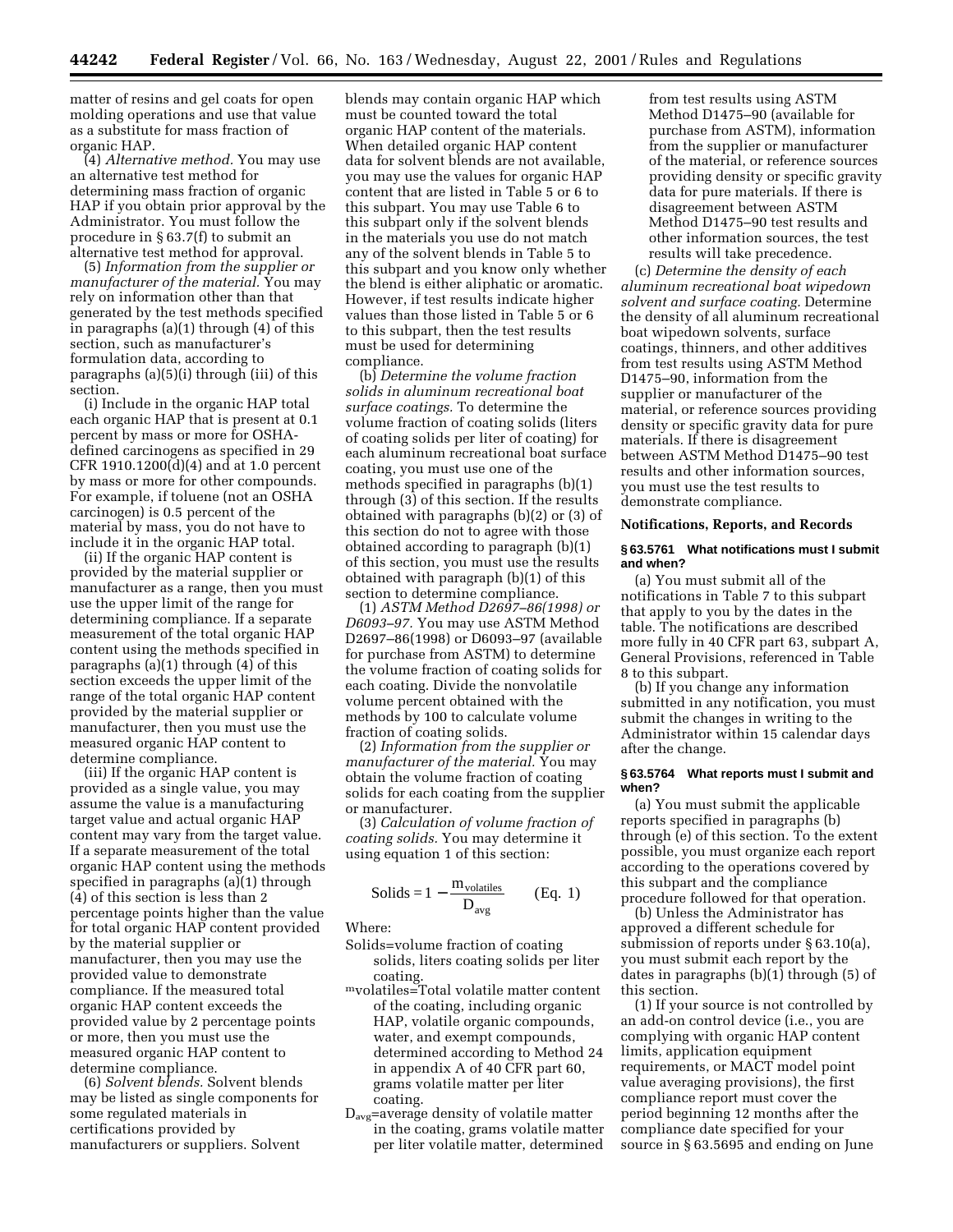30 or December 31, whichever date is the first date following the end of the first 12-month period after the compliance date that is specified for your source in § 63.5695. If your source is controlled by an add-on control device, the first compliance report must cover the period beginning on the compliance date specified for your source in § 63.5695 and ending on June 30 or December 31, whichever date is the first date following the end of the first calendar half after the compliance date that is specified for your source in § 63.5695.

(2) The first compliance report must be postmarked or delivered no later than 60 calendar days after the end of the compliance reporting period specified in paragraph (b)(1) of this section.

(3) Each subsequent compliance report must cover the applicable semiannual reporting period from January 1 through June 30 or from July 1 through December 31.

(4) Each subsequent compliance report must be postmarked or delivered no later than 60 calendar days after the end of the semiannual reporting period.

(5) For each affected source that is subject to permitting regulations pursuant to 40 CFR part 70 or 71, and if the permitting authority has established dates for submitting semiannual reports pursuant to 40 CFR 70.6(a)(3)(iii)(A) or 40 CFR 71.6(a)(3)(iii)(A), you may submit the first and subsequent compliance reports according to the dates the permitting authority has established instead of according to the dates in paragraphs (b)(1) through (4) of this section.

(c) The compliance report must include the information specified in paragraphs (c)(1) through (7) of this section.

(1) Company name and address.

(2) A statement by a responsible official with that official's name, title, and signature, certifying the truth, accuracy, and completeness of the report.

(3) The date of the report and the beginning and ending dates of the reporting period.

(4) A description of any changes in the manufacturing process since the last compliance report.

(5) A statement or table showing, for each regulated operation, the applicable organic HAP content limit, application equipment requirement, or MACT model point value averaging provision with which you are complying. The statement or table must also show the actual weighted-average organic HAP content or weighted-average MACT model point value (if applicable) for each operation during each of the

rolling 12-month averaging periods that end during the reporting period.

(6) If you were in compliance with the emission limits and work practice standards during the reporting period, you must include a statement to that effect.

(7) If you deviated from an emission limit or work practice standard during the reporting period, you must also include the information listed in paragraphs (c)(7)(i) through (iv) of this section in the semiannual compliance report.

(i) A description of the operation involved in the deviation.

(ii) The quantity, organic HAP content, and application method (if relevant) of the materials involved in the deviation.

(iii) A description of any corrective action you took to minimize the deviation and actions you have taken to prevent it from happening again.

(iv) A statement of whether or not your facility was in compliance for the 12-month averaging period that ended at the end of the reporting period.

(d) If your facility has an add-on control device, you must submit semiannual compliance reports and quarterly excess emission reports as specified in § 63.10(e). The contents of the reports are specified in § 63.10(e).

(e) If your facility has an add-on control device, you must complete a startup, shutdown, and malfunction plan as specified in § 63.6(e), and you must submit the startup, shutdown, and malfunction reports specified in  $§ 63.10(e)(5).$ 

#### **§ 63.5767 What records must I keep?**

You must keep the records specified in paragraphs (a) through (d) of this section in addition to records specified in individual sections of this subpart.

(a) You must keep a copy of each notification and report that you submitted to comply with this subpart.

(b) You must keep all documentation supporting any notification or report that you submitted.

(c) If your facility is not controlled by an add-on control device (i.e., you are complying with organic HAP content limits, application equipment requirements, or MACT model point value averaging provisions), you must keep the records specified in paragraphs (c)(1) through (3) of this section.

(1) The total amounts of open molding production resin, pigmented gel coat, clear gel coat, tooling resin, and tooling gel coat used per month and the weighted-average organic HAP contents for each operation, expressed as weightpercent. For open molding production resin and tooling resin, you must also

record the amounts of each applied by atomized and nonatomized methods.

(2) The total amount of each aluminum coating used per month (including primers, top coats, clear coats, thinners, and activators) and the weighted-average organic HAP content as determined in § 63.5752.

(3) The total amount of each aluminum wipedown solvent used per month and the weighted-average organic HAP content as determined in § 63.5749.

(d) If your facility has an add-on control device, you must keep the records specified in § 63.10(b) relative to control device startup, shut down, and malfunction events; control device performance tests; and continuous monitoring system performance evaluations.

#### **§ 63.5770 In what form and for how long must I keep my records?**

(a) Your records must be readily available and in a form so they can be easily inspected and reviewed.

(b) You must keep each record for 5 years following the date that each record is generated.

(c) You must keep each record on site for at least 2 years after the date that each record is generated. You can keep the records offsite for the remaining 3 years.

(d) You can keep the records on paper or an alternative media, such as microfilm, computer, computer disks, magnetic tapes, or on microfiche.

## **Other Information You Need To Know**

## **§ 63.5773 What parts of the General Provisions apply to me?**

You must comply with the requirements of the General Provisions in 40 CFR part 63, subpart A, as specified in Table 8 to this subpart.

#### **§ 63.5776 Who implements and enforces this subpart?**

(a) If the Administrator has delegated authority to your State or local agency, the State or local agency has the authority to implement and enforce this subpart.

(b) In delegating implementation and enforcement authority of this subpart to a State or local agency under 40 CFR part 63, subpart E, the authorities that are retained by the Administrator of the U.S. EPA and are not transferred to the State or local agency are listed in paragraphs (b)(1) through (4) of this section.

(1) Under § 63.6(g), the authority to approve alternatives to the standards listed in paragraphs (b)(1)(i) through (vii) of this section is not delegated.

(i) § 63.5698—Emission limit for open molding resin and gel coat operations.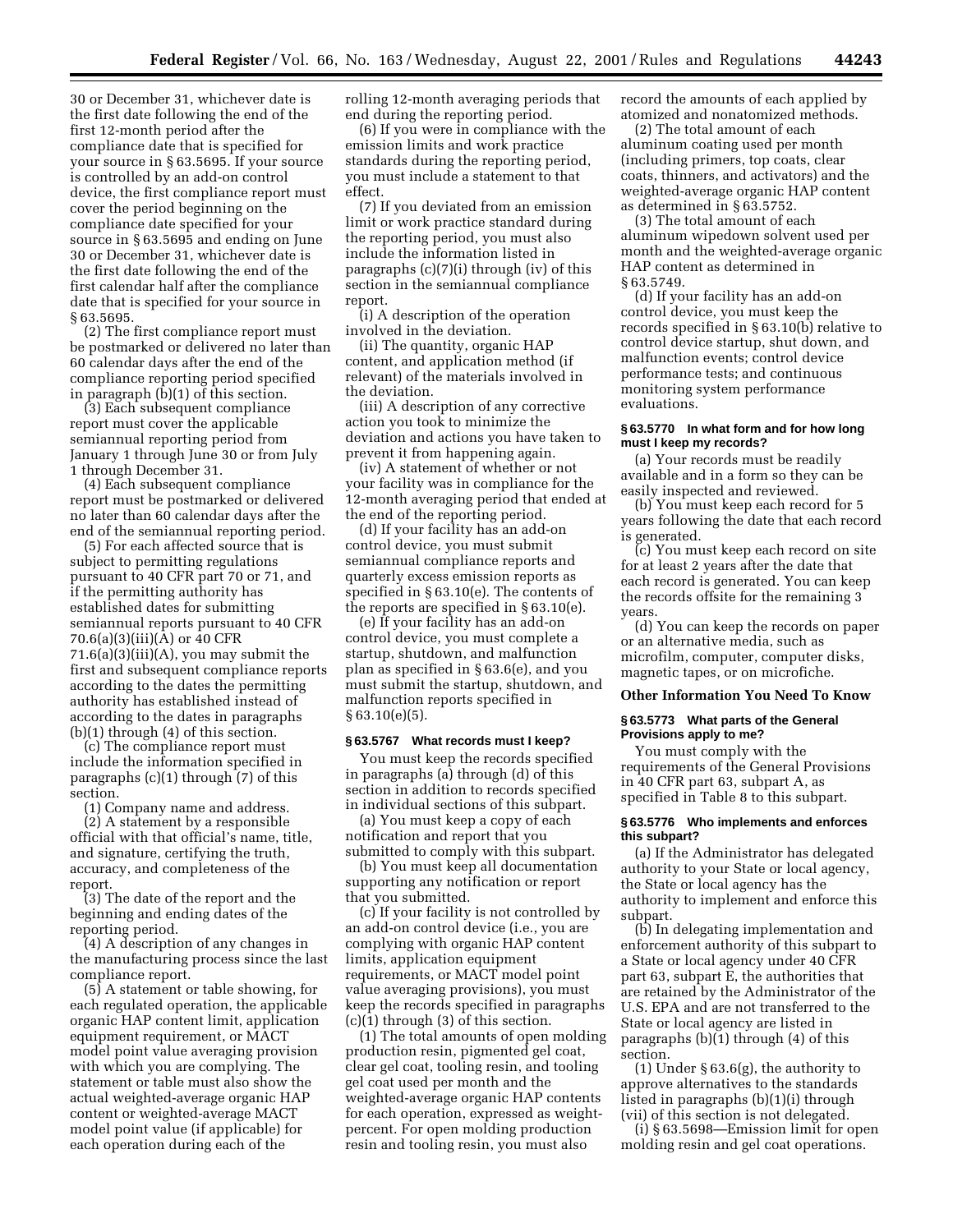(ii) § 63.5728—Standards for closed molding resin operations.

(iii) § 63.5731(a)—Standards for resin and gel coat mixing operations.

(iv) § 63.5734—Standards for resin and gel coat application equipment cleaning operations.

(v) § 63.5740(a)—Emission limit for carpet and fabric adhesive operations.

(vi) § 63.5743—Standards for aluminum recreational boat surface coating operations.

(vii) § 63.5746(g)—Approval of alternative means of demonstrating compliance with the emission limits for aluminum recreational boat surface coating operations.

(2) Under § 63.7(e)(2)(ii) and (f), the authority to approve alternatives to the test methods listed in paragraphs (b)(2)(i) through (iv) of this section is not delegated.

(i) § 63.5719(b)—Method for determining whether an enclosure is a total enclosure.

(ii) § 63.5719(c)—Methods for measuring emissions from a control device.

(iii) § 63.5725(d)(1)—Performance specifications for thermal oxidizer combustion temperature monitors.

(iv) § 63.5758—Method for determining hazardous air pollutant content of regulated materials.

(3) Under § 63.8(f), the authority to approve major alternatives to the monitoring requirements listed in § 63.5725 is not delegated. A ''major alternative'' is defined in § 63.90.

(4) Under § 63.10(f), the authority to approve major alternatives to the reporting and recordkeeping requirements listed in §§ 63.5764, 63.5767, and 63.5770 is not delegated. A ''major alternative'' is defined in § 63.90.

#### **Definitions**

## **§ 63.5779 What definitions apply to this subpart?**

Terms used in this subpart are defined in the Clean Air Act, in § 63.2, and in this section as follows:

*Add-on control* means an air pollution control device, such as a thermal oxidizer, that reduces pollution in an air stream by destruction or removal before discharge to the atmosphere.

*Administrator* means the Administrator of the United States Environmental Protection Agency (U.S. EPA) or an authorized representative (for example, a State delegated the authority to carry out the provisions of this subpart).

*Aluminum recreational boat* means any marine or freshwater recreational boat that has a hull or deck constructed primarily of aluminum. A recreational boat is a vessel which by design and construction is intended by the manufacturer to be operated primarily for pleasure, or to be leased, rented or chartered to another for the latter's pleasure (rather than for commercial or military purposes); and whose major structural components are fabricated and assembled in an indoor, production-line manufacturing plant or similar land-side operation and not in a dry dock, graving dock, or marine railway on the navigable waters of the United States.

*Aluminum recreational boat surface coating operation* means the application of primers or top coats to aluminum recreational boats. It also includes the application of clear coats over top coats. Aluminum recreational boat surface coating operations do not include the application of wood coatings or antifoulant coatings to aluminum recreational boats.

*Aluminum coating spray gun cleaning* means the process of flushing or removing paints or coatings from the interior or exterior of a spray gun used to apply aluminum primers, clear coats, or top coats to aluminum recreational boats.

*Aluminum wipedown solvents* means solvents used to remove oil, grease, welding smoke, or other contaminants from the aluminum surfaces of a boat before priming or painting. Aluminum wipedown solvents contain no coating solids; aluminum surface preparation materials that contain coating solids are considered coatings for the purpose of this subpart and are not wipedown solvents.

*Antifoulant coating* means any coating that is applied to the underwater portion of a boat specifically to prevent or reduce the attachment of biological organisms and that is registered with EPA as a pesticide under the Federal Insecticide, Fungicide, and Rodenticide Act (7 U.S.C. section 136, *et seq.*). For the purpose of this subpart, primers used with antifoulant coatings to prepare the surface to accept the antifoulant coating are considered antifoulant coatings.

*Assembly adhesive* means any chemical material used in the joining of one fiberglass, metal, foam, or wood parts to another to form a temporary or permanently bonded assembly. Assembly adhesives include, but are not limited to, methacrylate adhesives and putties made from polyester or vinylester resin mixed with inert fillers or fibers.

*Atomized resin application* means a resin application technology in which the resin leaves the application

equipment and breaks into droplets or an aerosol as it travels from the application equipment to the surface of the part. Atomized resin application includes, but is not limited to, resin spray guns and resin chopper spray guns.

*Boat* means any type of vessel, other than a seaplane, that can be used for transportation on the water.

*Boat manufacturing facility* means a facility that manufactures the hulls or decks of boats from fiberglass or aluminum or assembles boats from premanufactured hulls and decks, or builds molds to make fiberglass hulls or decks. A facility that manufactures only parts of boats (such as hatches, seats, or lockers) or boat trailers, but no boat hulls or decks or molds for fiberglass boat hulls or decks, is not considered a boat manufacturing facility for the purpose of this subpart.

*Carpet and fabric adhesive* means any chemical material that permanently attaches carpet, fabric, or upholstery to any surface of a boat.

*Clear gel coat* means gel coats that are clear or translucent so that underlying colors are visible. Clear gel coats are used to manufacture parts for sale. Clear gel coats do not include tooling gel coats used to build or repair molds.

*Closed molding* means any molding process in which pressure is used to distribute the resin through the reinforcing fabric placed between two mold surfaces to either saturate the fabric or fill the mold cavity. The pressure may be clamping pressure, fluid pressure, atmospheric pressure, or vacuum pressure used either alone or in combination. The mold surfaces may be rigid or flexible. Closed molding includes, but is not limited to, compression molding with sheet molding compound, infusion molding, resin injection molding (RIM), vacuumassisted resin transfer molding (VARTM), resin transfer molding (RTM), and vacuum-assisted compression molding. Processes in which a closed mold is used only to compact saturated fabric or remove air or excess resin from the fabric (such as in vacuum bagging), are not considered closed molding. Open molding steps, such as application of a gel coat or skin coat layer by conventional open molding prior to a closed molding process, are not closed molding.

*Cured resin and gel coat* means resin or gel coat that has been polymerized and changed from a liquid to a solid.

*Deviation* means any instance in which an affected source subject to this subpart or an owner or operator of such a source: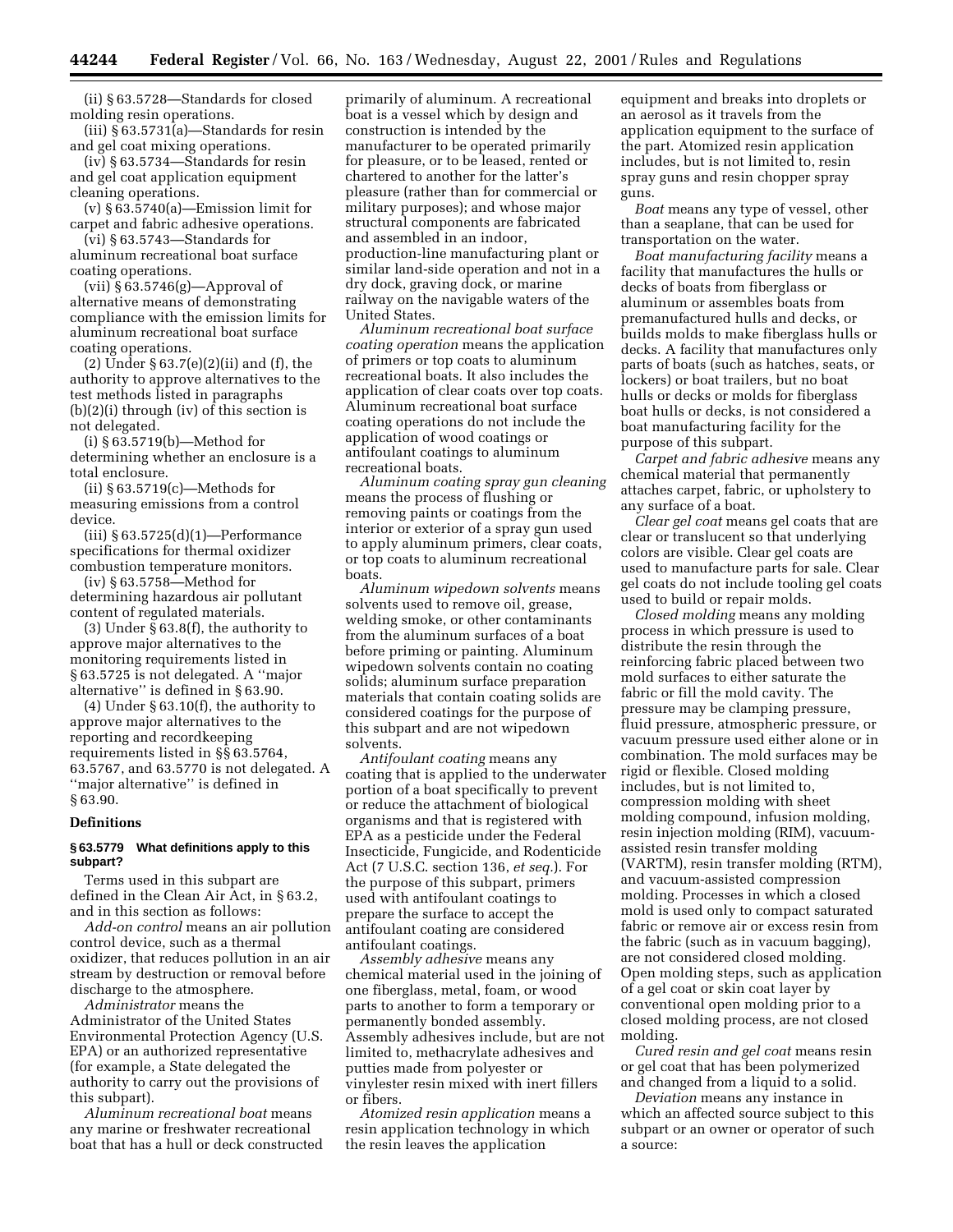(1) Fails to meet any requirement or obligation established by this subpart, including, but not limited to, any emission limit, operating limit, or work practice requirement;

(2) Fails to meet any term or condition which is adopted to implement an applicable requirement in this subpart and which is included in the operating permit for any affected source required to obtain such permit; or

(3) Fails to meet any emission limit, operating limit, or work practice requirement in this subpart during any startup, shutdown, or malfunction, regardless of whether or not such failure is permitted by this subpart.

*Enclosure* means a structure, such as a spray booth, that surrounds a source of emissions and captures and directs the emissions to an add-on control device.

*Fiberglass boat* means a vessel in which either the hull or deck is built from a composite material consisting of a thermosetting resin matrix reinforced with fibers of glass, carbon, aramid, or other material.

*Fiberglass hull and deck coatings* means coatings applied to the exterior or interior surface of fiberglass boat hulls and decks on the completed boat. Polyester and vinylester resins and gel coats used in building fiberglass parts are not fiberglass hull and deck coatings for the purpose of this subpart.

*Filled resin* means a resin to which an inert material has been added to change viscosity, density, shrinkage, or other physical properties.

*Gel coat* means a thermosetting resin surface coating containing styrene (Chemical Abstract Service or CAS No. 100–42–5) or methyl methacrylate (CAS No. 80–62–6), either pigmented or clear, that provides a cosmetic enhancement or improves resistance to degradation from exposure to the elements. Gel coat layers do not contain any reinforcing fibers and gel coats are applied directly to mold surfaces or to a finished laminate.

*Hazardous air pollutant or HAP* means any air pollutant listed in, or pursuant to section 112(b) of the Clean Air Act.

*Hazardous air pollutant content or HAP content* means the amount of HAP contained in a regulated material at the time it is applied to the part being manufactured. If no HAP is added to a material as a thinner or diluent, then the HAP content is the same as the HAP content of the material as purchased from the supplier. For resin and gel coat, HAP content does not include any HAP contained in the catalyst added to the resin or gel coat during application to initiate curing.

*Hazardous air pollutant data sheet (HDS)* means documentation furnished by a material supplier or an outside laboratory to provide the organic HAP content of the material by weight, measured using an EPA Method, manufacturer's formulation data, or an equivalent method. For aluminum coatings, the HDS also documents the solids content by volume, determined from the manufacturer's formulation data. The purpose of the HDS is to help the affected source in showing compliance with the organic HAP content limits contained in this subpart. The HDS must state the maximum total organic HAP concentration, by weight, of the material. It must include any organic HAP concentrations equal to or greater than 0.1 percent by weight for individual organic HAP that are carcinogens, as defined by the Occupational Safety and Health Administration Hazard Communication Standard (29 CFR part 1910), and 1.0 percent by weight for all other individual organic HAP, as formulated. The HDS must also include test conditions if EPA Method 311 is used for determining organic HAP content.

*Maximum achievable control technology (MACT) model point value* means a number calculated for open molding operations that is a surrogate for emissions and is used to determine if your open molding operations are in compliance with the provisions of this subpart. The units for MACT model point values are kilograms of organic HAP per megagram of resin or gel coat applied.

*Manufacturer's certification* means documentation furnished by a material supplier that shows the organic HAP content of a material and includes a HDS.

*Mold* means the cavity or surface into or on which gel coat, resin, and fibers are placed and from which finished fiberglass parts take their form.

*Mold sealing and release agents* means materials applied to a mold to seal, polish, and lubricate the mold to prevent parts from sticking to the mold. Mold sealers, waxes, and glazing and buffing compounds are considered mold sealing and release agents for the purposes of this subpart.

*Mold stripping and cleaning solvents* means materials used to remove mold sealing and release agents from a mold before the mold surface is repaired, polished, or lubricated during normal mold maintenance.

*Month* means a calendar month. *Neat resin* means a resin to which no filler has been added.

*Nonatomized resin application* means any application technology in which the resin is not broken into droplets or an aerosol as it travels from the application equipment to the surface of the part. Nonatomized resin application technology includes, but is not limited to, flowcoaters, chopper flowcoaters, pressure fed resin rollers, resin impregnators, and hand application (for example, paint brush or paint roller).

*Open molding resin and gel coat operation* means any process in which the reinforcing fibers and resin are placed in the mold and are open to the surrounding air while the reinforcing fibers are saturated with resin. For the purposes of this subpart, open molding includes operations in which a vacuum bag or similar cover is used to compress an uncured laminate to remove air bubbles or excess resin, or to achieve a bond between a core material and a laminate.

*Pigmented gel coat* means opaque gel coats used to manufacture parts for sale. Pigmented gel coats do not include tooling gel coats used to build or repair molds.

*Production resin* means any resin used to manufacture parts for sale. Production resins do not include tooling resins used to build or repair molds, or assembly adhesives as defined in this section.

*Recycled resin and gel coat application equipment cleaning solvent* means cleaning solvents recycled onsite or returned to the supplier or another party to remove resin or gel coat residues so that the solvent can be reused.

*Research and development activities* means:

(1) Activities conducted at a laboratory to analyze air, soil, water, waste, or product samples for contaminants, environmental impact, or quality control;

(2) Activities conducted to test more efficient production processes or methods for preventing or reducing adverse environmental impacts, provided that the activities do not include the production of an intermediate or final product for sale or exchange for commercial profit, except in a *de minimis* manner; and

(3) Activities conducted at a research or laboratory facility that is operated under the close supervision of technically trained personnel, the primary purpose of which is to conduct research and development into new processes and products and that is not engaged in the manufacture of products for sale or exchange for commercial profit, except in a *de minimis* manner.

*Resin* means any thermosetting resin with or without pigment containing styrene (CAS No. 100–42–5) or methyl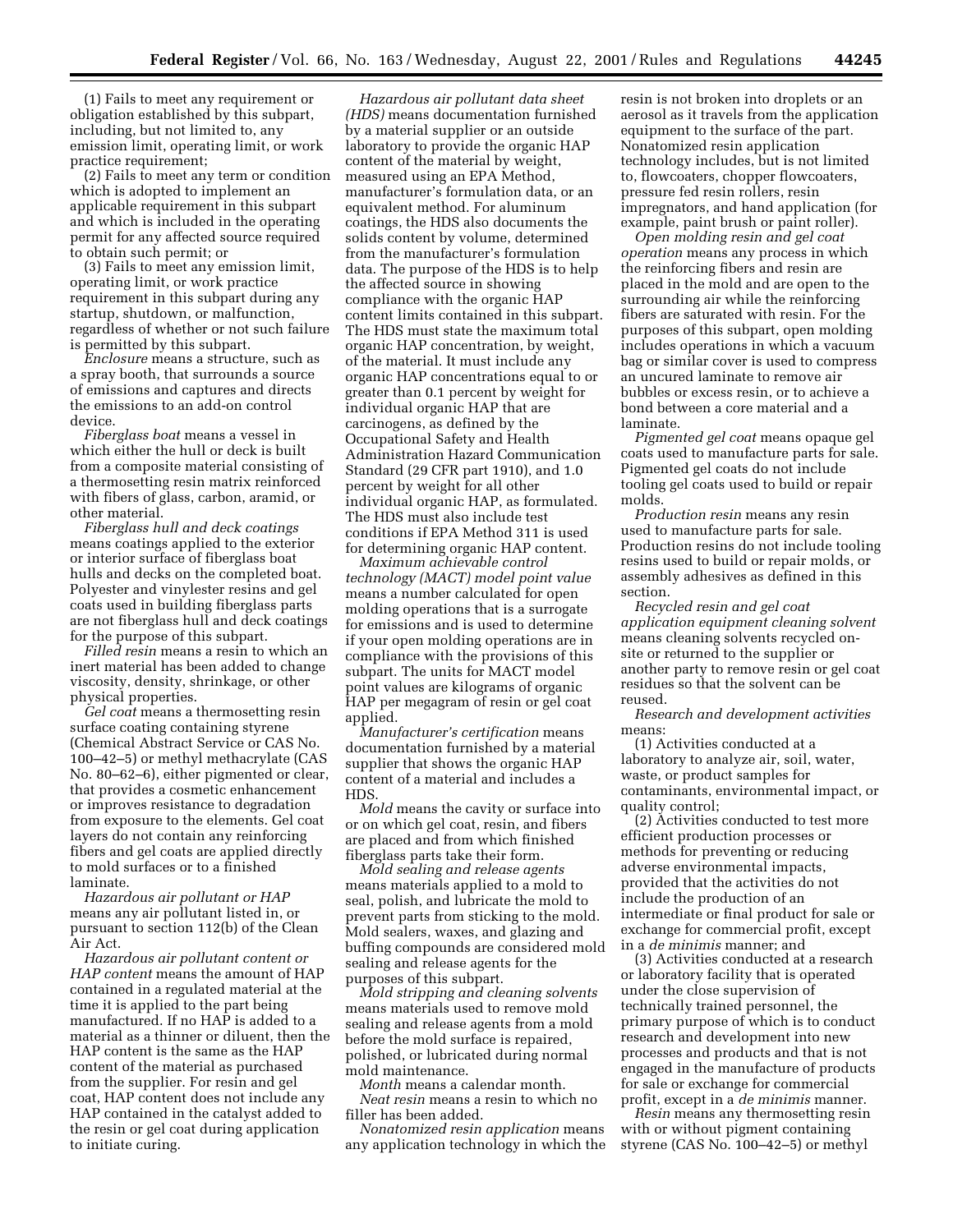methacrylate (CAS No. 80–62–6) and used to encapsulate and bind together reinforcement fibers in the construction of fiberglass parts.

*Resin and gel coat application equipment cleaning* means the process of flushing or removing resins and gel coats from the interior or exterior of equipment that is used to apply resin or gel coat in the manufacture of fiberglass parts.

*Resin and gel coat mixing operation* means any operation in which resin or gel coat, including the mixing of putties or polyputties, is combined with additives that include, but are not limited to, fillers, promoters, or catalysts.

*Roll-out* means the process of using rollers, squeegees, or similar tools to compact reinforcing materials saturated with resin to remove trapped air or excess resin.

*Skin coat* is a layer of resin and fibers applied over the gel coat to protect the gel coat from being deformed by the next laminate layers.

*Tooling resin* means the resin used to build or repair molds (also known as tools) or prototypes (also known as plugs) from which molds will be made.

*Tooling gel coat* means the gel coat used to build or repair molds (also known as tools) or prototypes (also known as plugs) from which molds will be made.

*Vacuum bagging* means any molding technique in which the reinforcing fabric is saturated with resin and then covered with a flexible sheet that is sealed to the edge of the mold and where a vacuum is applied under the sheet to compress the laminate, remove excess resin, or remove trapped air from the laminate during curing. Vacuum bagging does not include processes that meet the definition of closed molding.

*Vinylester resin* means a thermosetting resin containing esters of acrylic or methacrylic acids and having double-bond and ester linkage sites only at the ends of the resin molecules.

*Volume fraction of coating solids* means the ratio of the volume of coating solids (also known as volume of nonvolatiles) to the volume of coating; liters of coating solids per liter of coating.

*Wood coatings* means coatings applied to wooden parts and surfaces of boats, such as paneling, cabinets, railings, and trim. Wood coatings include, but are not limited to, primers, stains, sealers, varnishes, and enamels. Polyester and vinylester resins or gel coats applied to wooden parts to encapsulate them or bond them to other parts are not wood coatings.

#### **Tables to Subpart VVVV**

*Table 1 to Subpart VVVV—Compliance Dates for New and Existing Boat Manufacturing Facilities* As specified in § 63.5695, you must comply by the dates in the following table:

| If your facility is-             | And $-$                                                                  | Then you must comply by this date-                                              |
|----------------------------------|--------------------------------------------------------------------------|---------------------------------------------------------------------------------|
|                                  | Is a major source on or before August   August 23, 2004.<br>$22.20011$ . |                                                                                 |
| 2. An existng or new area source | Becomes a major source after August<br>$22.20011$ .                      | 1 year after becoming a major source or August 22, 2002,<br>whichever is later. |
|                                  | Is a major source at startup <sup>1</sup>                                | Upon startup or August 22, 2001, whichever is later.                            |

1Your facility is a major source if it is a stationary source or group of stationary sources located within a contiguous area and under common control that emits or can potentially emit, considering controls, in the aggregate, 9.1 megagrams or more per year of a single hazardous air pollutant or 22.7 megagrams or more per year of a combination of hazardous air pollutants.

*Table 2 to Subpart VVVV—Alternative Organic HAP Content Requirements for Open Molding Resin and Gel Coat Operations*

As specified in  $\S$ § 63.5701(b), 63.5704(b)(2), and 63.5713(a), (b), and (d), you must comply with the requirements in the following table:

| For this operation- | And this applicaton method- | You must not exceed this weight-<br>ed-average organic HAP content<br>(weight percent) requirement- |
|---------------------|-----------------------------|-----------------------------------------------------------------------------------------------------|
|                     |                             | 28 percent.<br>48 percent<br>30 percent.<br>39 percent.<br>40 percent.                              |

*Table 3 to Subpart VVVV—MACT Model Point Value Formulas for Open Molding Operations 1*

As specified in §§ 63.5710(d) and 63.5714(a), you must calculate point values using the formulas in the following table:

| For this operation- | And this application method-                                                                                                                                                                                                                                                                  | Use this formula to calculate the<br>MACT model plant value for<br>each resin and gel coat-                                                         |
|---------------------|-----------------------------------------------------------------------------------------------------------------------------------------------------------------------------------------------------------------------------------------------------------------------------------------------|-----------------------------------------------------------------------------------------------------------------------------------------------------|
|                     | b. Atomized, plus vacumm bagging with roll-out  0.01185 $\times$ (Resin HAP%) 2.425<br>c. Atomized, plus vacuum bagging without roll-out<br>e. Nonatomized, plus vaccum bagging with roll-out<br>f. Nonatomized, plus vacuum bagging without roll- $0.0076 \times$ (Resin HAP%) 2.275<br>out. | 0.014 $\times$ (Resin HAP%) 2.425<br>0.00945 $\times$ (Resin HAP%) 2.425<br>0.014 $\times$ (Resin HAP%) 2.275<br>$0.0110 \times$ (Resin HAP%) 2.275 |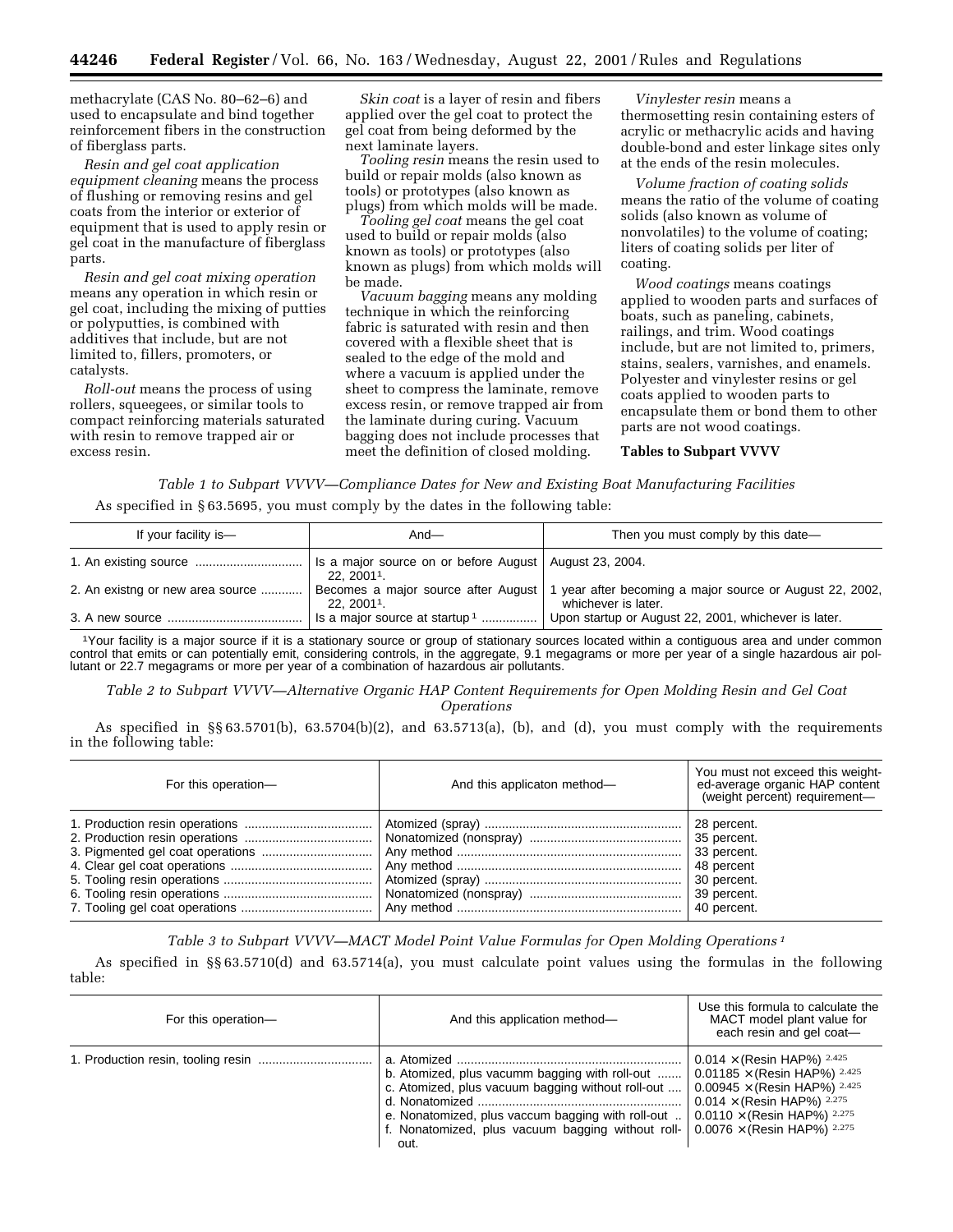| For this operation-                                     | And this application method- | Use this formula to calculate the<br>MACT model plant value for<br>each resin and gel coat- |
|---------------------------------------------------------|------------------------------|---------------------------------------------------------------------------------------------|
| 2. Pigmented gel coat, clear gel coat, tooling gel coat |                              | $0.445 \times$ (Gel coat HAP%) $1.675$                                                      |

1Equations calculate MACT model point value in kilograms of organic HAP per megagrams of resin or gel coat applied. The equations for vacuum bagging with roll-out are applicable when a facility rolls out the applied resin and fabric prior to applying the vacuum bagging materials. The equations for vacuum bagging without roll-out are applicable when a facility applies the vacuum bagging materials immediately after resin application without rolling out the resin and fabric. HAP% = organic HAP content as supplied, expressed as a weight-percent value between 0 and 100 percent.

*Table 4 to Subpart VVVV—Operating Limits if Using an Add-on Control Device for Open Molding Operations* As specified in  $\S$  63.5715(a) and 63.5725(f)(5), you must meet the operating limits in the following table:

| For the following device-                                                          | You must meet the following operating limit-                                                                                                                                                                                                                                                                                                                                                                                                                                                                                                                             | And you must demonstrate continuous compliance with<br>the operating limit by-                                                                                                                                                                                                                                                                                                                                                                                                                                                                                                                                                                                                                                                                       |
|------------------------------------------------------------------------------------|--------------------------------------------------------------------------------------------------------------------------------------------------------------------------------------------------------------------------------------------------------------------------------------------------------------------------------------------------------------------------------------------------------------------------------------------------------------------------------------------------------------------------------------------------------------------------|------------------------------------------------------------------------------------------------------------------------------------------------------------------------------------------------------------------------------------------------------------------------------------------------------------------------------------------------------------------------------------------------------------------------------------------------------------------------------------------------------------------------------------------------------------------------------------------------------------------------------------------------------------------------------------------------------------------------------------------------------|
| 1. Thermal oxidizer                                                                | The average combustion temperature in any 3-hour pe-<br>riod must not fall below the combustion temperature<br>limit established according to $\S 63.5725(d)$ .                                                                                                                                                                                                                                                                                                                                                                                                          | a. Collecting the combustion temperature data accord-<br>ing to $\S 63.5725(d)$ ; b. reducing the data to 3-hour<br>block averages; and c. maintaining the 3-hour aver-<br>age combustion temperature at or above the tem-<br>perature limit.                                                                                                                                                                                                                                                                                                                                                                                                                                                                                                        |
| 2. Other control devices                                                           | An operating limit approved by the Administrator ac-<br>cording to $§ 63.8(f)$ .                                                                                                                                                                                                                                                                                                                                                                                                                                                                                         | a. Collecting parameter monitoring as approved by the<br>Administrator according to $\S 63.8(f)$ ; and b. maintain-<br>ing the parameters within the operating limits ap-<br>proved according to §63.8(f).                                                                                                                                                                                                                                                                                                                                                                                                                                                                                                                                           |
| 3. Emission capture system<br>that is a PTE according to<br>§63.5719(b).           | a. The direction of the air flow at all times must be into<br>the enclosure; and b. in any 3-hour period, either the<br>average facial velocity of air through all natural draft<br>openings in the enclosure must be at least 200 feet<br>per minute; or c. the pressure drop across the enclo-<br>sure must be at least $0.007$ inch $H_2O$ , as established<br>in Method 204 of appendix M to 40 CFR part 51.                                                                                                                                                         | i. Collecting the direction of air flow, and either the fa-<br>cial velocity of air through all natural draft openings<br>according to $\S 63.5725(f)(3)$ or the pressure drop<br>across the enclosure according to $\S 63.5725(f)(4)$ ;<br>and ii. reducing the data for facial velocity or pres-<br>sure drop to 3-hour block averages; and iii. maintain-<br>ing the 3-hour average facial velocity of air flow<br>through all natural draft openings or the pressure<br>drop at or above the facial velocity limit or pressure<br>drop limit, and maintaining the direction of air flow<br>into the enclosure at all times.                                                                                                                      |
| 4. Emission capture system<br>that is not a PTE accord-<br>ing to $§ 63.5719(b)$ . | a. The average gas volumetric flow rate or duct static<br>pressure in each duct between a capture device and<br>add-on control device inlet in any 3-hour period must<br>not fall below the average volumetric flow rate or<br>duct static pressure limit established for that capture<br>device according to $\S 63.5725(f)(5)$ ; and b. the aver-<br>age pressure drop across an opening in each enclo-<br>sure in any 3-hour period must not fall below the av-<br>erage pressure drop limit established for that capture<br>device according to $\S 63.5725(f)(5)$ . | Collecting the gas volumetric flow rate or duct static<br>pressure for each capture device according to<br>$\S$ 63.5725(f)(1) and (3); ii. reducing the data to 3-hour<br>block averages; iii. maintaining the 3-hour average<br>gas volumetric flow rate or duct static pressure for<br>each capture device at or above the gas volumetric<br>flow rate or duct static pressure limit; iv. collecting<br>data for the pressure drop across an opening in each<br>enclosure according to $\S 63.5725(f)(2)$ and (4); v. re-<br>ducing the data to 3-hour block averages; and vi.<br>maintaining the 3-hour average pressure drop across<br>the opening for each enclosure at or above the gas<br>volumetric flow rate or duct static pressure limit. |

*Table 5 to Subpart VVVV—Default Organic HAP Contents of Solvents and Solvent Blends*

As specified in § 63.5758(a)(6), when detailed organic HAP content data for solvent blends are not available, you may use the values in the following table:

| Solvent/solvent blend | CAS No.         | Average organic<br>HAP content,<br>percent by mass | Typical organic HAP, percent by mass |
|-----------------------|-----------------|----------------------------------------------------|--------------------------------------|
| 1. Toluene            | $108 - 88 - 3$  | 100                                                | Toluene.                             |
|                       | 1330-20-7       | 100                                                | Xylenes, ethylbenzene.               |
|                       | $110 - 54 - 3$  | 50                                                 | n-hexane.                            |
|                       | $110 - 54 - 3$  | 100                                                | n-hexane.                            |
|                       | $100 - 41 - 4$  | 100 <sub>1</sub>                                   | Ethylbenzene.                        |
|                       |                 |                                                    | None.                                |
|                       |                 |                                                    | 1% xylene, 1% cumene.                |
|                       |                 | 9                                                  | Naphthalene.                         |
|                       | 64742-95-6      |                                                    | 1% xylene, 1% cumene.                |
|                       | 64742-94-5      | 10 <sup>1</sup>                                    | Naphthalene.                         |
|                       | 8032-32-4       |                                                    | None.                                |
|                       | $8032 - 32 - 4$ |                                                    | None.                                |
|                       | 64742-89-6      | 15                                                 | Toluene.                             |
|                       | 64742-82-1      |                                                    | None.                                |
|                       | 64742-88-7      |                                                    | Xylenes.                             |
|                       | 64742-48-9      |                                                    | None.                                |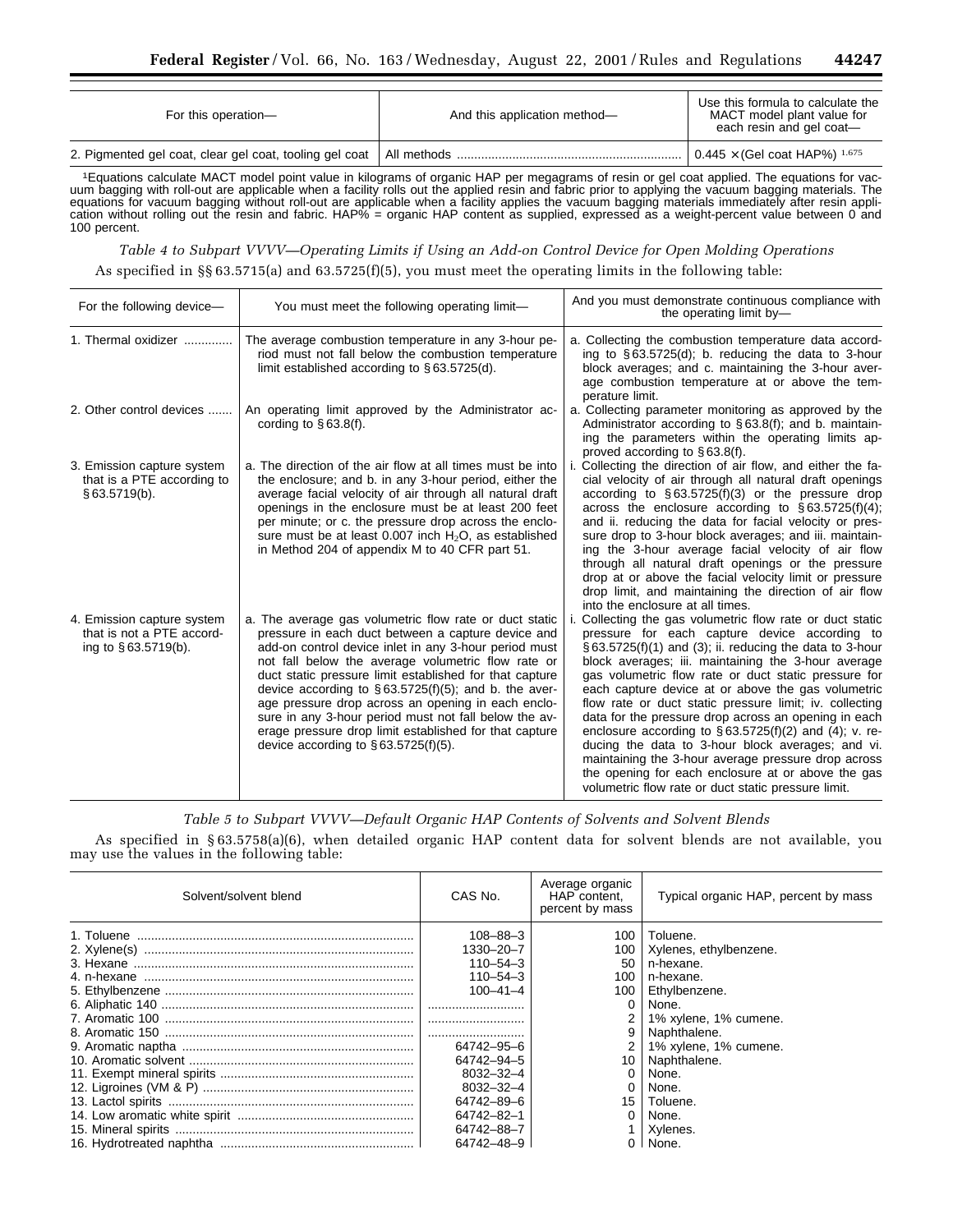## **44248 Federal Register** / Vol. 66, No. 163 / Wednesday, August 22, 2001 / Rules and Regulations

| Solvent/solvent blend | CAS No.         | Average organic<br>HAP content.<br>percent by mass | Typical organic HAP, percent by mass |
|-----------------------|-----------------|----------------------------------------------------|--------------------------------------|
|                       | 64742–47–8      |                                                    | $0.1$   Toluene.                     |
|                       | $8052 - 41 - 3$ |                                                    | Xvlenes.                             |
|                       | 64742–95–6      |                                                    | 5 Xvlenes.                           |
|                       | 8052-49-3       |                                                    | 0.5% xylenes, 0.5% ethyl benzene.    |
|                       | 64742-89-8      |                                                    | $6$ 3% toluene, 3% xylene.           |
|                       | 68477-31-6      |                                                    | 8 4% naphthalene, 4% biphenyl.       |

## *Table 6 to Subpart VVVV—Default Organic HAP Contents of Petroleum Solvent Groups*

As specified in § 63.5758(a)(6), when detailed organic HAP content data for solvent blends are not available, you may use the values in the following table:

| Solvent type                                                                                                                                                                                                                                  | Average organic<br>HAP content, per-<br>cent by mass | Typical organic HAP, percent by mass           |
|-----------------------------------------------------------------------------------------------------------------------------------------------------------------------------------------------------------------------------------------------|------------------------------------------------------|------------------------------------------------|
| Aliphatic (Mineral Spirits 135, Mineral Spirits 150 EC, Naphtha, Mixed Hydro-<br>carbon, Aliphatic Hydrocarbon, Aliphatic Naptha, Naphthol Spirits, Petroleum<br>Spirits, Petroleum Oil, Petroleum Naphtha, Solvent Naphtha, Solvent Blend.). |                                                      | 1% Xylene, 1% Toluene, and 1%<br>Ethylbenzene. |
| Aromatic (Medium-flash Naphtha, High-flash Naphtha, Aromatic Naphtha, Light<br>Aromatic Naphtha, Light Aromatic Hydrocarbons, Aromatic Hydrocarbons,<br>Light Aromatic Solvent.).                                                             | 6                                                    | 4% Xylene, 1% Toluene, and 1%<br>Ethylbenzene. |

## *Table 7 to Subpart VVVV—Applicability and Timing of Notifications*

As specified in § 63.5761(a), you must submit notifications according to the following table:

| If your facility-                                                                                                                               | You must submit-                                                                                                               | By this date-                                                                                                                                                           |
|-------------------------------------------------------------------------------------------------------------------------------------------------|--------------------------------------------------------------------------------------------------------------------------------|-------------------------------------------------------------------------------------------------------------------------------------------------------------------------|
| 1. Is an existing source subject to this subpart                                                                                                | An initial notification containing the informa-<br>tion specified in $\S 63.9(b)(2)$ .                                         | No later than the dates<br>specified in<br>§63.9(b)(2).                                                                                                                 |
| 2. Is a new source subject to this subpart                                                                                                      | The notifications specified in $\S 63.9(b)$ (3) to<br>(5).                                                                     | No later than the dates specified $\S 63.9(b)(4)$<br>and $(5)$ .                                                                                                        |
| 3. Qualifies for a compliance extension as<br>specified in $§63.9(c)$ .                                                                         | A request for a compliance extension as<br>specified in $§ 63.9(c)$ .                                                          | No later than the dates specified in $§ 63.6(i)$ .                                                                                                                      |
| 4. Is complying with organic HAP content limits,<br>application equipment requirements; or<br>MACT model point value averaging provi-<br>sions. | A notification of compliance status as speci-<br>fied in $§ 63.9(h)$ .                                                         | No later than 30 calendar days after the end<br>of the first 12-month averaging period after<br>your facility's compliance date.                                        |
| 5. Is complying by using an add-on control de-<br>vice.                                                                                         | a. notification of intent to conduct a perform-<br>ance test as specified in $\S 63.9(e)$ .                                    | No later than the date specified in $§63.9(e)$ .                                                                                                                        |
|                                                                                                                                                 | b. A notification of the date for the continuous<br>monitoring system performance evaluation<br>as specified in $\S 63.9(q)$ . | With the notification of intent to conduct a per-<br>formance test.                                                                                                     |
|                                                                                                                                                 | c. A notification of compliance status as spec-<br>ified in $§ 63.9(h)$ .                                                      | No later than 60 calendar days after the com-<br>pletion of the add-on control device per-<br>formance test and continuous monitoring<br>system performance evaluation. |

*Table 8 to Subpart VVVV—Applicability of General Provisions (40 CFR Part 63, Subpart A) to Subpart VVVV*

As specified in § 63.5773, you must comply with the applicable requirements of the General Provisions according to the following table:

| Citation | Requirement                                                                   | Applies to subpart VVVV | Explanation                                               |
|----------|-------------------------------------------------------------------------------|-------------------------|-----------------------------------------------------------|
|          |                                                                               | Yes.                    |                                                           |
|          | Initial Applicability Determination                                           | Yes.                    |                                                           |
|          | Applicability After Standard Established                                      | Yes.                    |                                                           |
|          |                                                                               |                         | Area sources are not regulated by sub-<br>part VVVV.      |
|          |                                                                               |                         | [Reserved]                                                |
|          |                                                                               | Yes.                    |                                                           |
|          |                                                                               |                         | [Reserved]                                                |
|          |                                                                               | Yes.                    |                                                           |
|          |                                                                               | Yes                     | Additional<br>definitions<br>tound in<br>are<br>§63.5779. |
|          | Units and Abbreviations                                                       | Yes.                    |                                                           |
|          |                                                                               | Yes.                    |                                                           |
|          | Circumvention/Severability                                                    | Yes.                    |                                                           |
|          | Construction/Reconstruction                                                   | Yes.                    |                                                           |
|          | Requirements for Existing, Newly Con-<br>structed, and Reconstructed Sources. | Yes.                    |                                                           |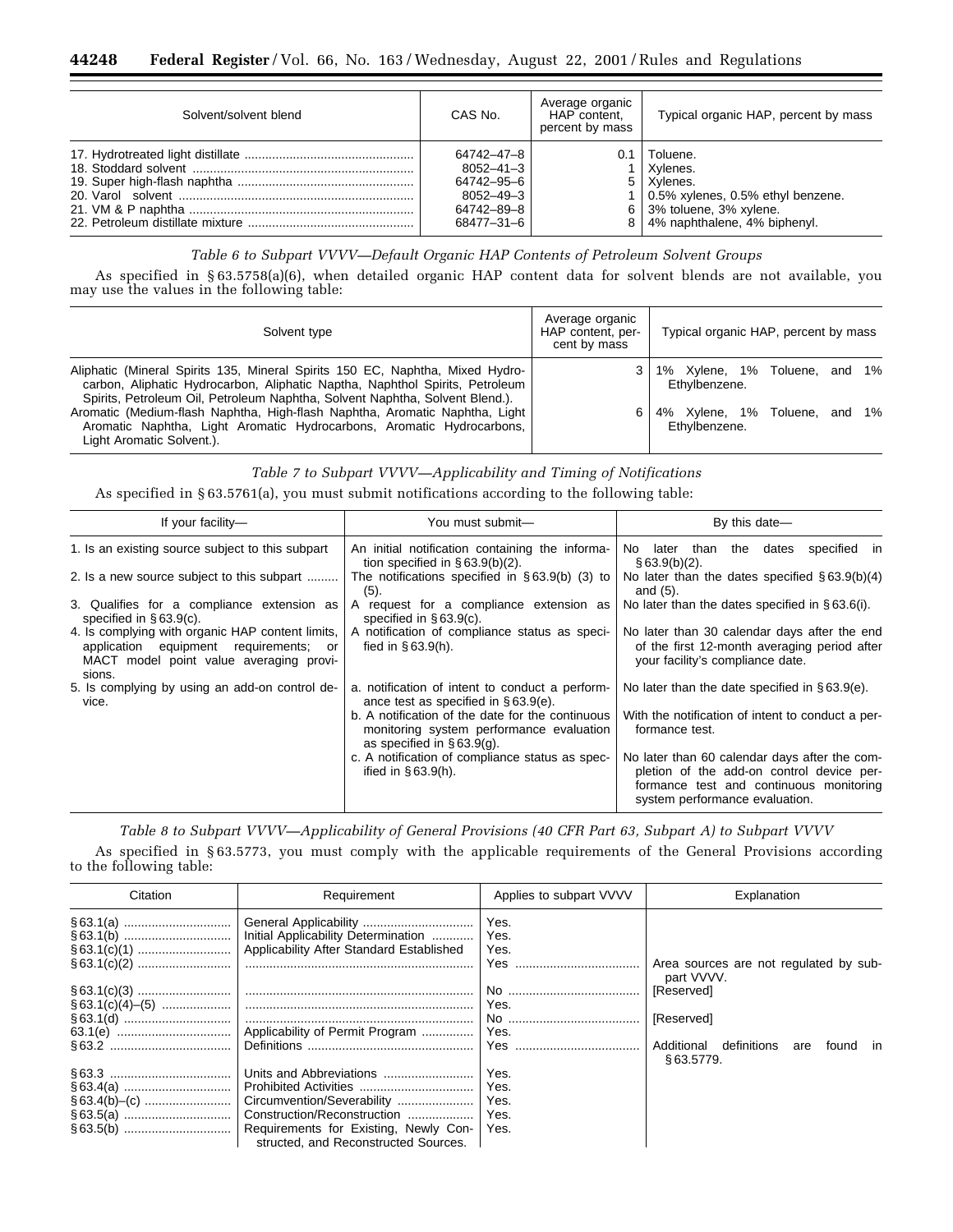| Citation           | Requirement                                                                                           | Applies to subpart VVVV | Explanation                                                                                                                                                         |
|--------------------|-------------------------------------------------------------------------------------------------------|-------------------------|---------------------------------------------------------------------------------------------------------------------------------------------------------------------|
|                    | Application for Approval of Construction/                                                             | Yes.                    | [Reserved]                                                                                                                                                          |
|                    | Reconstruction.<br>Approval of Construction/Reconstruction<br>Approval of Construction/Reconstruction | Yes.<br>Yes.            |                                                                                                                                                                     |
|                    | Based on prior State Review.<br>Compliance with Standards and Mainte-                                 | Yes.                    |                                                                                                                                                                     |
|                    | nance Requirements-Applicability.<br>Compliance Dates for New and Recon-<br>structed Sources.         |                         | §63.695 specifies compliance dates, in-<br>cluding the compliance date for new                                                                                      |
|                    | <b>Compliance Dates for Existing Sources</b>                                                          |                         | area sources that become major<br>sources after the effective date of the<br>rule.<br>§63.5695 specifies compliance dates,                                          |
|                    |                                                                                                       |                         | including the compliance date for ex-<br>isting area sources that become major<br>sources after the effective date of the<br>rule.                                  |
|                    |                                                                                                       |                         | [Reserved]                                                                                                                                                          |
| $§ 63.6(e)(1)–(2)$ | Operation and Maintenance Require-<br>ments.                                                          |                         | Operating requirements for open mold-<br>ing operations with add-on controls<br>are specified in §63.5725.                                                          |
|                    | Startup, Shut Down, and Malfunction<br>Plans.                                                         |                         | Only sources with add-on controls must<br>complete startup, shutdown, and mal-<br>function plans.                                                                   |
|                    | Compliance with Nonopacity Emission<br>Standards.                                                     | Yes.                    |                                                                                                                                                                     |
|                    | Use of an Alternative Nonopacity Emis-<br>sion Standard.                                              | Yes.                    |                                                                                                                                                                     |
|                    | Compliance with Opacity/Visible Emis-<br>sions Standards.                                             |                         | Subpart VVVV does not specify opacity<br>or visible emission standards.                                                                                             |
|                    | Extension of Compliance with Emission<br>Standards.                                                   | Yes.                    |                                                                                                                                                                     |
|                    | Exemption from Compliance with Emis-<br>sion Standards.                                               | Yes.                    |                                                                                                                                                                     |
|                    | Performance Test Requirements<br>Dates for performance tests                                          | Yes.                    | §63.5716 specifies performance test                                                                                                                                 |
|                    |                                                                                                       |                         | dates.                                                                                                                                                              |
|                    | Performance testing at other times                                                                    | Yes.                    |                                                                                                                                                                     |
|                    | Other performance testing requirements                                                                | Yes.                    |                                                                                                                                                                     |
|                    | Monitoring Requirements-Applicability                                                                 | Yes ………………………………        | All of §63.8 applies only to sources with<br>add-on controls. Additional monitoring<br>requirements for sources with add-on<br>controls are found in $\S 63.5725$ . |
|                    |                                                                                                       |                         | [Reserved]                                                                                                                                                          |
|                    |                                                                                                       |                         | Subpart VVVV does not refer directly or<br>indirectly to $§ 63.11$ .                                                                                                |
| $§ 63.8(b)(1)$     | Conduct of Monitoring                                                                                 | Yes.                    |                                                                                                                                                                     |
|                    | Multiple Effluents and Multiple Contin-<br>uous Monitoring Systems (CMS).                             |                         | Applies to sources that use a CMS on<br>the control device stack.                                                                                                   |
|                    | Continuous Monitoring System Oper-<br>ation and Maintenance.                                          | Yes.                    |                                                                                                                                                                     |
|                    | Continuous Opacity Monitoring Systems<br>(COMS).                                                      |                         | Subpart VVVV does not have opacity or<br>visible emission standards.                                                                                                |
|                    | Continuous Monitoring System Calibra-<br>tion Checks and Out-of-Control Peri-<br>ods.                 | Yes.                    |                                                                                                                                                                     |
|                    |                                                                                                       | Yes.                    |                                                                                                                                                                     |
|                    | CMS Performance Evaluation                                                                            | Yes.                    |                                                                                                                                                                     |
|                    | Use of an Alternative Monitoring Method                                                               | Yes.                    |                                                                                                                                                                     |
|                    | Alternative to Relative Accuracy Test                                                                 |                         | Applies only to sources that use contin-<br>uous emission monitoring systems<br>(CEMS).                                                                             |
|                    |                                                                                                       |                         |                                                                                                                                                                     |
|                    | Notification Requirements-Applicability                                                               | Yes.                    |                                                                                                                                                                     |
|                    |                                                                                                       |                         |                                                                                                                                                                     |
|                    | Request for Compliance Extension                                                                      | Yes.                    |                                                                                                                                                                     |
|                    | Notification That a New Source Is Sub-<br>ject to Special Compliance Require-                         | Yes.                    |                                                                                                                                                                     |
|                    | ments.<br>Notification of Performance Test                                                            |                         | Applies only to sources with add-on con-<br>trols.                                                                                                                  |
|                    | Notification of Visible Emissions/Opacity<br>Test.                                                    |                         | Subpart VVVV does not have opacity or<br>visible emission standards.                                                                                                |